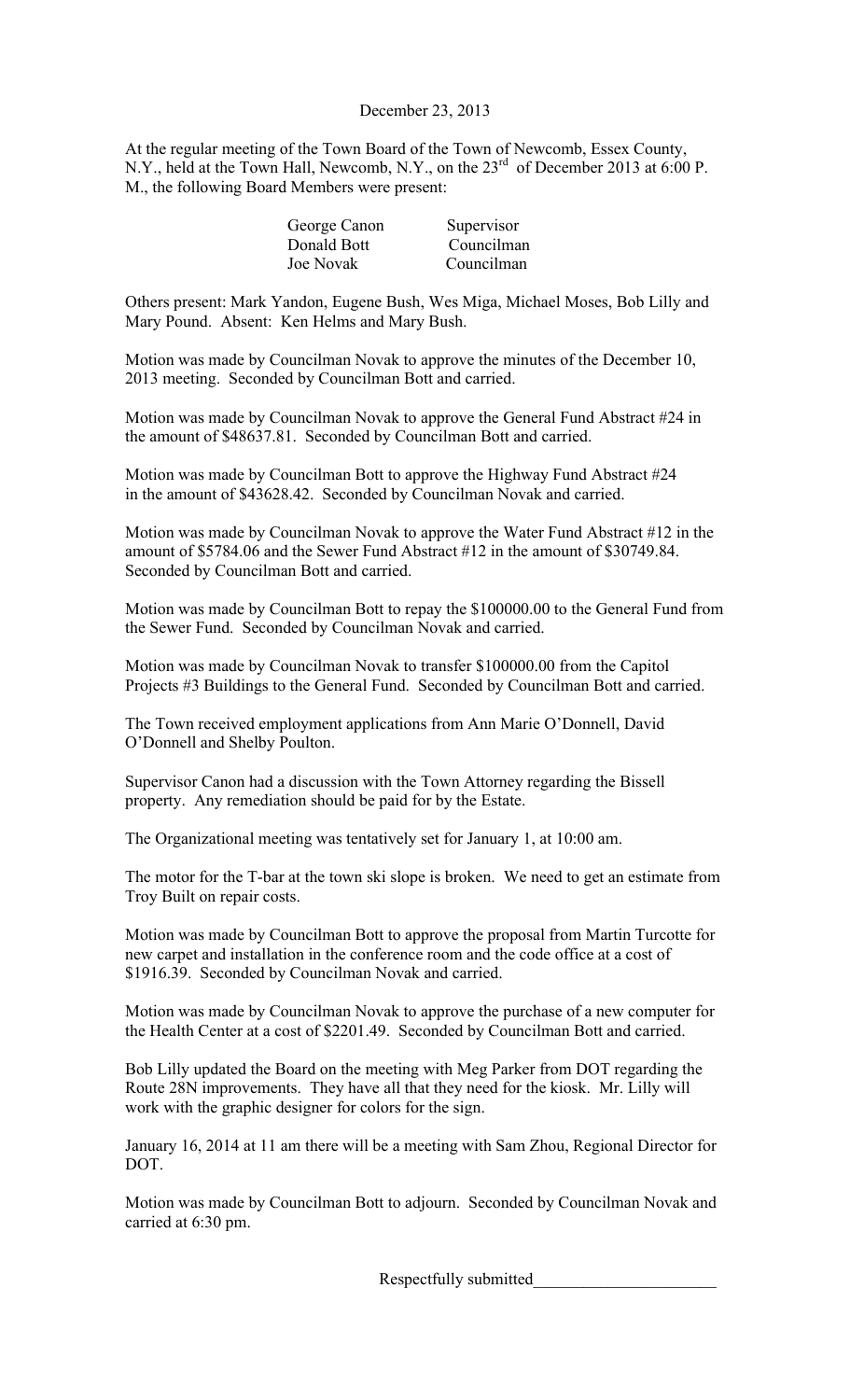#### December 10, 2013

At the regular meeting of the Town Board of the Town of Newcomb, Essex County, N.Y., held at the Town Hall, Newcomb, N.Y., on the 10th of December 2013 at 6:00 P.M., the following Board Members were present:

| George Canon   | Supervisor   |
|----------------|--------------|
| Mary Anne Bush | Councilwoman |
| Donald Bott    | Councilman   |
| Ken Helms      | Councilman   |
| Joe Novak      | Councilman   |
|                |              |

Others present: Mark Yandon, Mike Moses, Barbara Kane, Ruth Olbert, David Olbert, Wes Miga, Bob Lilly, Roy Ginsberg, Paul Hai, Jason Richards and Mary Pound.

Motion was made by Councilman Novak to approve the minutes of the November 26, 2013 meeting. Seconded by Councilman Helms and carried.

Motion was made by Councilman Helms to approve the General Fund Abstract #23 in the amount of \$23613.90. Seconded by Councilwoman Bush and carried.

Motion was made by Councilman Novak to approve the Highway Fund Abstract #23 in the amount of \$7904.66. Seconded by Councilwoman Bush and carried.

Motion was made by Councilman Helms to approve the Capital Project #3 Buildings Abstract #8 in the amount of \$1972.66. Seconded by Councilman Novak and carried.

Motion was made by Councilman Helms to approve the Capitol Projects #11 Golf Course Abstract #7 in the amount of \$2771.29. Seconded by Councilman Novak and carried.

The Board received an employment request from Richard Bailey for work at the ski tow.

The  $4<sup>th</sup>$  quarter water and sewer billing is as follows: Water - \$8441.30 Sewer - \$7080.50 Total billed - \$15521.80

Motion was made by Councilman Helms to approve the attendance of Mike Moses to the Northern Adirondack Code Enforcement Officials Conference from March 3-6. Seconded by Councilwoman Bush and carried.

Motion was made by Councilman Bott to renew the membership in the NYS Planning Federation and approve attendance to the conference March 30- April 1. Seconded by Councilman Novak and carried.

The Planning Board recommends that Jason Richards be appointed to the Planning Board. Motion was made by Councilman Helms to approve the appointment of Jason Richards to the Planning Board. Seconded by Councilman Novak and carried.

Supervisor Canon attended the AATV meeting and was able to talk with Sam Zou, the Regional Director of NYS Dept. of Transportation. He is willing to meet with the town after the holidays regarding the Rt 28N Corridor plan for sidewalks.

Verizon is still working on the cell tower. They came to change power cables but were unable to work due to frost. They will be coming back December 17.

AES is working on possible ground water sources for the Winebrook water system. AES has provided a map with descriptions of potential ground water favorable zones. This report is due at the DOH January 31.

Bob Lilly updated the Board on the progress of the new Town web site. They are looking for pictures of Newcomb. If you have any they could use, contact Bob Lilly. They are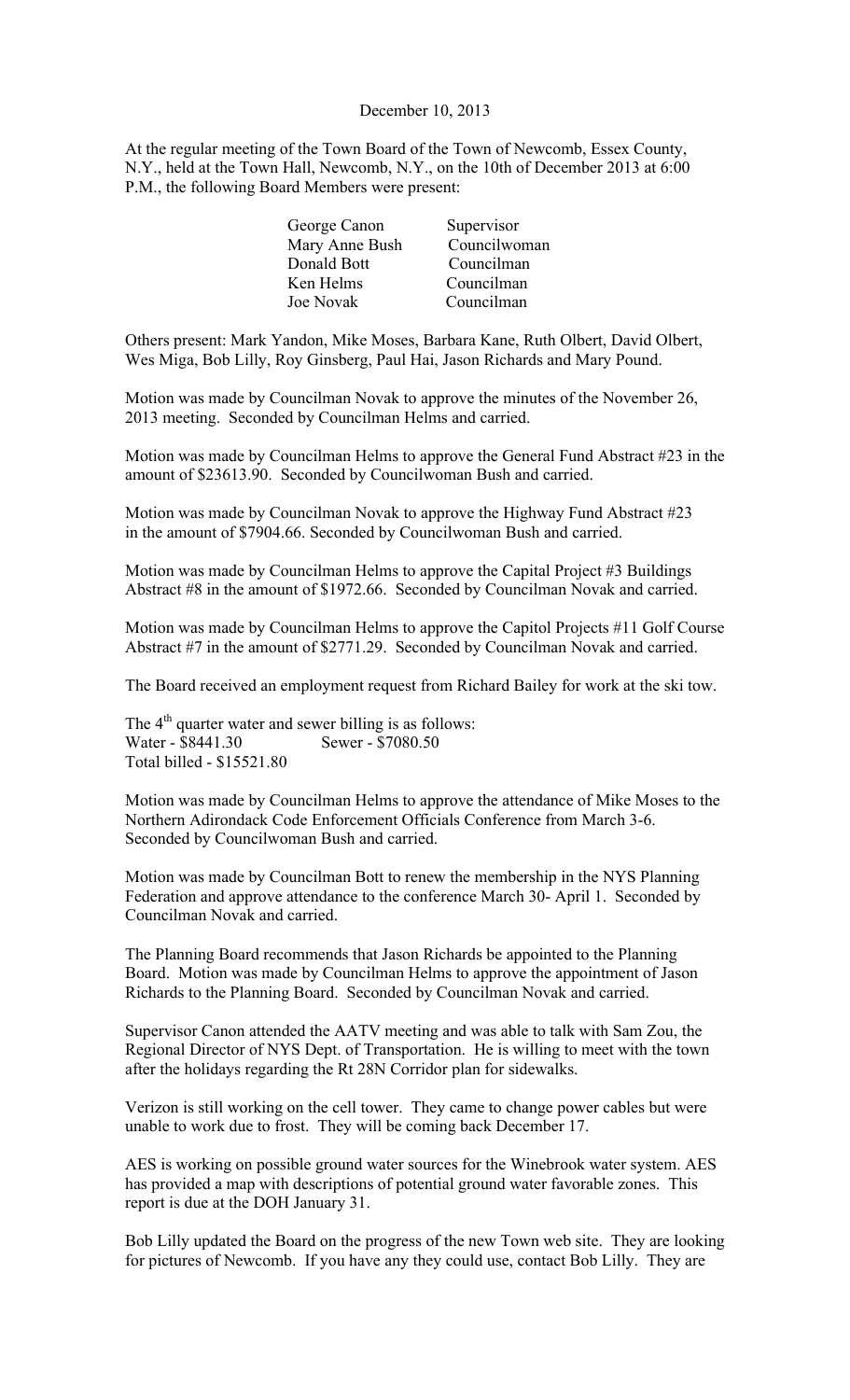collecting information on town businesses. We need to use the new town logo for advertising.

If anyone would like to make donations to the United Way, contact George Canon.

Motion was made by Councilman Helms to adjourn. Seconded by Councilwoman Bush and carried at 6:40 pm.

Respectfully Submitted\_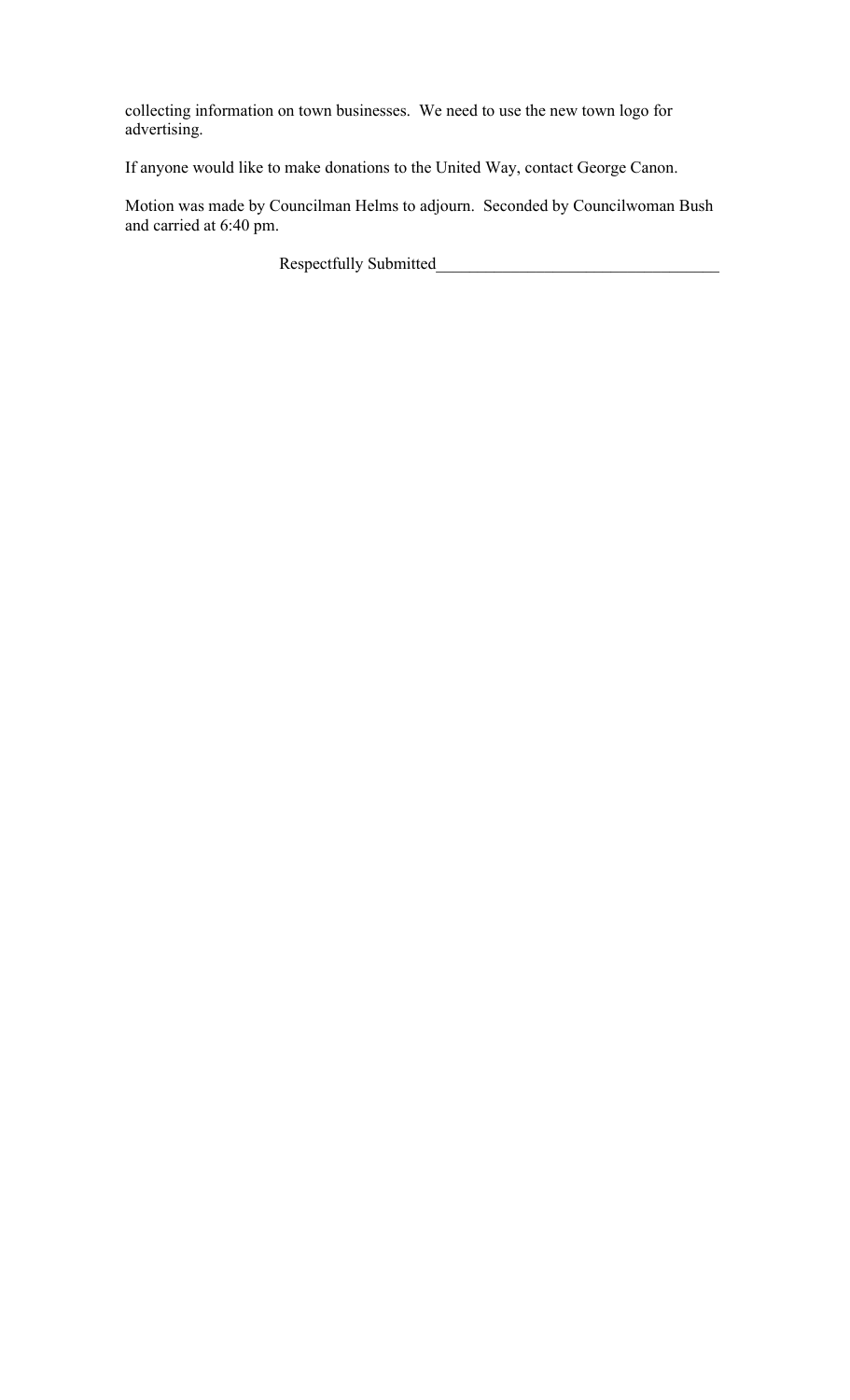### November 26, 2013

At the regular meeting of the Town Board of the Town of Newcomb, Essex County, N.Y., held at the Town Hall, Newcomb, N.Y., on the 26th of November 2013 at 6:00 P.M., the following Board Members were present:

| Supervisor   |
|--------------|
| Councilwoman |
| Councilman   |
| Councilman   |
|              |

Others present: Mike Moses, Paul Hai, Connie Fontaine, Monica Young and Mary Pound.

Motion was made by Councilman Novak to approve the minutes of the November 12, 2013 meeting. Seconded by Councilwoman Bush and carried.

Motion was made by Councilman Bott to approve the General Fund Abstract #22 in the amount of \$176035.70. Seconded by Councilwoman Bush and carried.

Motion was made by Councilwoman Novak to approve the Highway Fund Abstract #22 in the amount of \$115154.37. Seconded by Councilwoman Bush and carried.

Motion was made by Councilman Bott to approve the Water Abstract #11 in the amount of \$10358.80 and the Sewer Abstract #11 in the amount of \$6372.80. Seconded by Councilwoman Bush and carried.

Motion was made by Councilman Bott to approve the 50% Amortization schedule for the sewer bond. The first principal payment will be due October 1, 2014. Seconded by Councilman Novak and carried.

The Board received employment requests from Mandy Bush and Janice Wright for work at the ski tow.

Supervisor Canon provided a map and went over the current status of the Essex Chain Lakes classification.

Karin Cook has expressed an interest in starting up the beginner ski program lessons at the Goodnow Ski Slope. It was decided to put out a notice and see what kind of interest there is. Karin would receive \$10. per hour.

Dan Allen is still waiting for someone to look at the water problem at his house. We are waiting for someone from Rural Water to call for a date to come.

December meeting dates were tentatively set for December 10 and  $23^{\text{rd}}$ .

There will be a Smart Growth meeting on December 5 at 6:00 pm. The Planning Board has to appoint a new member for 2014 as Paul Hai will be starting on the Town Board.

Motion was made by Councilwoman Bush to adjourn. Seconded by Councilman Novak and carried at 6:30 pm.

Respectfully submitted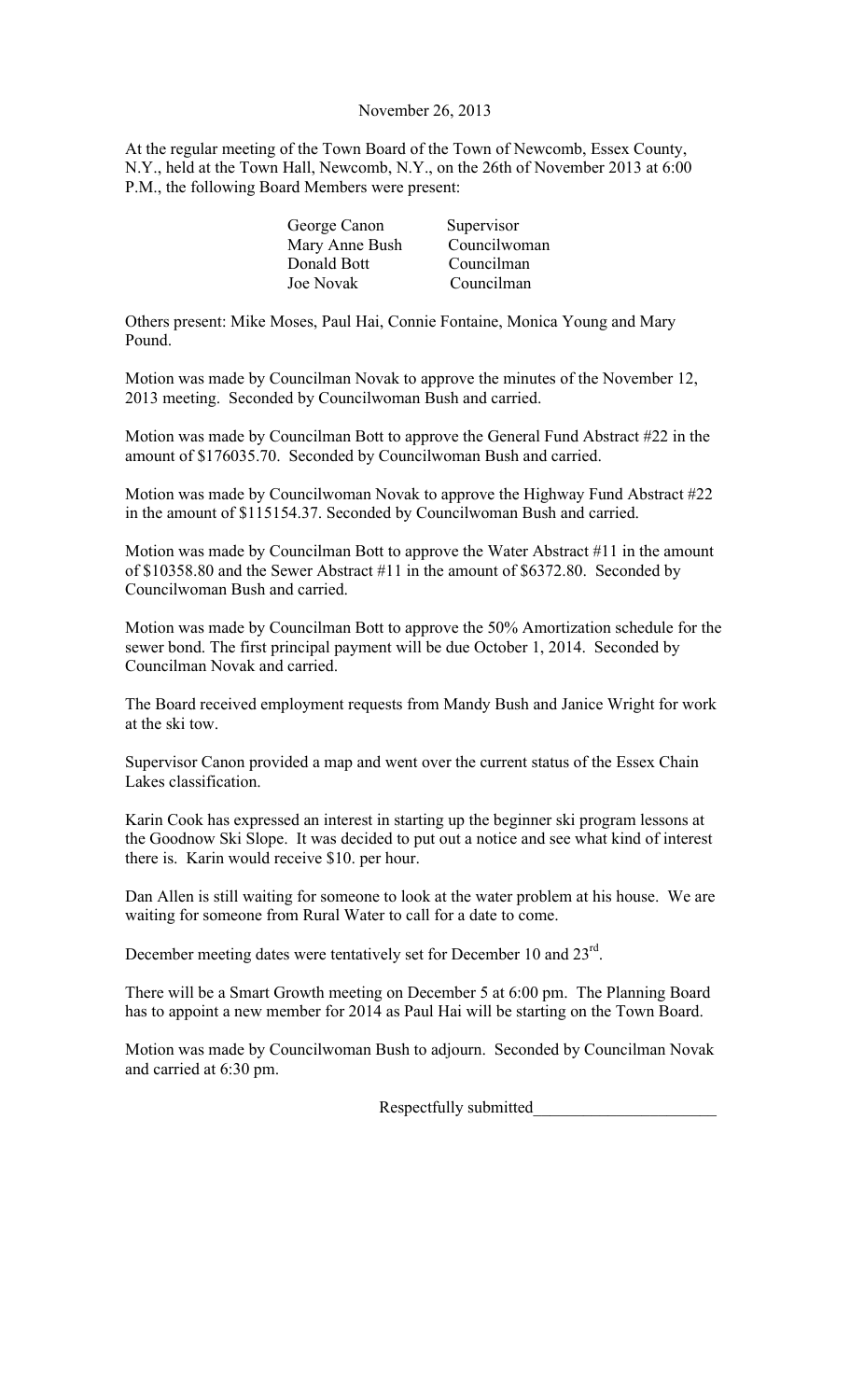#### November 12, 2013

At the Public Hearing for the budget of the Town Board of the Town of Newcomb, Essex County, N.Y., held at the Town Hall, Newcomb, N.Y., on the  $12<sup>th</sup>$  of November, 2013 at 6:00 P.M., the following Board Members were present:

| George Canon   | Supervisor   |
|----------------|--------------|
| Ken Helms Jr.  | Councilman   |
| Mary Anne Bush | Councilwoman |
| Donald Bott    | Councilman   |
| Joe Novak      | Councilman   |
|                |              |

Others present: Mark Yandon, Mike Moses, Wes Miga, Eugene Bush, Connie Fontaine and Mary Pound.

Supervisor Canon opened the Public Hearing a 6 pm. He went over some of the changes on the budget. There was no public comment on the budget.

Motion was made by Councilman Novak to approve the minutes of the October 30, 2013 meeting. Seconded by Councilman Bott and carried.

Motion was made by Councilman Helms to approve the General Fund Abstract #21 in the amount of \$25322.88. Seconded by Councilman Novak and carried.

Motion was made by Councilman Bott to approve the Highway Fund Abstract #21 in the amount of \$6362.71. Seconded by Councilman Helms and carried.

The Newcomb Mountain Quilters has requested that the town create a Parks and Recreation position to coordinate town events and volunteers. This was discussed and tabled until the next meeting.

Newcomb Central School has requested that the Town reserve a spot in the yearbook at t cost of \$50. Motion as made by Councilman Bott to approve this request. Seconded by Councilman Helms and carried.

Motion was made by Councilman Bott to approve the pre-pay of Northstar Fireworks for the 2014 year to receive 10% additional free fireworks. Seconded by Councilman Novak and carried.

Motion was made by Councilman Bott to approve the purchase of a new stove and dishwasher for the senior center. Maintenance will also repair the island. Seconded by Councilman Novak and carried.

Motion was made by Councilman Helms to approve the renewal of the HACH service program contract for calibration at the water plant, at a cost of \$1900. Seconded by Councilman Novak and carried.

Motion was made by Councilman Bott to approve attendance of Planning, Zoning, Town Board and Code officer to the AATV meeting December 8&9. Seconded by Councilman Novak and carried.

The short term to long term financing for the Sewer grant is currently being worked on. We are hoping to complete the conversion by the end of December.

There was discussion on Equestrian use at Otter Pond.

Motion was made by Councilman Novak to approve the purchase of a spare lift for the pump station. Seconded by Councilman Helms and carried.

Motion was made by Councilman Bott to adopt the 2014 preliminary budget as the final adopted budget for 2014. Seconded by Councilman Helms and passed unanimously.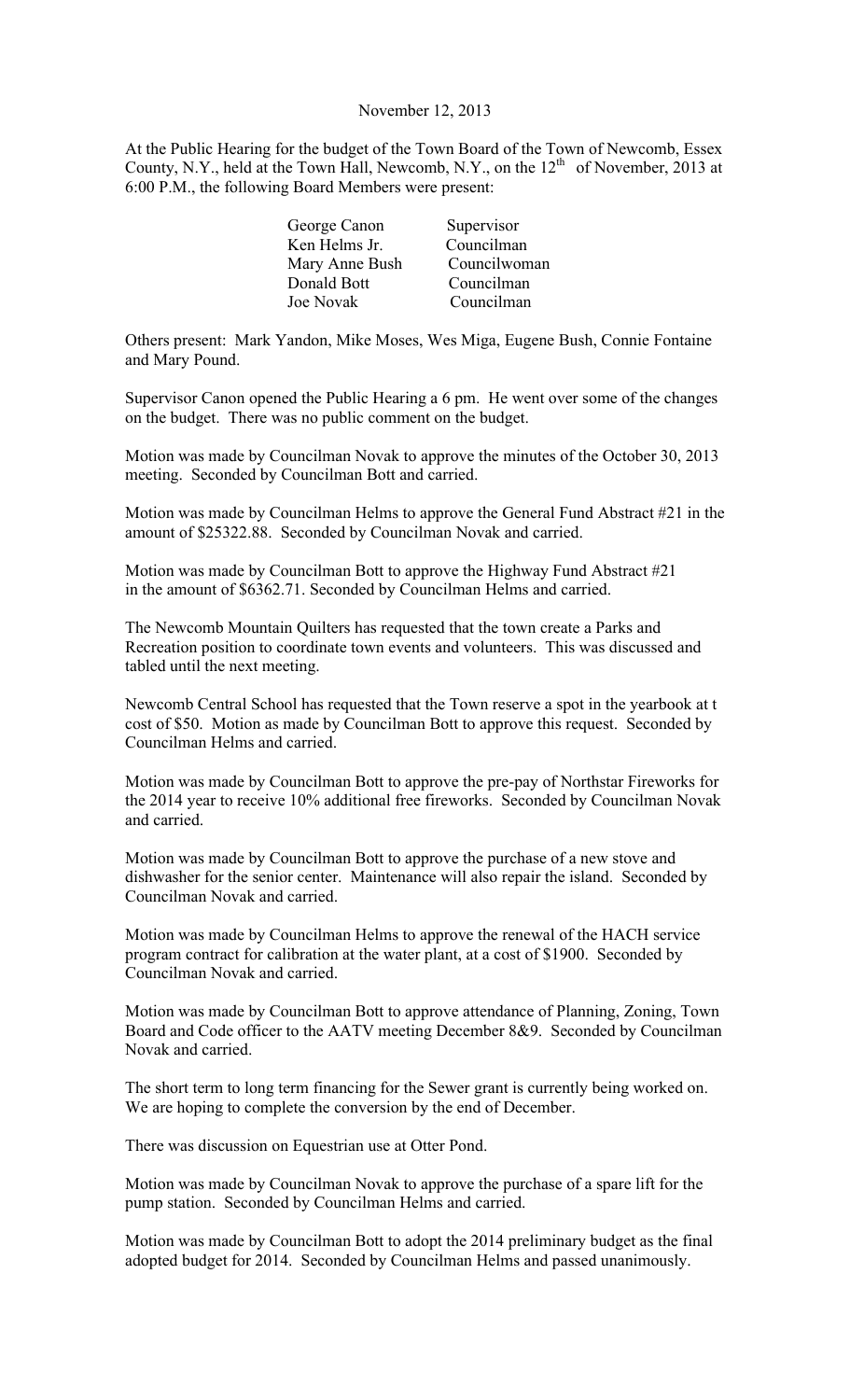Motion was made by Councilman Helms to adjourn. Seconded by Councilman Novak and carried at 6:30 pm.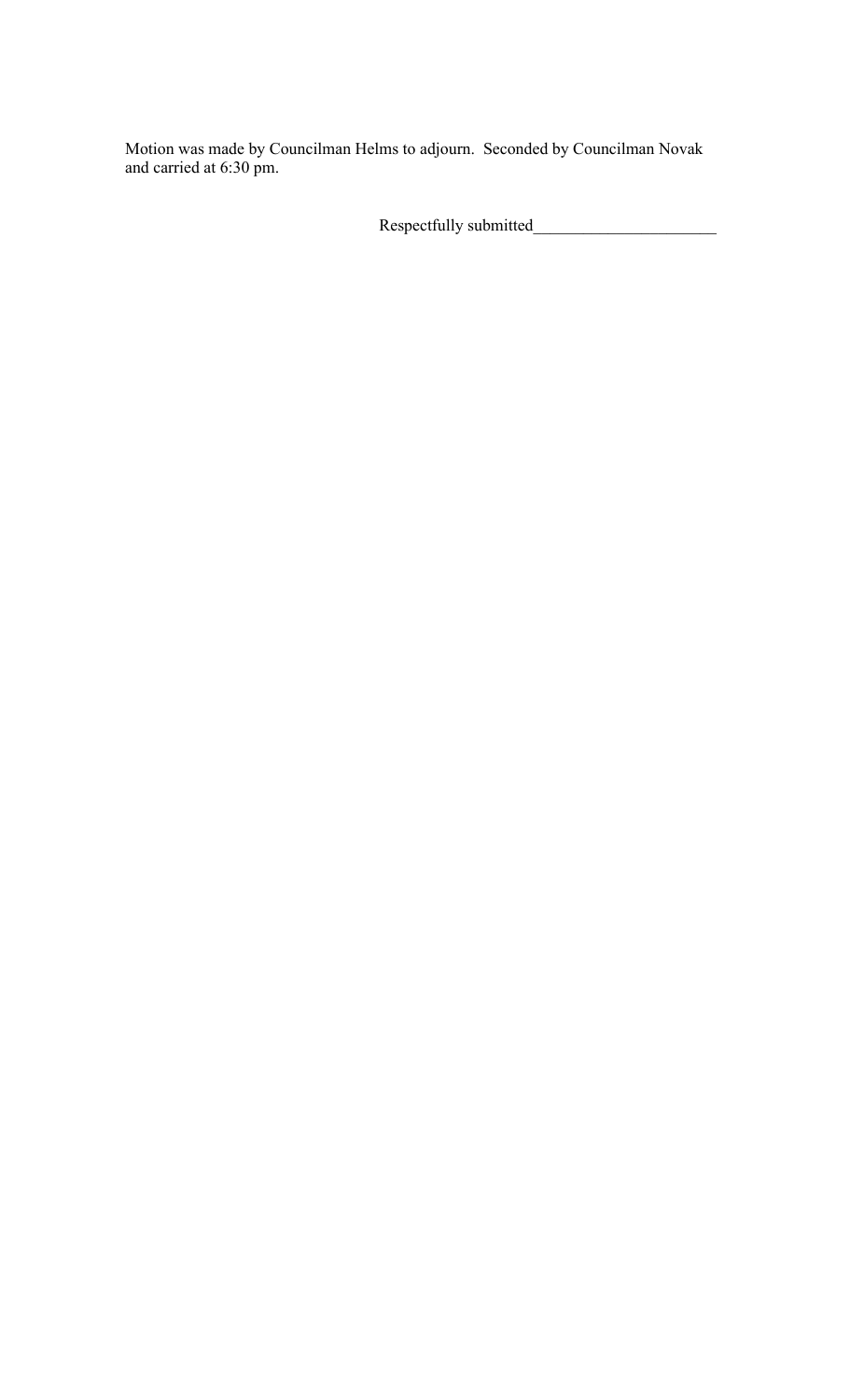## October 30, 2013

At the regular meeting of the Town Board of the Town of Newcomb, Essex County, N.Y., held at the Town Hall, Newcomb, N.Y., on the 30th of October 2013 at 6:00 P.M., the following Board Members were present:

| George Canon   | Supervisor   |
|----------------|--------------|
| Donald Bott    | Councilman   |
| Mary Anne Bush | Councilwoman |
| Ken Helms Jr.  | Councilman   |
| Joe Novak      | Councilman   |
|                |              |

Others present: Mark Yandon, Robert Lilly, Mike Moses, Wes Miga, Barb Kane, Sue Goodspeed, Sterling Goodspeed, Connie Fontaine, Monica Young and Mary Pound.

Supervisor Canon called the meeting to order at 6:00 P.M. Motion was made by Councilman Helms to approve the minutes of the October15, 2013 meeting. Seconded by Councilwoman Bush and carried.

Motion was made by Councilman Helms to approve the General Fund Abstract #20 in the amount of \$41370.13. Seconded by Councilman Novak and carried.

Motion was made by Councilman Novak to approve the Highway Fund Abstract #20 in the amount of \$36207.35. Seconded by Councilman Helms and carried.

Motion was made by Councilwoman Bush to approve the Water Abstract #10 in the amount of \$1725.19 and the Sewer Abstract #10 in the amount of \$683.62. Seconded by Councilman Bott and carried.

Motion was made by Councilman Novak to approve the Capitol Projects #5 Abstract #6 in the amount of \$10145.00. Seconded by Councilwoman Bush and carried.

The board discussed the Hudson River monitoring station request from Clarkson University. Supervisor Canon will contact the university to coordinate the location of the monitor.

The board discussed the request from the Goodspeeds to rent the space in the Historical Building. Mr. Goodspeed described his use of the space and indicated that he was not looking for a place to meet with clients but an office away from home for a phone and internet. Councilman Helms and Councilman Novak felt that it was not a good idea due to the risk of items there. Mr. Goodspeed withdrew his request.

There will be a Recognition Dinner for Teresa Sayward on Friday November 8 at the VIC. Supervisor Canon requested that the town offer her membership to the High Peaks Golf Course to recognize her service. Motion was made by Councilman Helms to approve the gift. Seconded by Councilman Novak and carried.

The Board received an employment request from Robin Weiss for work at the skating rink.

EFC is preparing to refinance the town's short term ARRA loan into a long term loan. Motion was made by Councilwoman Bush to authorize Supervisor Canon to sign the Certification forms with EFC. Seconded by Councilman Bott and carried.

The hydrologist from AES Northeast was in Newcomb last week and found a few locations that look promising for faults in bedrock or gravel deposits. He will be sending a report by November 15.

Supervisor Canon went over the tentative budget for 2014. The public hearing was set for November 12.

November meetings were tentatively set for November 12 and 26.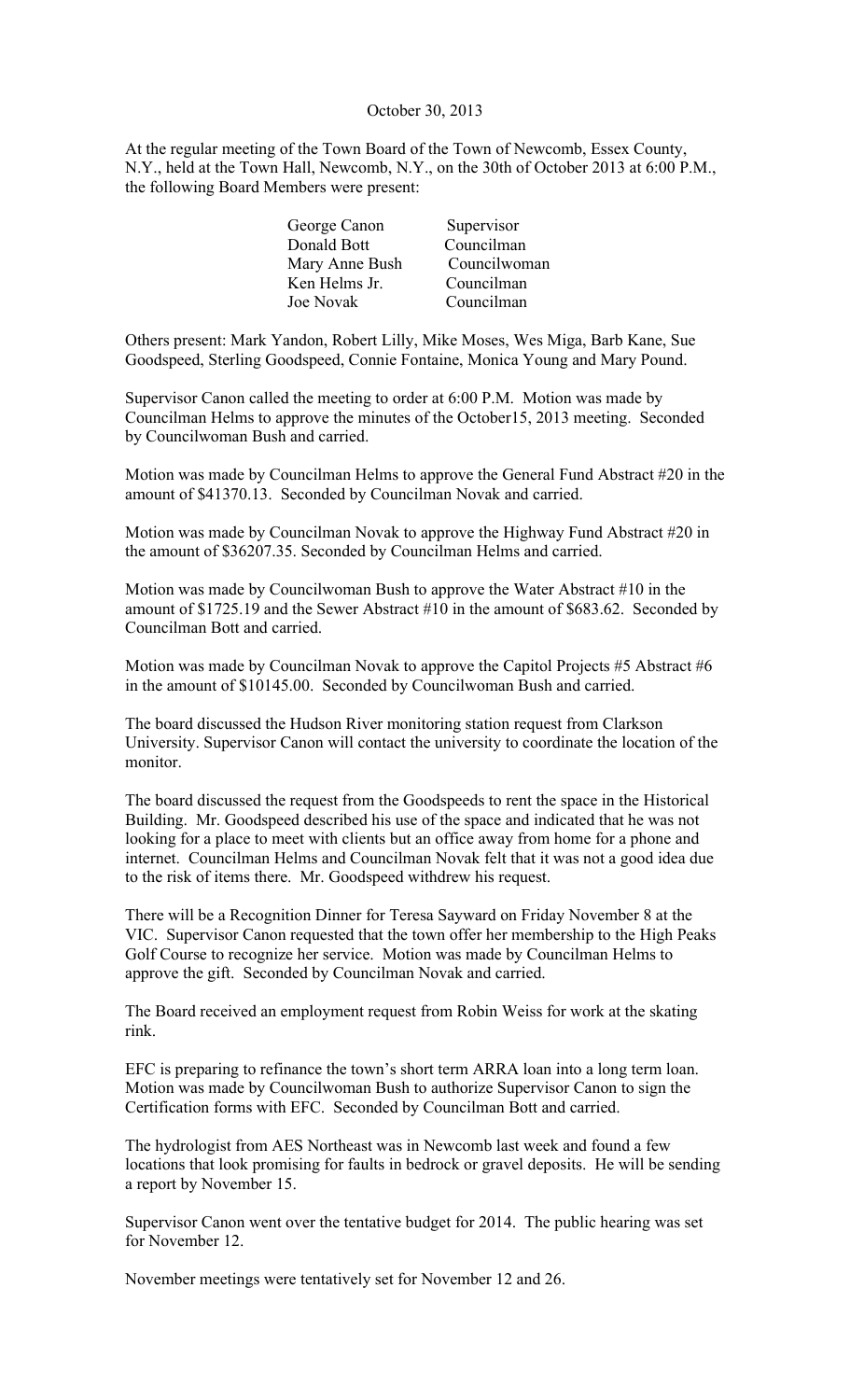Bob Lilly went over the meeting that he and Supervisor Canon had with the website developers. He also reminded all that there will be a Smart Growth meeting on November 7 at 6 pm.

Motion was made by Councilman Helms to adjourn. Seconded by Councilwoman Bush and carried at 6:50 p.m.

Respectfully submitted\_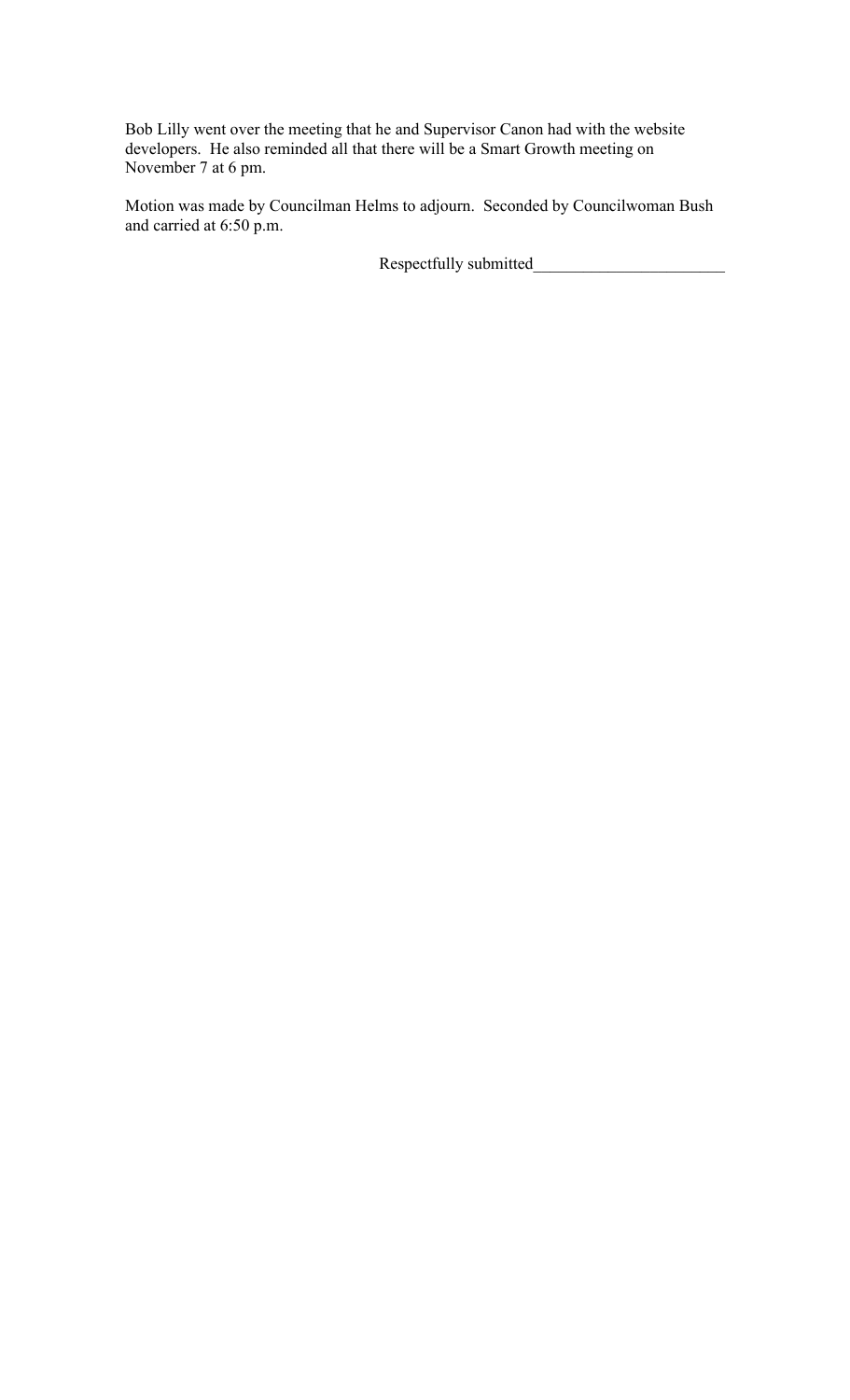## October 15, 2013

At the Public Hearing on Local Law #1 of the Town Board of the Town of Newcomb, Essex County, N.Y., held at the Town Hall, Newcomb, N.Y., on the 15th of October 2013 at 6:00 P..M., the following Board Members were present:

| George Canon   | Supervisor   |
|----------------|--------------|
| Ken Helms Jr.  | Councilman   |
| Mary Anne Bush | Councilwoman |
| Donald Bott    | Councilman   |
| Joe Novak      | Councilman   |

Others present: Mark Yandon, Mike Moses, Wes Miga, Barb Kane, Connie Fontaine, Monica Young and Mary Pound.

Supervisor Canon opened the Public Hearing on Local Law #1 at 6:00 pm.

Motion was made by Councilman Helms to approve the minutes of the October 1, 2013 meeting. Seconded by Councilman Novak and carried.

Motion was made by Councilwoman Bush to approve the General Fund Abstract #19 in the amount of \$18789.85. Seconded by Councilman Helms and carried.

Motion was made by Councilman Novak to approve the Highway Fund Abstract #19 in the amount of \$41531.45. Seconded by Councilwoman Bush and carried.

Motion was made by Councilman Novak to approve the Capitol Projects #11 Golf Course Abstract #6 in the amount of \$10106.72. Seconded by Councilman Helms and carried.

The Town Board accepts with regret and thanks a letter of resignation from Nancy Tracy, from her position on the Youth Commission.

Clarkson University has requested permission to install a monitoring system at the Hudson River Information Center to study the effects of extreme weather and climate change. This was tabled until the next meeting.

Sterling Goodspeed has requested to rent a space in the Historical Building for an office. This was tabled until the next meeting.

Motion was made by Councilwoman Bush to authorize Supervisor Canon to sign the contract with Regional Recycling and Recovery. Seconded by Councilman Novak and carried.

The Board had a discussion on the payment of Denise Bolan's liability insurance. This was tabled until the board discusses this with the school.

Motion was made by Councilwoman Bush to approve the 2014 Elected Official salaries. Town Councilman (4) \$8580. Town Justice \$8580. Town Supervisor \$41600. Assessors (3) \$12000. Town Clerk \$15648. Tax Collector \$9958.

Highway Superintendent \$70876. Seconded by Councilman Novak and carried.

 Motion was made by Supervisor Canon to approve Local Law #1 to override the tax levy limit. Seconded by Councilman Helms and approved by roll call vote: Councilman Bott – Aye Councilwoman Bush – Aye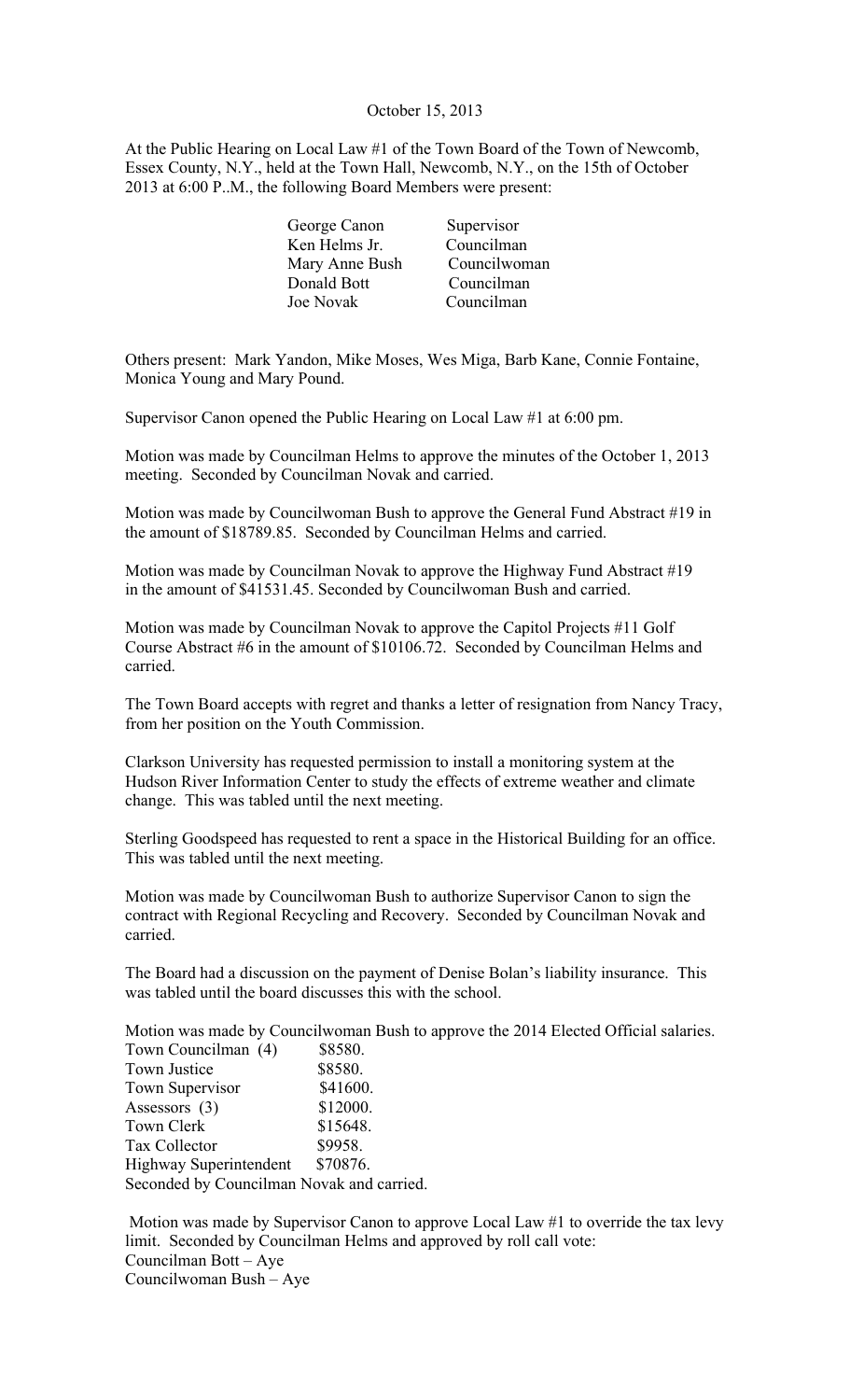Supervisor Canon – Aye Councilman Helms – Aye Councilman Novak – Aye

Motion was made by Councilman Novak to approve the attendance of Charles Canon and Gene Poulin at the NYS Turfgrass Association Conference in Rochester November 12- 14. Seconded by Councilman Helms and carried.

Motion was made by Councilman Helms to adjourn. Seconded by Councilwoman Bush and carried at 6:45 pm.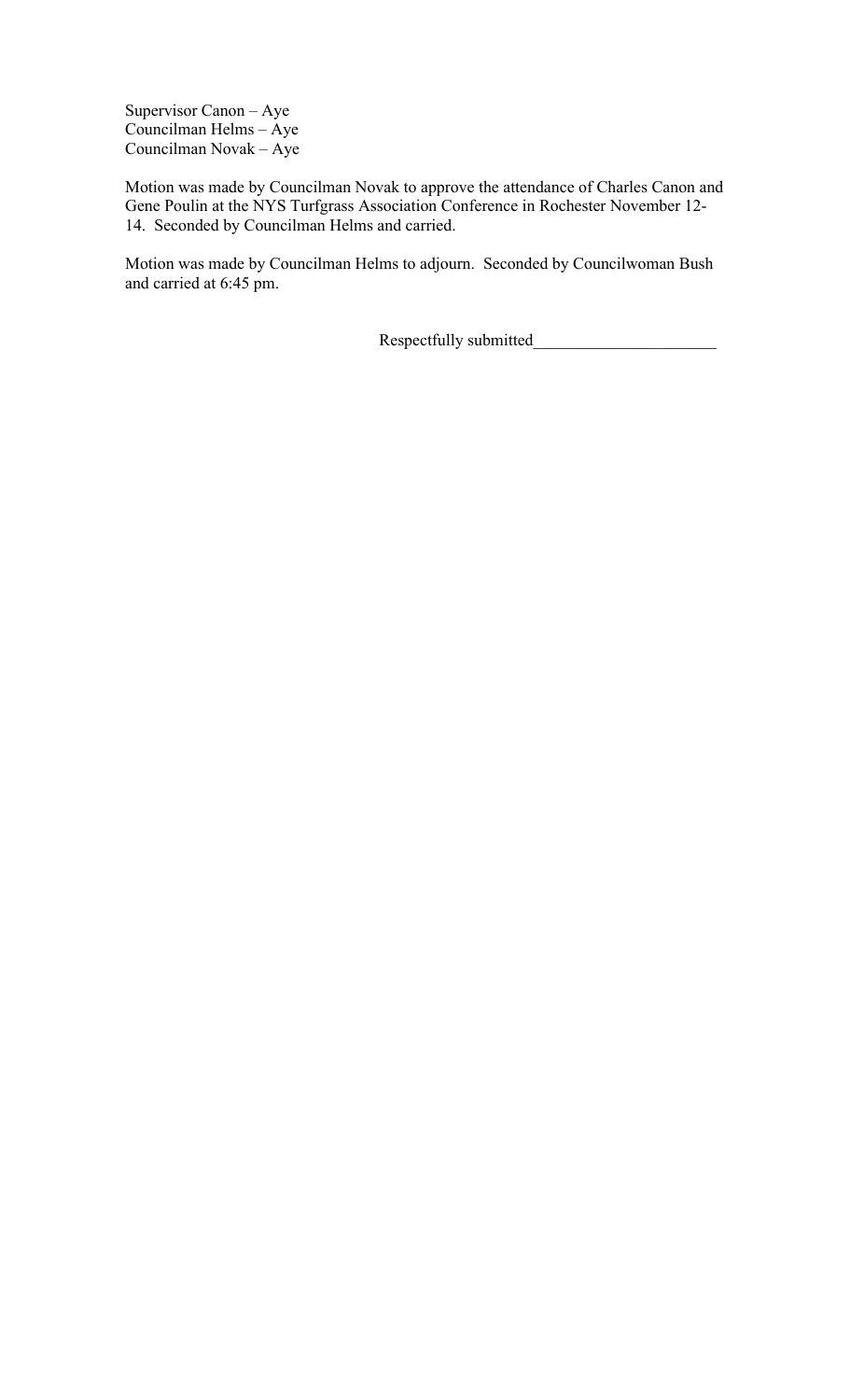## October 1, 2013

At the regular meeting of the Town Board of the Town of Newcomb, Essex County, N.Y., held at the Town Hall, Newcomb, N.Y., on the 1st of October 2013 at 6:00 P. M., the following Board Members were present:

| George Canon   | Supervisor   |
|----------------|--------------|
| Mary Anne Bush | Councilwoman |
| Donald Bott    | Councilman   |
| Joe Novak      | Councilman   |
| Ken Helms      | Councilman   |
|                |              |

Others present: Mark Yandon, Barb Kane, Jeanne Garrand, Bob Lilly and Mary Pound.

Motion was made by Councilman Helms to approve the minutes of the September 17, 2013 meeting. Seconded by Councilwoman Bush and carried.

Motion was made by Councilman Novak to approve the General Fund Abstract #18 in the amount of \$11221.18. Seconded by Councilman Helms and carried.

Motion was made by Councilman Novak to approve the Highway Fund Abstract #18 in the amount of \$11736.08. Seconded by Councilwoman Bush and carried.

Motion was made by Councilman Helms to approve the Water Fund Abstract #9 in the amount of \$3807.02 and the Sewer Fund Abstract #9 in the amount of \$31050.81. Seconded by Councilwoman Bush and carried.

Motion was made by Councilman Novak to approve the Capitol Projects #3 Buildings Abstract #7 in the amount of \$2799.36. Seconded by Councilwoman Bush and carried.

Motion was made by Councilwoman Bush to authorize Supervisor Canon to sign the 2014 Contract with North Country Life Flight at a cost of \$1000. Seconded by Councilman Novak and carried.

Supervisor Canon presented the 2014 Tentative Budget to the Town Clerk.

Motion was made by Councilwoman Bush to authorize Supervisor Canon to sign the 2014 Contract with North Country SPCA. Seconded by Councilman Helms and carried.

The Board discussed the Newcomb Chamber of Commerce. It is no longer active.

Verizon has activated their easement and have begun construction on the water tower site. They have indicated that they may do some damage to the tower when they begin welding, but they will repair it at their cost. They expect to complete the project in the spring of 2014.

The Town Landfill will change to the winter schedule starting October 15. The High Peaks Golf Course will close on October 15. The last day for the Historical Building will be October 14.

A man that is currently working at the Masten House has offered to install Solar panels on the Town Hall. After discussion it was decided that it would not be an efficient alternative for the Town.

Bob Lilly and Supervisor Canon had a meeting with Trampolene regarding the new web site. They are in the process of designing the content and will be sending a draft in 4-6 weeks.

October meetings were tentatively set for October 15 and 29.

The supervisors of the five towns affected by the Essex Chain Lakes sale met with the Governor and discussed the classification.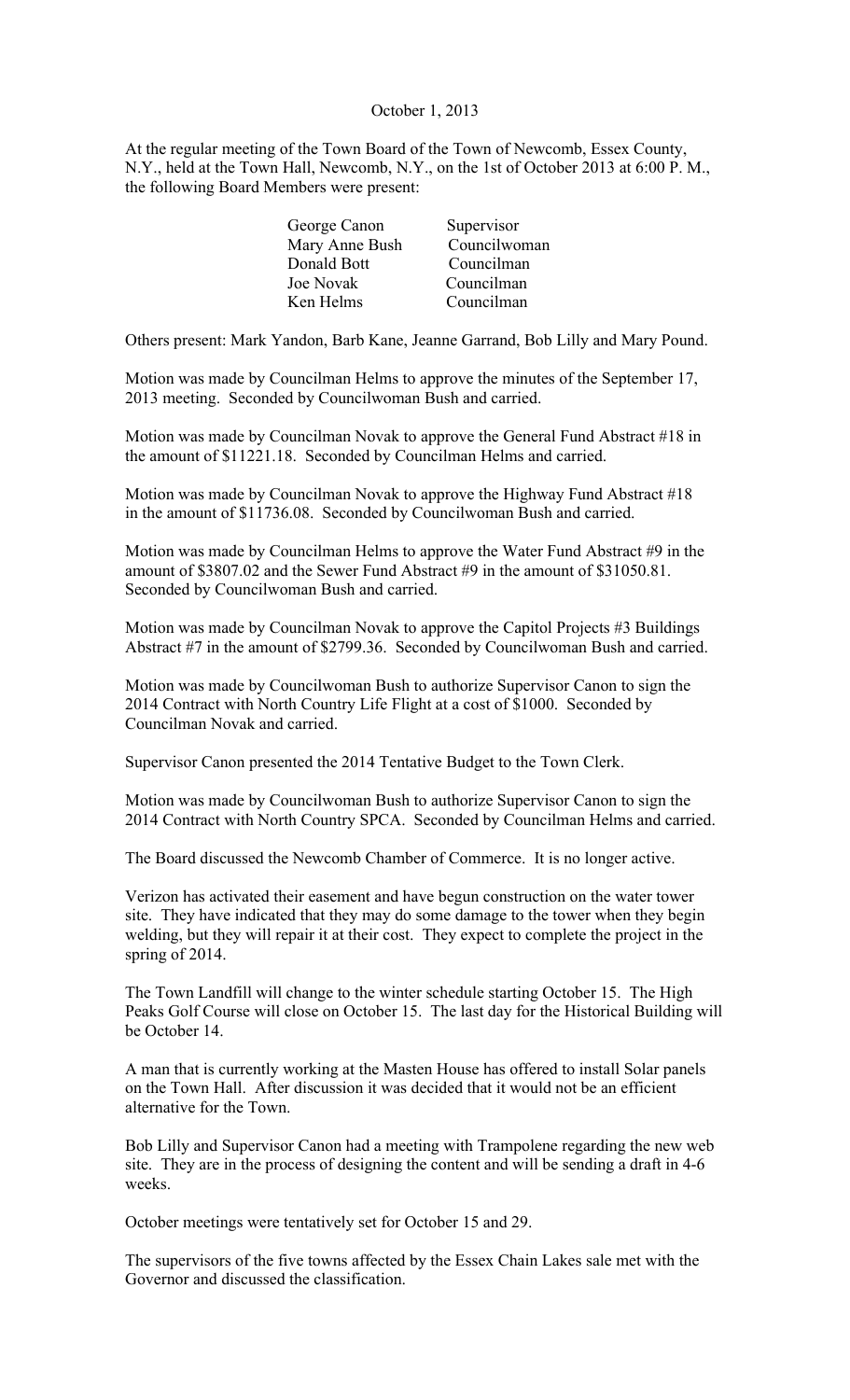Motion was made by Councilman Novak to adjourn. Seconded by Councilwoman Bush and carried at 7:05 pm.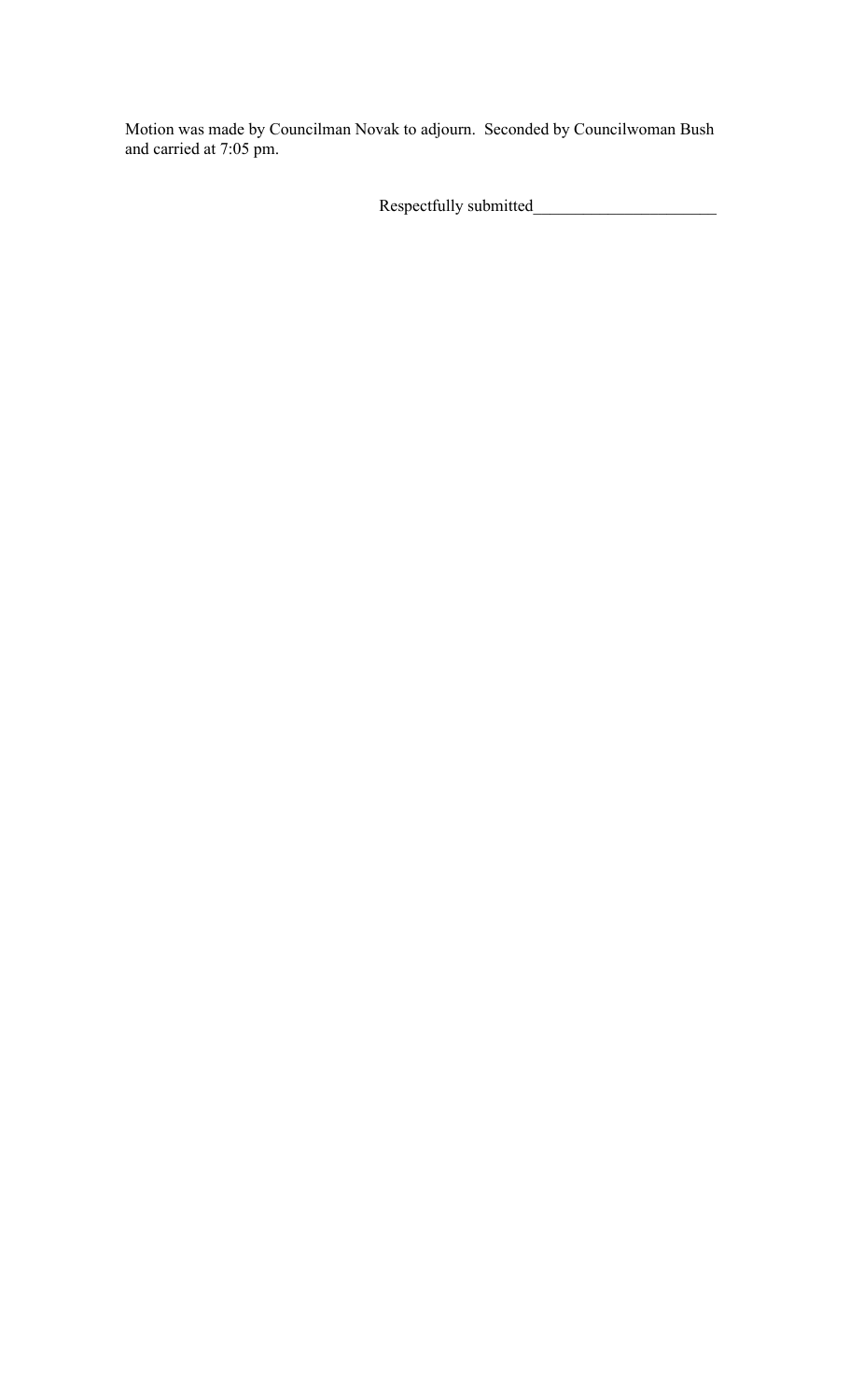### September 17, 2013

At the regular meeting of the Town Board of the Town of Newcomb, Essex County, N.Y., held at the Town Hall, Newcomb, N.Y., on the 17th of September 2013 at 6:00 P.M., the following Board Members were present:

| George Canon     | Supervisor   |
|------------------|--------------|
| Mary Anne Bush   | Councilwoman |
| Donald Bott      | Councilman   |
| Ken Helms        | Councilman   |
| <b>Joe Novak</b> | Councilman   |
|                  |              |

Others present: Mark Yandon, Eugene Bush, Connie Fontaine, Bonnie Potter, Bob Lilly and Mary Pound.

Motion was made by Councilman Bott to approve the minutes of the August 27, 2013 meeting. Seconded by Councilman Helms and carried.

Motion was made by Councilman Helms to approve the General Fund Abstract #17 in the amount of \$54842.90. Seconded by Councilman Novak and carried.

Motion was made by Councilman Helms to approve the Highway Fund Abstract #17 in the amount of \$21710.48. Seconded by Councilman Bott and carried.

Motion was made by Councilman Novak to approve the Capitol Projects #3 Buildings Abstract #6 in the amount of \$1292.70. Seconded by Councilman Bott and carried.

Motion was made by Councilman Bott to approve the Capitol Projects #5 Smart Growth Abstract #5 in the amount of \$6296.85. Seconded by Councilman Novak and carried.

Supervisor Canon reported on the meeting with the Dept. of Health and AES. AES will look for a hydrologist and areas to drill. The Town will have to have a public hearing for a Bond Anticipation Note of \$100000. to cover the cost of AES and drilling. The plan and documents need to be at EFC by February of 2014 for the grant.

Verizon has activated the contract with the Town for the use of the water tower. They will be taking bids and hope to start construction in October.

Water and Sewer billing for the third quarter is as follows: Penalty - \$80.60 Sewer - \$9446.50 Penalty - \$91.00 Water - \$10536.90 Total - \$20155.00

Supervisor Canon updated the Town on the Essex Chain Lakes process. On September 26, the Supervisors from the five Towns will be going to Albany. This will be a time of public comment on what we would like done with the property.

Motion was made by Councilman Novak for a Resolution to exceed the 2014 tax cap limit. Public hearing is set for October 15. Seconded by Councilman Helms and carried.

There was discussion on the need for signs on Marcy Lane to alert drivers of children playing in the street.

Motion was made by Councilman Helms to adjourn. Seconded by Councilman Novak and carried at 6:30 pm.

Respectfully Submitted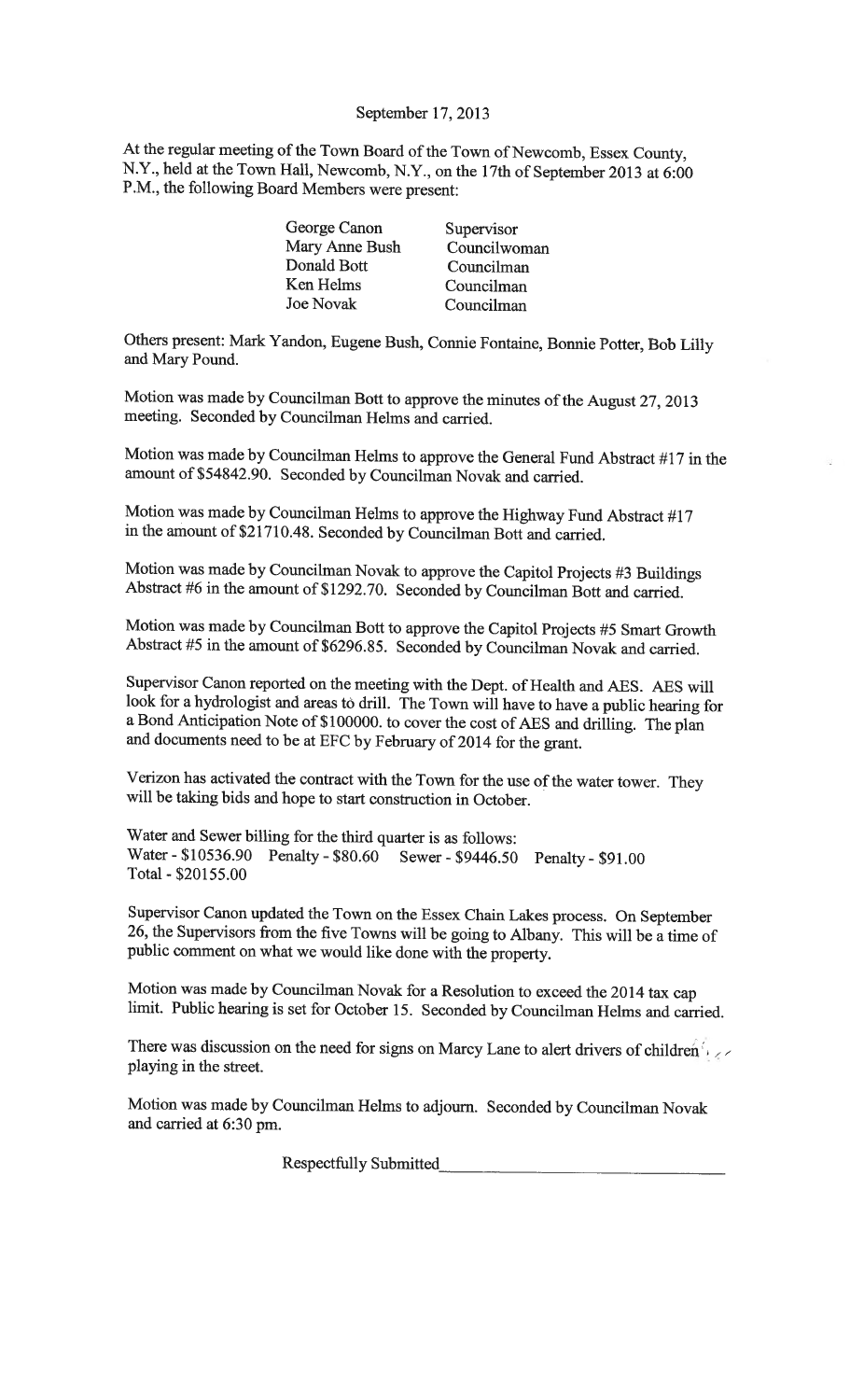## August 27, 2013

At the regular meeting of the Town Board of the Town of Newcomb, Essex County, N.Y., held at the Town Hall, Newcomb, N.Y., on the 27th of August 2013 at 6:00 P.M., the following Board Members were present:

| George Canon   | Supervisor   |
|----------------|--------------|
| Ken Helms Jr.  | Councilman   |
| Mary Anne Bush | Councilwoman |
| Donald Bott    | Councilman   |
| Joe Novak      | Councilman   |
|                |              |

Others present: Mark Yandon, Eugene Bush, Mike Moses, Wes Miga, Bob Lilly, Barb Kane, Bonnie Potter, Connie Fontaine, Nancy Fenster and Mary Pound.

Motion was made by Councilman Novak to approve the minutes of the August 13, 2013 meeting. Seconded by Councilman Helms and carried.

Motion was made by Councilman Helms to approve the General Fund Abstract #16 in the amount of \$43984.10. Seconded by Councilman Novak and carried.

Motion was made by Councilwoman Novak to approve the Highway Fund Abstract #16 in the amount of \$19788.97. Seconded by Councilwoman Bush and carried.

Motion was made by Councilman Bott to approve the Water Abstract #8 in the amount of \$1212.88 and the Sewer Abstract #8 in the amount of \$296.54. Seconded by Councilman Helms and carried.

Motion was made by Councilwoman Bush to approve the Capitol Projects #8 Santanoni Abstract #3 in the amount of \$500.00. Seconded by Councilman Novak and carried.

Motion was made by Councilman Helms to approve the Capitol Projects #5 Smart Growth Abstract #5 in the amount of \$391.50. Seconded by Councilman Novak and carried.

New York State has implemented a new STAR program that will require all homeowners to register with the Tax Department in order to receive the exemption in 2014. The Town of Newcomb will provide assistance for those that do not have a computer or need assistance. The Town will be sending out a newsletter with this information.

Supervisor Canon has talked with Mike Masamerra from the County Planning office regarding the town water project. He feels that if we are able to find ground water, the \$2 million grant will be sufficient for the project. If we can't and have to build a new plant we will need at least \$5million. We need to get moving on this project and set up a meeting with AES. Motion was made by Councilman Helms to approve Supervisor Canon to sign the amended contract with AES for the Hydrogeologic Evaluation and Survey. Seconded by Councilman Novak and carried.

The Board approved keeping Nina Caruso on at Santanoni to assist Michael Frennette at a \$12.00 per hour rate.

The Board discussed the cost of the new website proposed by Trampolene. Motion was made by Councilman Helms to support the recommendations from Bob Lilly and approve the proposal. Seconded by Councilwoman Bush and carried.

Motion was made by Councilwoman Bush to support the Resolution by the Adirondack Association of Towns on the Finch land classification. Seconded by Councilman Novak and carried.

There was discussion on the use of the Santanoni bridge. It was decided to put up signs saying "No Diving or Swimming from the Bridge." It will be difficult to stop but will help the Town with liability.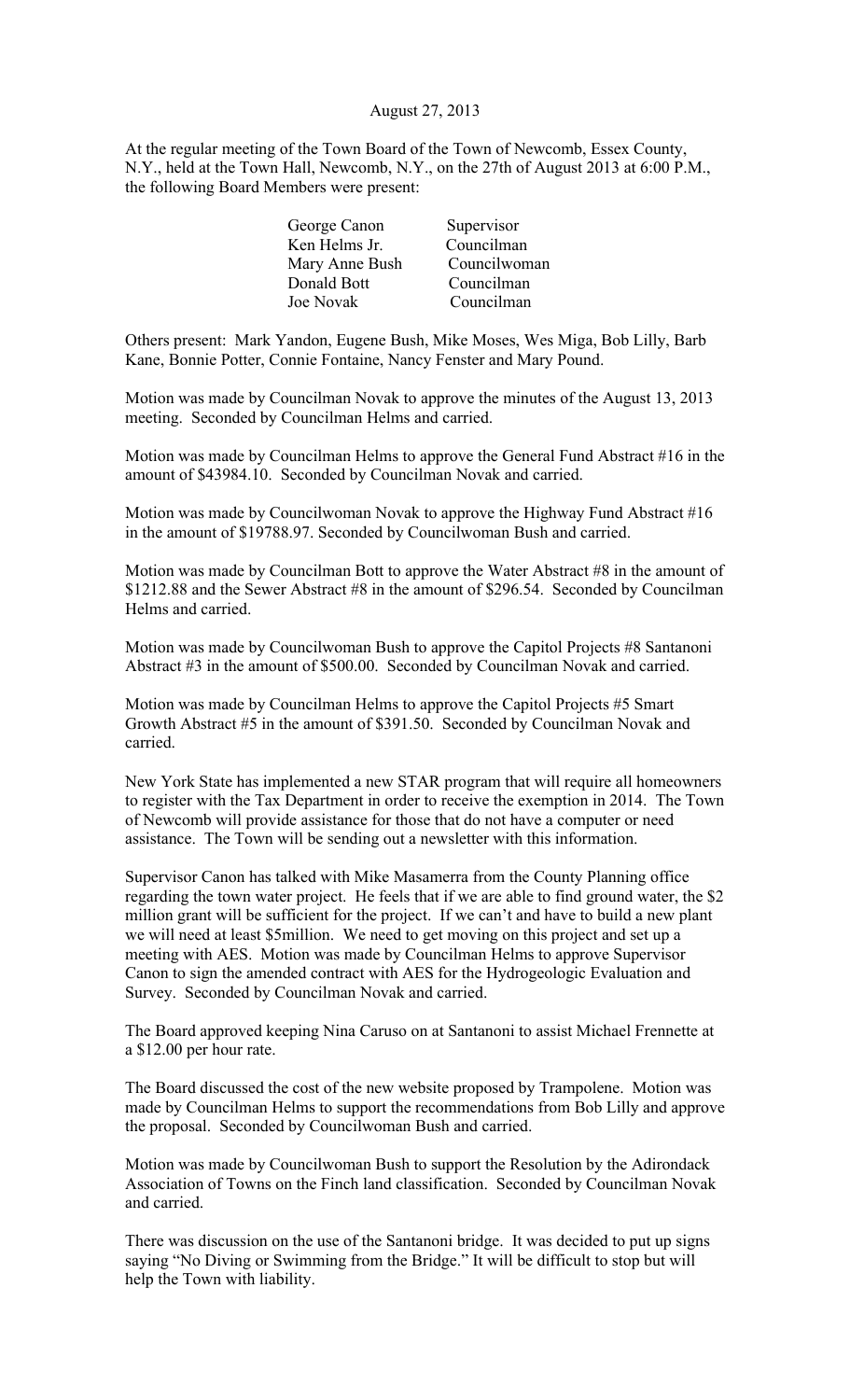Charlotte Demers has put in her resignation from the ZBA. The Board thanks her for her time. We need to be considering a replacement for her.

The Wastewater Treatment Plant was inspected by NYSDEC in July. It was rated satisfactory.

Motion was made by Councilman Helms to approve the addition to the town policy manual regarding the donation of accumulated leave time. Seconded by Councilman Novak and carried.

September meeting dates were tentatively set for September 17 and October 1.

There was discussion on the town providing a chipper at the landfill to replace the no burn policy by the state.

Bob Lilly reported that the committee has decided on a kiosk design. This will be for the Tahawus Road intersection. They are working on the content. They feel that we should get started on the corridor plan to show that it is being implemented.

Wes Miga is concerned about the cooperation with the state on the sidewalk/bicycle paths that the town would like built. We should set up a meeting with the regional director to discuss this.

 Motion was made by Councilwoman Bush to adjourn. Seconded by Councilman Novak and carried at 7:05 pm.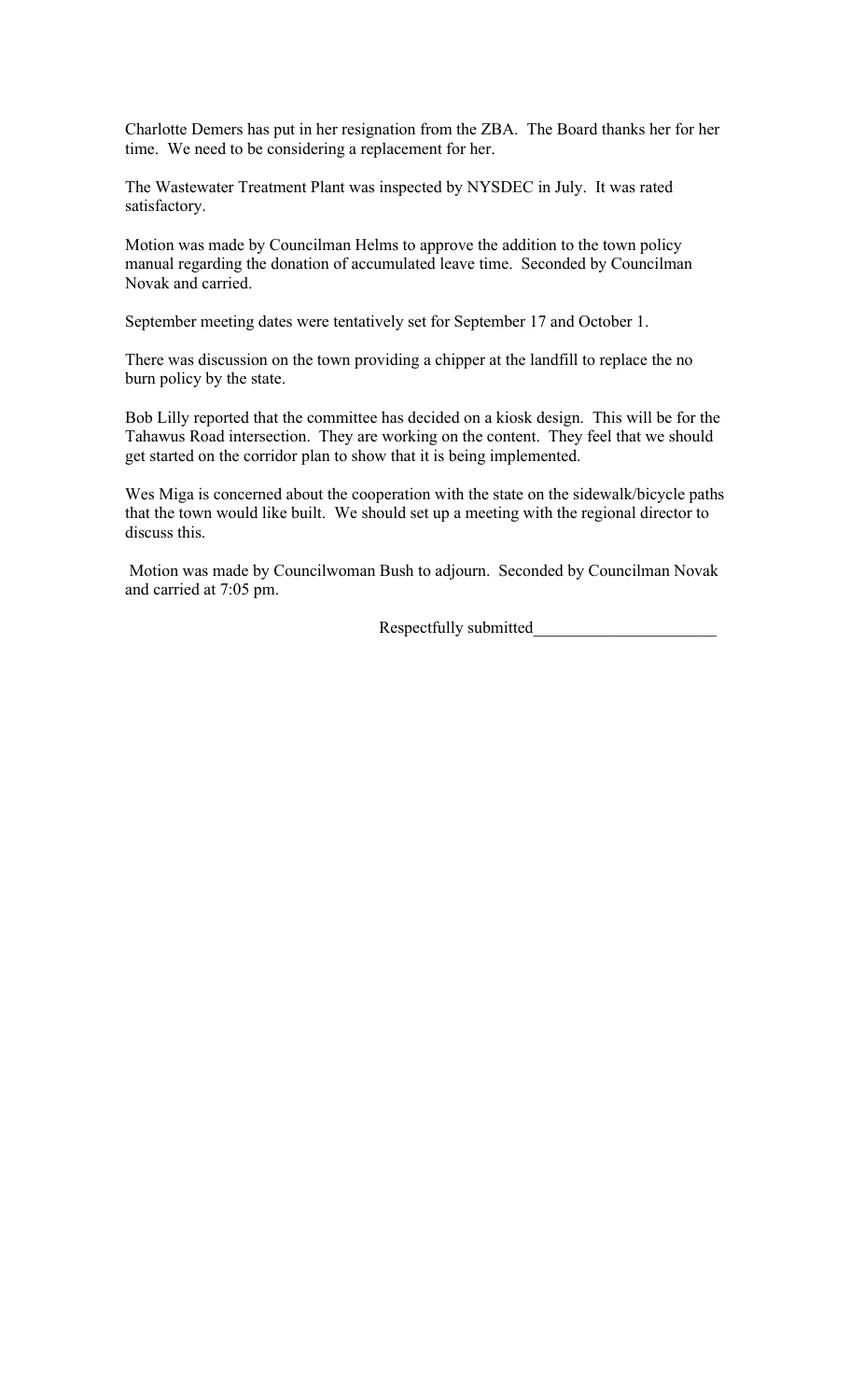## August 13, 2013

At the regular meeting of the Town Board of the Town of Newcomb, Essex County, N.Y., held at the Town Hall, Newcomb, N.Y., on the 15<sup>th</sup> of August, 2013 at 6:00 P.M., the following Board Members were present:

| George Canon   | Supervisor   |
|----------------|--------------|
| Ken Helms Jr.  | Councilman   |
| Mary Anne Bush | Councilwoman |
| Donald Bott    | Councilman   |
| Joe Novak      | Councilman   |
|                |              |

Others present: Mark Yandon, Mike Moses, Barb Kane, Wes Miga, Kevin Bolan and Mary Pound.

Motion was made by Councilman Helms to approve the minutes of the July 30, 2013 meeting. Seconded by Councilwoman Bush and carried.

Motion was made by Councilman Novak to approve the General Fund Abstract #15 in the amount of \$22570.31. Seconded by Councilman Helms and carried.

Motion was made by Councilman Bott to approve the Highway Fund Abstract #15 in the amount of \$13399.54. Seconded by Councilman Novak and carried.

Motion was made by Councilman Novak to approve the Capitol Projects #4 Highway Equipment Abstract  $# 7$  in the amount of \$4900.00. Seconded by Councilwoman Bush and carried.

Motion was made by Councilman Helms to approve the Certificate of Base Percentages, Current Percentages and Current and Adjusted Base Proportions for the 2013 Assessment Roll. Seconded by Councilman Bott and carried.

The website proposal from Web Instinct came back much more than we had anticipated. The Board will wait for the Planning Board to review it and get back to the Board with their recommendations.

There was discussion on the transfer of personal/sick time to persons in need. Supervisor Canon will write up a simple, direct policy for Board approval.

Supervisor Canon attended a meeting with DEC and the Grafton Horse Trail Riders. They are very excited about the possibility of a trail system in the Chain Lakes area. This would require several types of services to support the trail system and may provide business opportunities for local people.

The NYS State Department of Health did the annual inspection of the Newcomb Youth Program. The DOH found only two small violations. Supervisor Canon sends his compliments to the Director, Lanette Chase.

Motion was made by Councilwoman Bush for a Resolution of Condolence to the family of G .Jeffrey Haber. Seconded by Councilman Bott and carried.

Motion was made by Councilwoman Bush to authorize ACAP to do raffles in the Town of Newcomb. Seconded by Councilman Helms and carried.

The Town received notification that there has been a change in classification of the Fire Protection class from 5/9 to 6/9. If the Fire Department would like to improve the classification, they can contact ISO directly.

Supervisor Canon provide the Board with a copy of the Cemetery rules. These were adopted in 1950. The Board will review these and discuss at the next meeting.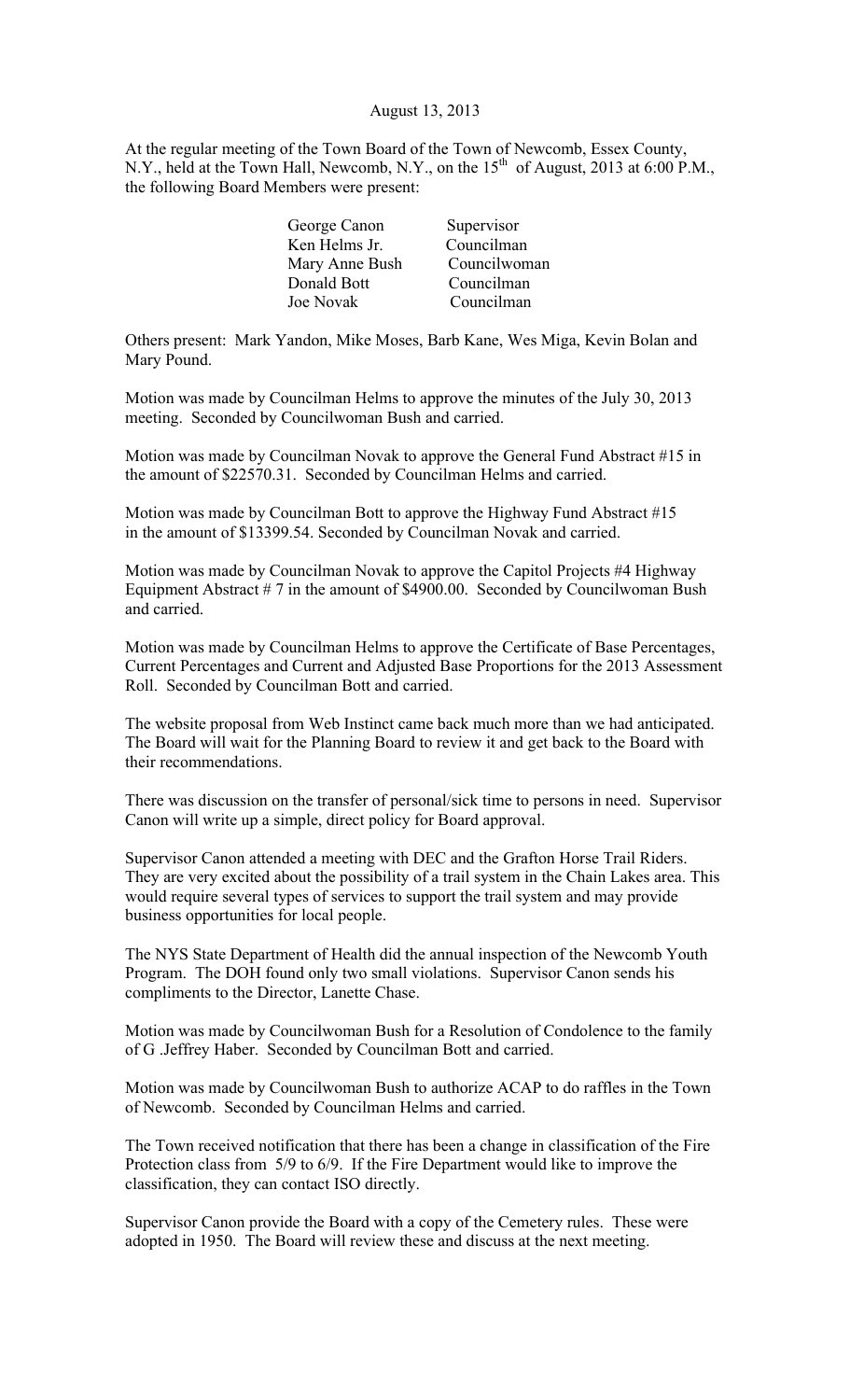The Board decided to continue the annual Senior Dinner Cruise. Supervisor Canon will call Raquette Lake Navigation and find out available dates.

The Historic Roadside Marker Grant Program is now open in our area. If we want to apply for this grant the deadline is October 1, 2013

Kevin Bolan had some questions about the repair of the Santanoni bridge and the bike trail. He provided the Board with some estimates on the medical center bathroom.

Motion was made by Councilman Helms to adjourn. Seconded by Councilman Novak and carried at 7:40 pm.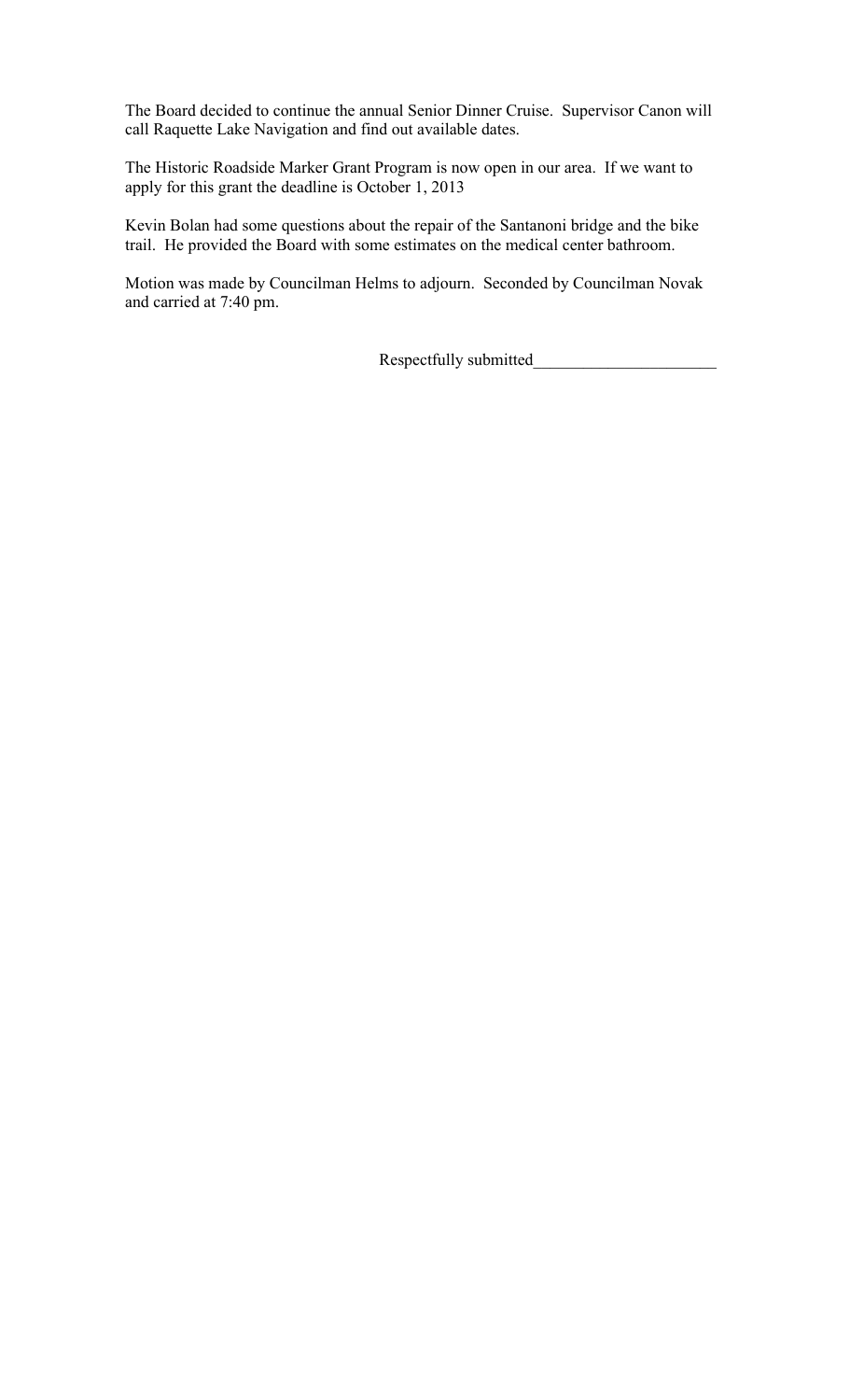## July 30, 2013

At the regular meeting of the Town Board of the Town of Newcomb, Essex County, N.Y., held at the Town Hall, Newcomb, N.Y., on the  $30<sup>th</sup>$  of July 2013 at 6:00 P.M., the following Board Members were present:

| George Canon   | Supervisor   |
|----------------|--------------|
| Ken Helms Jr.  | Councilman   |
| Mary Anne Bush | Councilwoman |
| Donald Bott    | Councilman   |
| Joe Novak      | Councilman   |
|                |              |

Others present: Mark Yandon, Highway Supt., Connie Fontaine, Mike Moses, Eugene Bush, Barbara Kane, Bonnie Potter, Bob Ward, Wes Miga, Robert Lilly and Mary Pound.

Supervisor Canon called the meeting to order at 6:00 pm. Motion was made by Councilman Bott to approve the minutes of the July 16, 2013 meeting. Seconded by Councilman Novak and carried.

Motion was made by Councilman Novak to approve the General Fund Abstract #14 in the amount of \$23549.98. Seconded by Councilman Helms and carried.

Motion was made by Councilman Bott to approve the Highway Fund Abstract #14 in the amount of \$26816.89. Seconded by Councilwoman Bush and carried.

Motion was made by Councilman Helms to approve the Water Fund Abstract #7 in the amount of \$1647.02 and the Sewer Fund Abstract #7 in the amount of \$678.57. Seconded by Councilwoman Bush and carried.

NYMIR, the Town insurance carrier will be here August 13, 2013 at 9:30 am to do a safety inspection.

There are some issues with the RO system in the senior center. We will have Culligan come to work on it.

There will be a meeting on August 1, 2013 at 9:00 am with Paul Cummings from the Chazen Company regarding the grant application for broadband. We will need additional letters of support for this application.

Gov. Cuomo signed into law a new bill that prohibits smoking at playgrounds. This takes effect October 2013. Therefore smoking will no longer be allowed at the town beach. We will order new signs for this new regulation.

The New York State Department of Health has issued an administrative tribunal against the Town and George Canon for violation at the Winebrook Hills water plant. The Town must begin necessary steps to have an engineering report to study replacing the water source for the district. Motion was made by Councilman Helms to hire an engineer for this. Seconded by Councilman Novak and carried.

The next Santanoni work day will be August 7, 2013.

The Town Board has received an employment request from Cecelia Poulin to work at the Golf Course Clubhouse.

Bob Ward expressed his safety concerns at the intersection of Spring Street and the Goodnow Rd. There was discussion on placing a speed bump or 3 way stop at this location. Mr. Yandon will check with DOT.

August meetings were tentatively set for August 13 and 27.

There was some questions on the rules for the cemetery. Supervisor Canon will make copies of this available.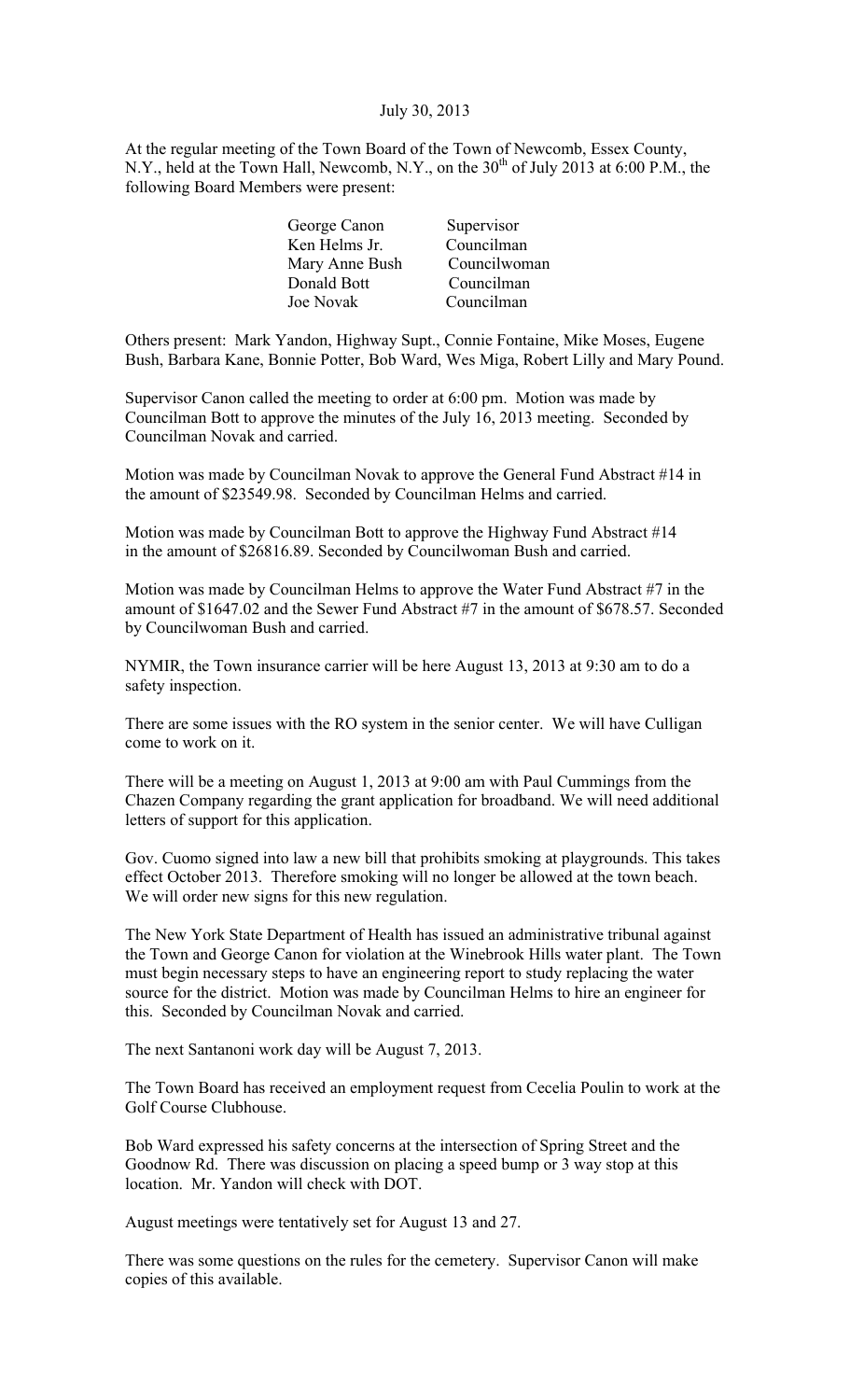The meeting was adjourned to enter into executive session.

Motion was made by Councilman Helms adjourn. Seconded by Councilwoman Novak and carried at 7:30 pm.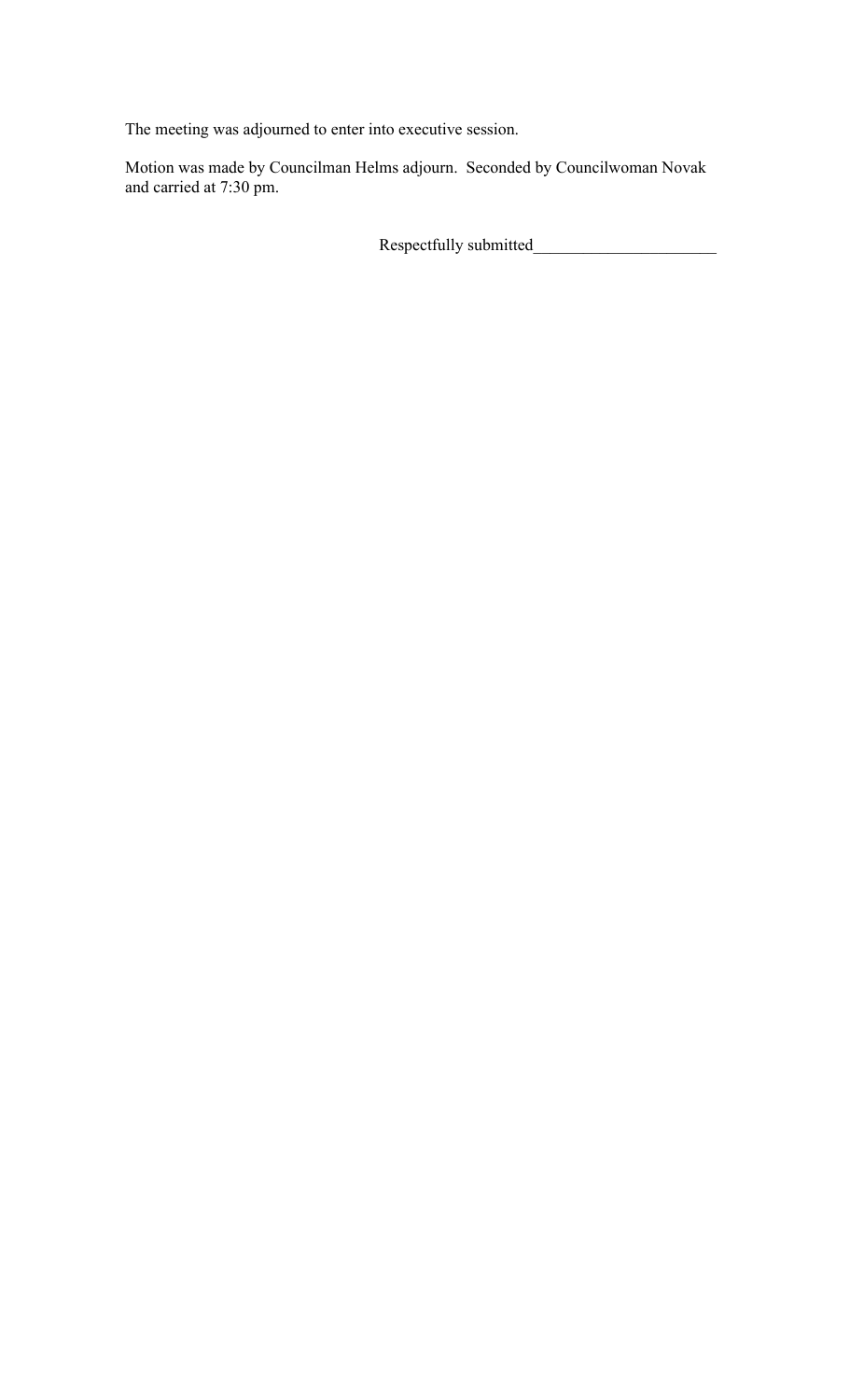## July 16, 2013

At the regular meeting of the Town Board of the Town of Newcomb, Essex County, N.Y., held at the Town Hall, Newcomb, N.Y., on the 16th of July 2013 at 6:00 P. M., the following Board Members were present:

| Supervisor   |
|--------------|
| Councilwoman |
| Councilman   |
| Councilman   |
| Councilman   |
|              |

Others present: Monica Young, Mike Moses, Mark Yandon, Eugene Bush, Bob Lilly, Barb Kane, Bonnie Potter, Connie Fontaine, Paul Hai, John Quinn, Kevin Bolan, Wes Miga, Stan LaLonde, Monica Young, and Mary Pound.

Motion was made by Councilman Novak to approve the minutes from the June 25, 2013 meeting. Seconded by Councilman Helms and carried.

Motion was made by Councilman Helms to approve the General Fund Abstract #13 in the amount of \$57929.01. Seconded by Councilman Novak and carried.

Motion was made by Councilman Bott to approve the Highway Fund Abstract #13 in the amount of \$107562.37. Seconded by Councilwoman Bush and carried.

Motion was made by Councilman Novak to approve the Capitol Projects #8 Santanoni Abstract #2 in the amount of \$275.77. Seconded by Councilman Helms and carried.

There have been recent changes to a number of State statutes concerning how a potential plaintiff can serve the Town with a Notice of Claim. In order to streamline the process, the Legislature has recently provided an alternative method for service of claims which allows a potential plaintiff to serve the Secretary of State rather than the Town. Motion was made by Councilman Bott to approve the Resolution to identify the name of person designated to receive notices of claim. Seconded by Councilman Novak and carried.

Motion was made by Councilman Helms to approve the Resolutions 1 and 2 for the Consolidated Funding Applications. Seconded by Councilman Bott and carried. Motion was made by Councilman Novak to authorize The Chazen Company to do a third application for broadband. Seconded by Councilman Helms and carried.

There will be a Smart Growth meeting on July 24, at 6 pm here at the Town Hall. There will be a discussion on ideas for a kiosks.

There was discussion on the need for a ranger at the Golf Course on the busy days.

There was discussion on providing a bus to Long Lake on Fridays to go to the bank and the library. This will be for Senior Citizens only.

The Town has received a Small Claims Assessment Review from Robert Zimmer for his property at 34 Campsite Rd.

John Quinn was here to discuss his work at Santanoni. He had several complaints and provided the board with some written information. It was decided to table the discussion in order to review this information.

New York State DEC will no longer allow controlled burning in municipalities. We will need to reinstall the "No Brush" sign at the landfill. We also need to review the clean fill dump policy.

Paul Hai reported that the work at the Masten House is progressing. He has been talking with Union Pacific railroad regarding having a caboose here for the TR weekend. This would include having Teddy Roosevelt on the train at the Blue Ridge crossing.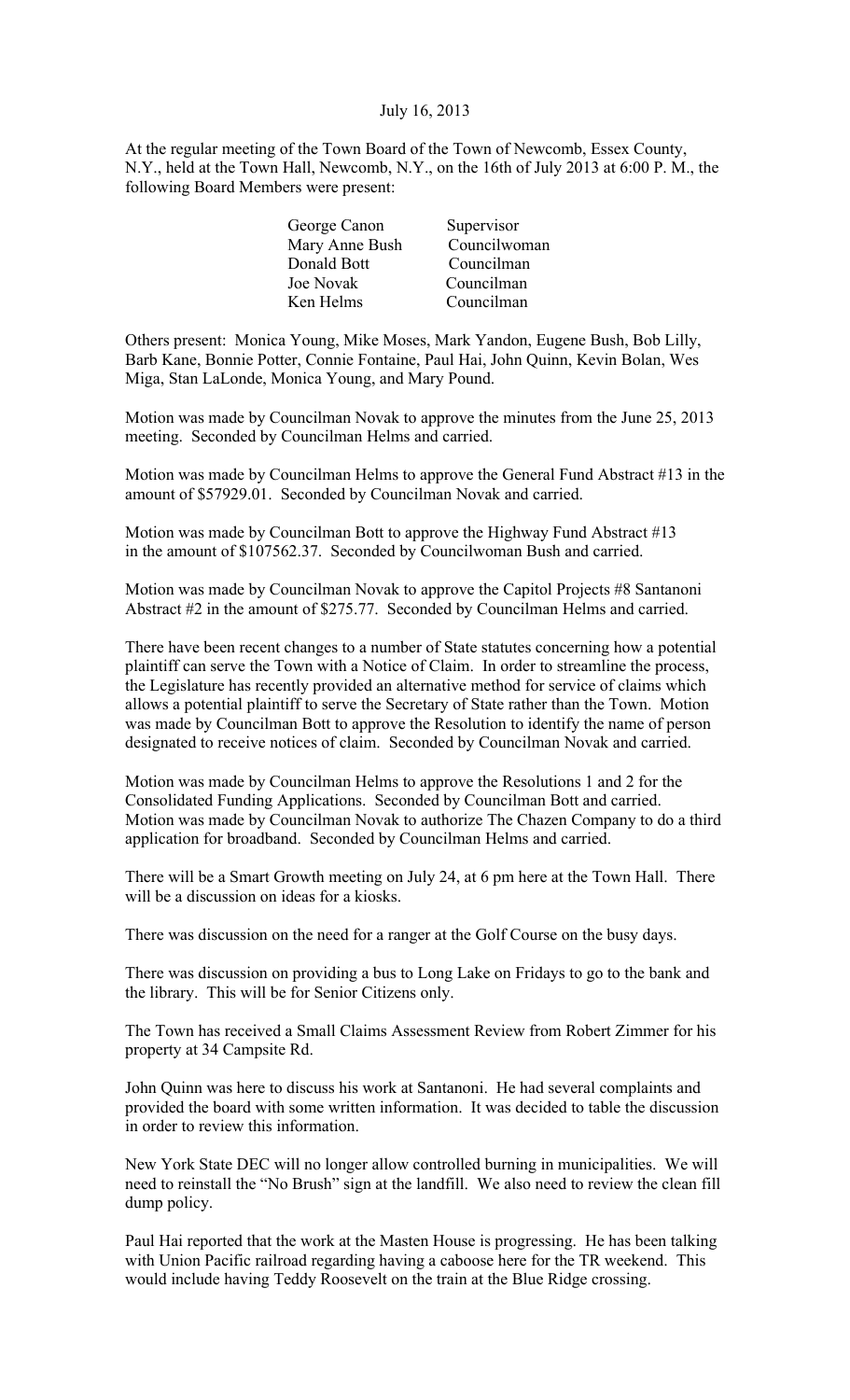Connie Fontaine discussed the parking at the Town boat launch. Some are parking too close to the water and there is no room to turn around. She would like the Town to get some signs to direct parking for the area.

The Board adjourned to enter executive session at 7:45 pm.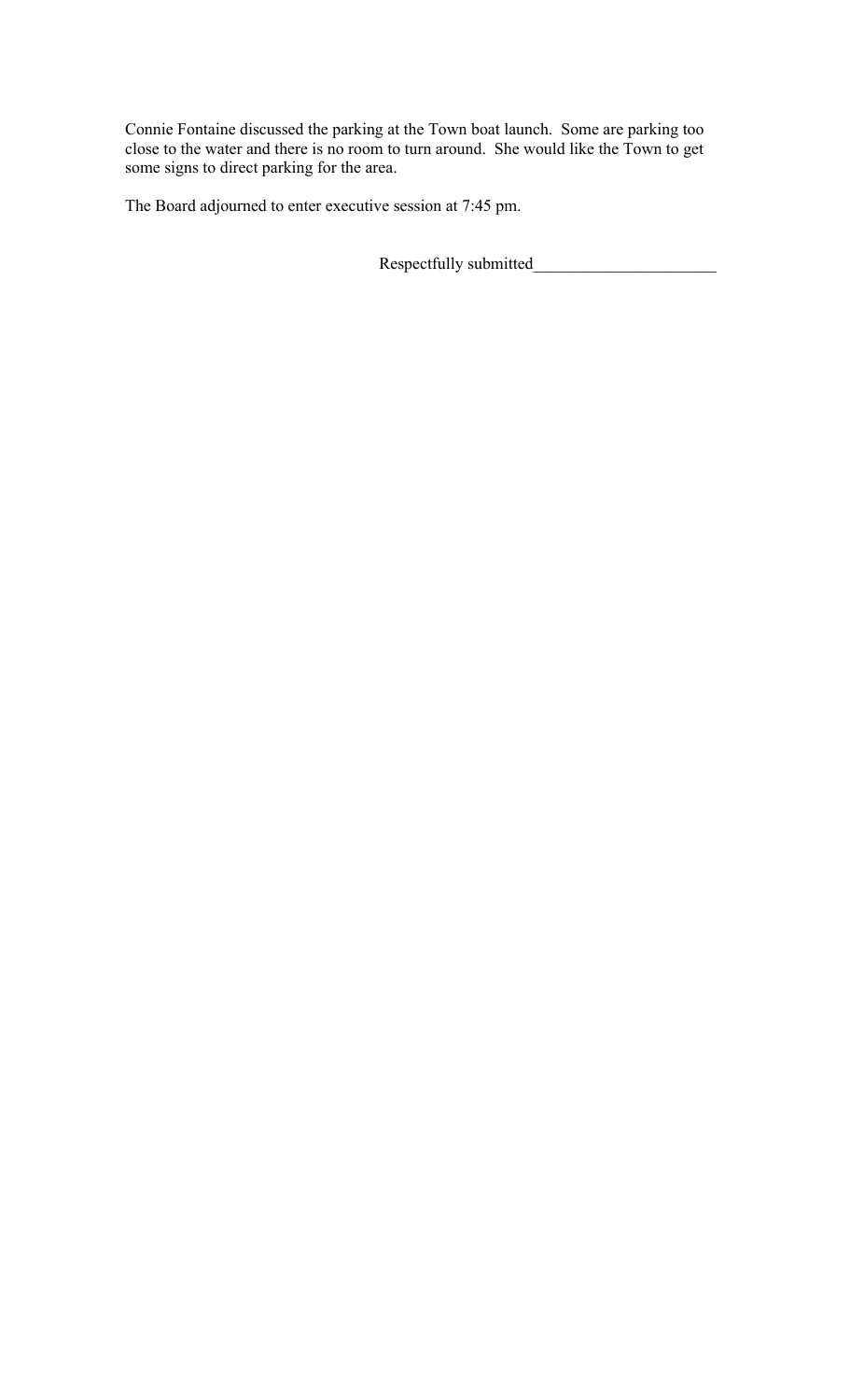#### June 25, 2013

At the regular meeting of the Town Board of the Town of Newcomb, Essex County, N.Y., held at the Town Hall, Newcomb, N.Y., on the 25th of June 2013 at 6:00 P.M., the following Board Members were present:

| George Canon  | Supervisor   |
|---------------|--------------|
| Ken Helms Jr. | Councilman   |
| Donald Bott   | Councilman   |
| Joe Novak     | Councilman   |
| Mary Bush     | Councilwoman |

Others present: Mike Moses, Connie Fontaine, Bonnie Potter, Bob Lilly, Wes Miga, Barb Kane and Mary Pound.

Motion was made by Councilman Helms to approve the minutes of the June 11, 2013 meeting. Seconded by Councilwoman Bush and carried.

Motion was made by Councilman Novak to approve the General Fund Abstract #12 in the amount of \$48020.42. Seconded by Councilwoman Bush and carried.

Motion was made by Councilman Bott to approve the Highway Fund Abstract #12 in the amount of \$25056.61. Seconded by Councilwoman Bush and carried.

Motion was made by Councilman Helms to approve the Water Abstract #6 in the amount of \$1705.82 and the Sewer Abstract #6 in the amount of \$3928.73. Seconded by Councilman Novak and carried.

Motion was made by Councilwoman Bush to approve the Capitol Projects #4 Highway Equipment Abstract  $# 6$  in the amount of \$16243.96. Seconded by Councilman Bott and carried.

Motion was made by Councilman Novak to approve the request from the Quilters for use of the Town bus to go to the Vermont Quilt Show on Friday, June 28, 2013. Seconded by Councilwoman Bush and carried.

There was discussion on the necessity of the submission of medical records prior to attendance on the Youth Program. These records must be submitted at least two days prior to attendance so that medical personnel can review it. This will also be mandatory for drug testing and physicals for summer employment.

There will be an ISO survey meeting on July 9, at 11am at the fire hall for fire insurance classification.

Motion was made by Councilman Helms to approve the proposal from Mahoney Notify for installation of alarm system at the golf course at a cost of \$1050.00. Seconded by Councilman Novak and carried.

There was discussion on installing internet at the Town Beach for use by the Youth Program. It was decided that staff could come to the Town Hall if they need internet.

Wes Miga remarked on the strong showing by the Newcomb community at the APA meeting on June 19.

Bob Lilly updated the Board on the CFA Grant status. Paul Cummings, from the Chazen Company should have grant applications for review before the August 12 deadline. Trampoline will be sending the Town a revised proposal for the town website that will include a number of different options.

July meetings were tentatively set for July 16, and July 30.

There will be a Smart Growth meeting on July 11, 2013 at 6 pm.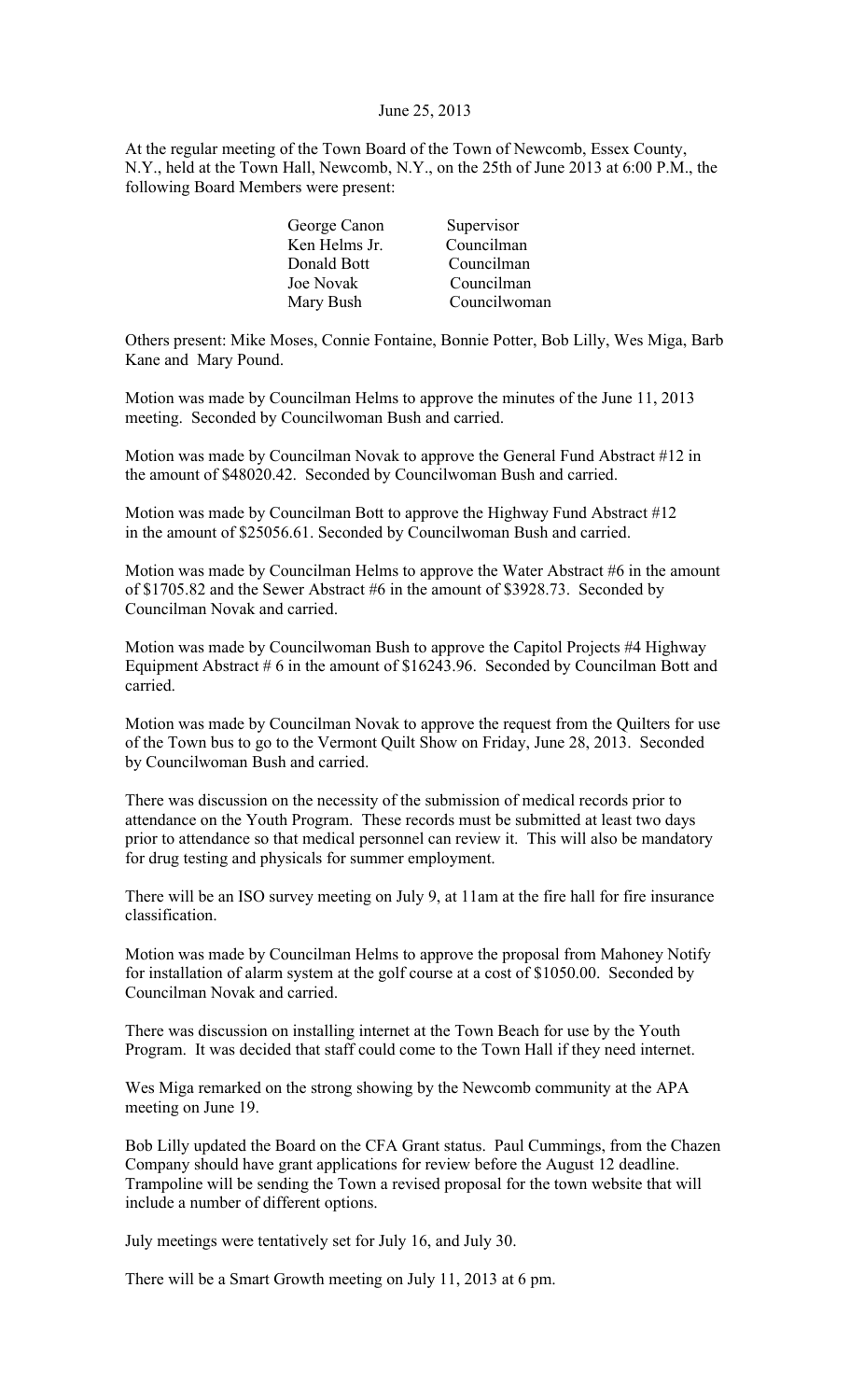Motion was made by Councilman Novak to adjourn. Seconded by Councilman Helms and carried at 6:50 pm.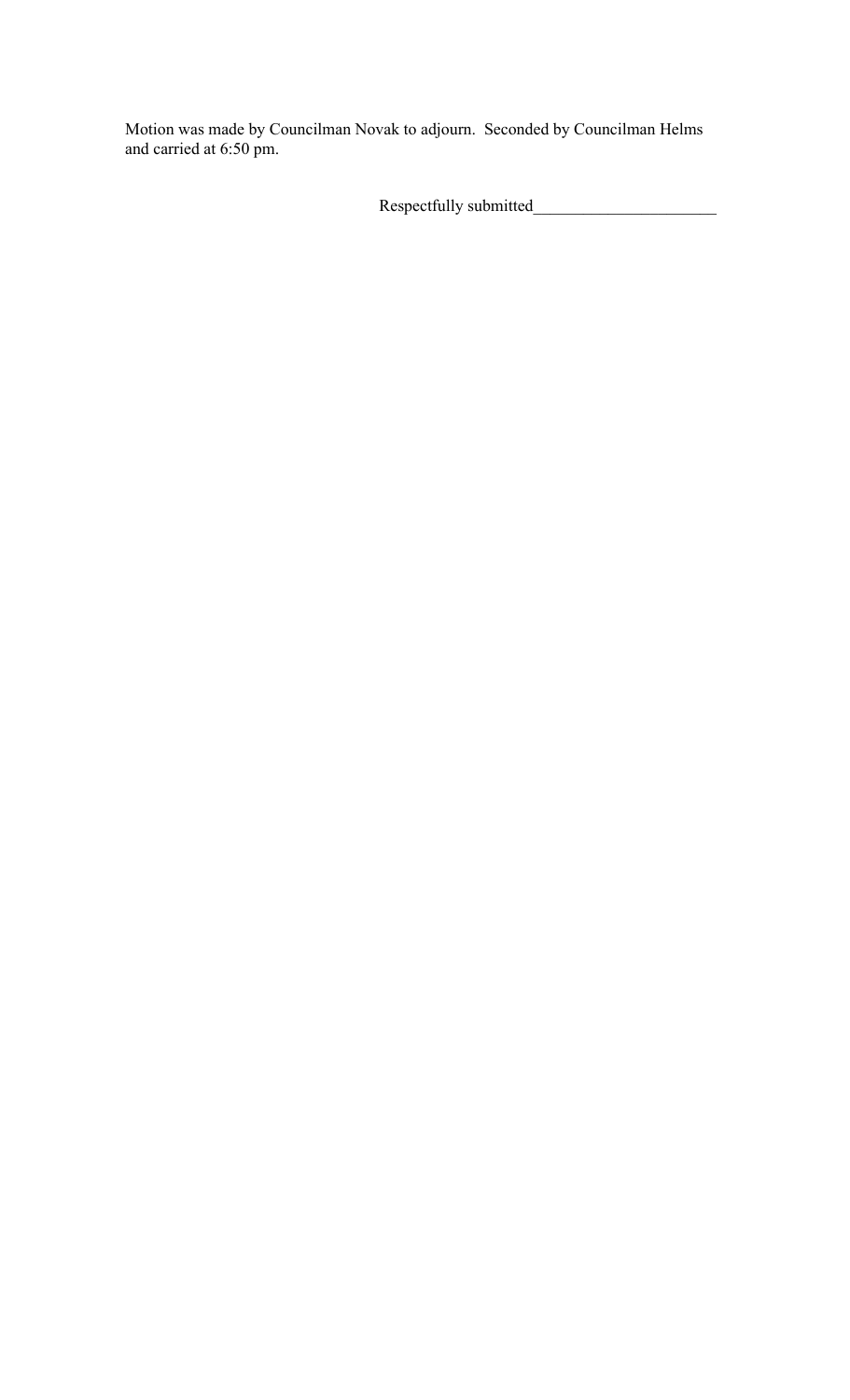#### June 11, 2013

At the regular meeting of the Town Board of the Town of Newcomb, Essex County, N.Y., held at the Town Hall, Newcomb, N.Y., on the 11th of June 2013 at 6:00 P.M., the following Board Members were present:

| George Canon   | Supervisor   |
|----------------|--------------|
| Ken Helms Jr.  | Councilman   |
| Mary Anne Bush | Councilwoman |
| Donald Bott    | Councilman   |
| Joe Novak      | Councilman   |

Others present: Mark Yandon, Eugene Bush, Mike Moses, Wes Miga, Bob Lilly, Barb Kane, Ruth Allen, Matt Winslow and Mary Pound.

Motion was made by Councilman Novak to approve the minutes of the May 28, 2013 meeting. Seconded by Councilman Helms and carried.

Motion was made by Councilman Helms to approve the General Fund Abstract #11 in the amount of \$26062.48. Seconded by Councilman Novak and carried.

Motion was made by Councilwoman Novak to approve the Highway Fund Abstract #11 in the amount of \$4305.55. Seconded by Councilman Bott and carried.

Motion was made by Councilman Helms to approve the Capitol Projects #3 Buildings Abstract #5 in the amount of \$3947.14. Seconded by Councilwoman Bush and carried.

Motion was made by Councilman Novak to approve the Capitol Projects #8 Santanoni Abstract #1 in the amount of \$700.00. Seconded by Councilwoman Bush and carried.

Motion was made by Councilwoman Bush to approve the Capitol Projects #11 Golf Course Abstract # 5 in the amount of \$1727.10. Seconded by Councilman Bott and carried.

Motion was made by Councilman Novak to approve the Capitol Projects #5 Smart Growth Abstract #1 in the amount of \$4000.00. Seconded by Councilman Helms and carried.

Motion was made by Councilman Novak to approve the Capitol Projects #9 General Fund Equipment Abstract #1 in the amount of \$20769.03. Seconded by Councilwoman Bush and carried.

Water and Sewer billing for the second quarter is a follows: Water - \$9997.50 Penalty - \$62.00 Sewer - \$8837.50 Penalty - \$70.00 Total - \$18967.00

Motion was made by Councilman Bott to remain with Community Bank. Seconded by Councilman Novak and carried.

There will be a meeting of the Common Ground Alliance of the Adirondacks on July 19, 2013 at Newcomb Central School from 9:30 am to 3:30 pm.

The Town has received employment applications from Jonas June, and Chelsey Walsh.

The Supervisors from the five Towns affected by the land sale to the State met today and toured the Polaris Club and the Gooley Club lands. The consensus was that a Wilderness Classification would not have an economic benefit for the towns and they recommend a Wild Forest Classification. The APA is holding a public hearing on June 17, 2013 at 7:00 pm at the Newcomb Central School to hear public comment on this proposed classification. All are encouraged to attend.

The Youth Program Tuition Policy for Long Lake students will remain the same.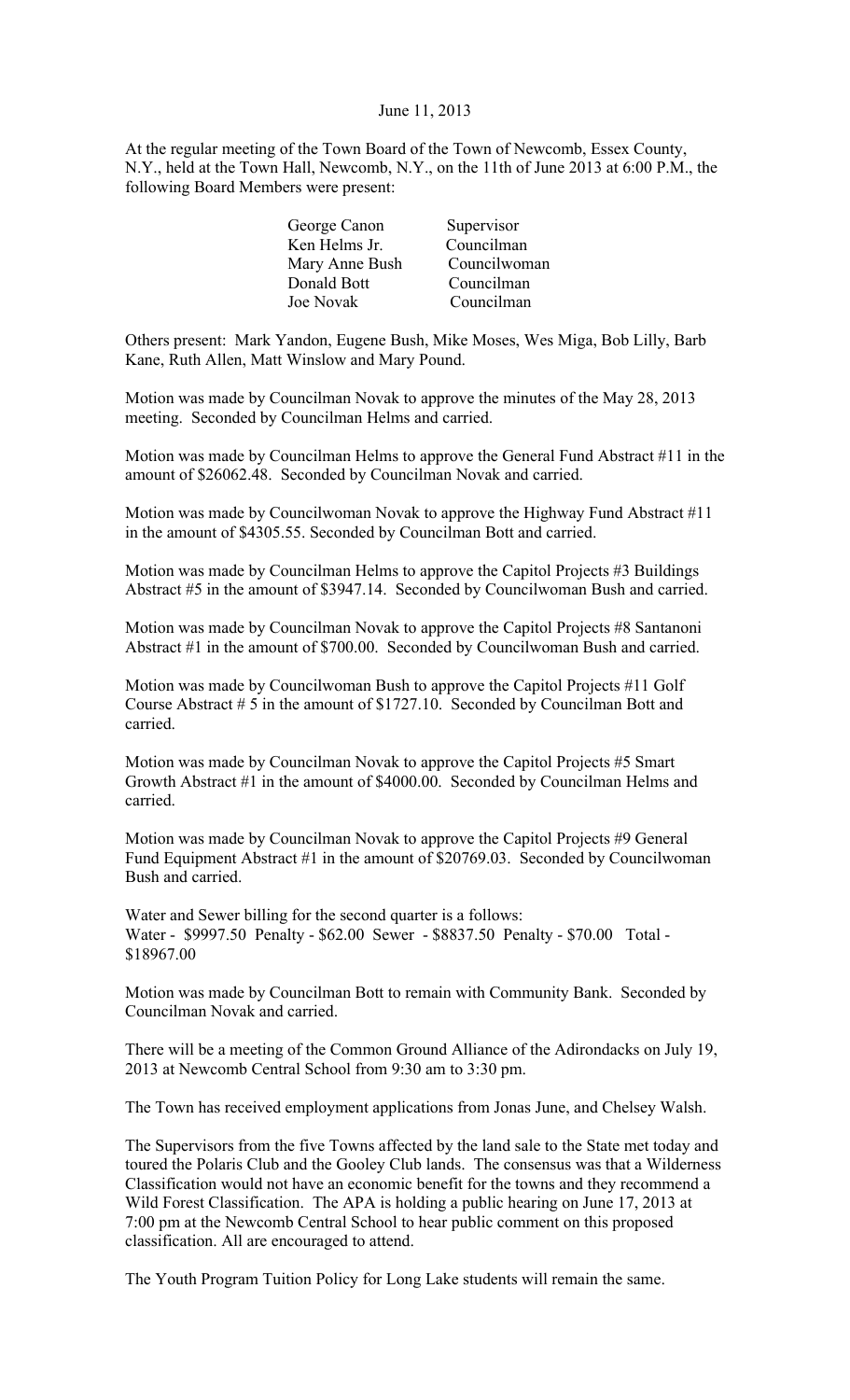Motion was made by Councilman Novak to approve the proposal from Mahoney Alarms for the new alarm system at the medical center. Seconded by Councilwoman Bush and carried.

The hourly rate for the carpenter, John Quinn at Santanoni is \$22.

Motion was made by Councilman Helms to approve the quote from Fred's Tents & Canopies for side panels for the beach pavilion for \$1728.50. Seconded by Councilwoman Bush and carried.

The roof on the senior bus has a large leak. Highway Supt. Mark Yandon will look into getting it repaired.

Bob Lilly gave the board a summary of the Route 28N meeting last week. They have submitted a survey for grant applications. They feel that the focus should be on marketing. They suggested getting new pole banners and window and bumper stickers that have the new logo on them. We are waiting for a revised proposal from Trampoline for the website.

Matt Winslow would like to express his gratitude to the Town of Newcomb for all that the town does for our kids and senior citizens.

 Motion was made by Councilman Helms to adjourn. Seconded by Councilman Novak and carried at 7:20 pm.

Respectfully submitted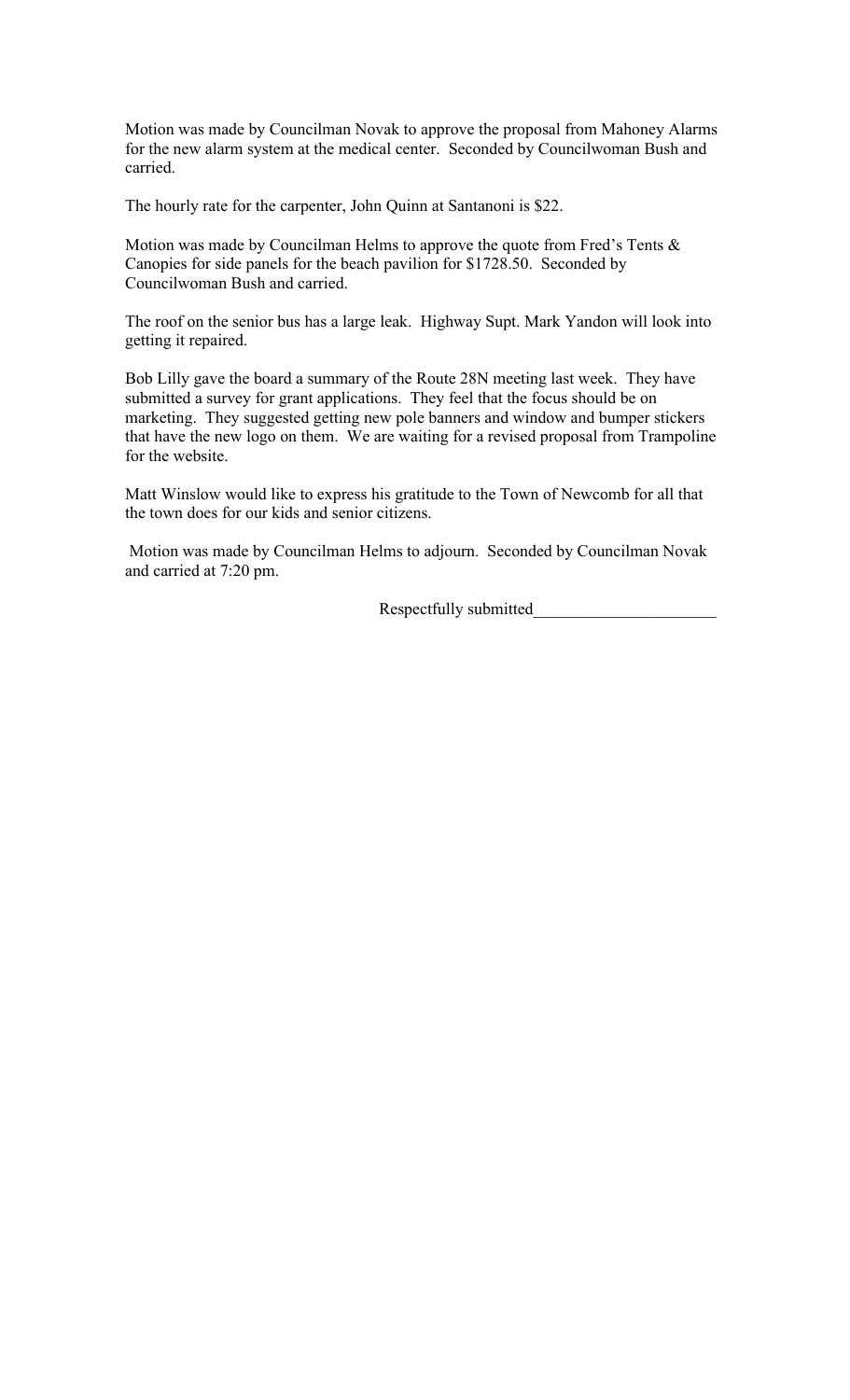# May 28, 2013

At the regular meeting of the Town Board of the Town of Newcomb, Essex County, N.Y., held at the Town Hall, Newcomb, N.Y., on the 28th of May 2013 at 6:00 P.M., the following Board Members were present:

| George Canon   | Supervisor   |
|----------------|--------------|
| Ken Helms Jr.  | Councilman   |
| Mary Anne Bush | Councilwoman |
| Donald Bott    | Councilman   |

Others present: Eugene Bush, Mike Moses, Barbara Kane, Connie Fontaine, Monica Young, Dorothea Malsbury, Wes Miga, Ruth Allen, Ken Helms Sr., Bob Lilly and Mary Pound. Absent: Joe Novak.

Motion was made by Councilman Helms to approve the minutes of the May 14, 2013 meeting. Seconded by Councilwoman Bush and carried.

Motion was made by Councilman Helms to approve the General Fund Abstract #10 in the amount of \$42888.19. Seconded by Councilman Bott and carried.

Motion was made by Councilman Bott to approve the Highway Fund Abstract #10 in the amount of \$37640.82. Seconded by Councilwoman Bush and carried.

Motion was made by Councilwoman Bush to approve the Capitol Projects #4 Highway Equipment Abstract # 4 in the amount of \$929.93. Seconded by Councilman Bott and carried.

Motion was made by Councilwoman Bush to approve the Water Abstract #5 in the amount of \$1546.17 and the Sewer Abstract #5 in the amount of \$318.56. Seconded by Councilman Helms and carried.

The bids for the Highway trucks were opened. ESF - \$3829.00 and \$4937.00 Ken Helms Sr. - \$3875.00 and Jim King - \$4261.00 and \$5261.00. The highest bid was awarded to Mr. King. Maureen Lynch was the only bid on the benches. \$30.

Motion was made by Councilman Helms to approve the contract from Chazen Engineering for writing grants at a cost of \$4000. Seconded by Councilman Bott and carried.

Motion was made by Councilman Bott to approve the purchase of a scoreboard for the little league field. Seconded by Councilwoman Bush and carried.

Work on the Sears Cottage in Santanoni has been started. There has been some discussion that it may not be a "Sears Cottage" but a "Harris Brothers Cottage." Motion was made by Councilman Helms to hire John Quinn to assist Michael Frenette with the repairs. Seconded by Councilwoman Bush and carried.

George Canon, Mary Pound, Skip Hults and Tina Helms met with people from Community Bank to discuss options available due to the closing of the Newcomb Branch. No progress has been made. We hope to have a meeting with Glens Falls National this week to discuss options with them.

June meetings were tentatively set for June 11 and 25.

Motion was made by Councilman Helms to adjourn. Seconded by Councilwoman Bush and carried at 6:30 pm.

Respectfully submitted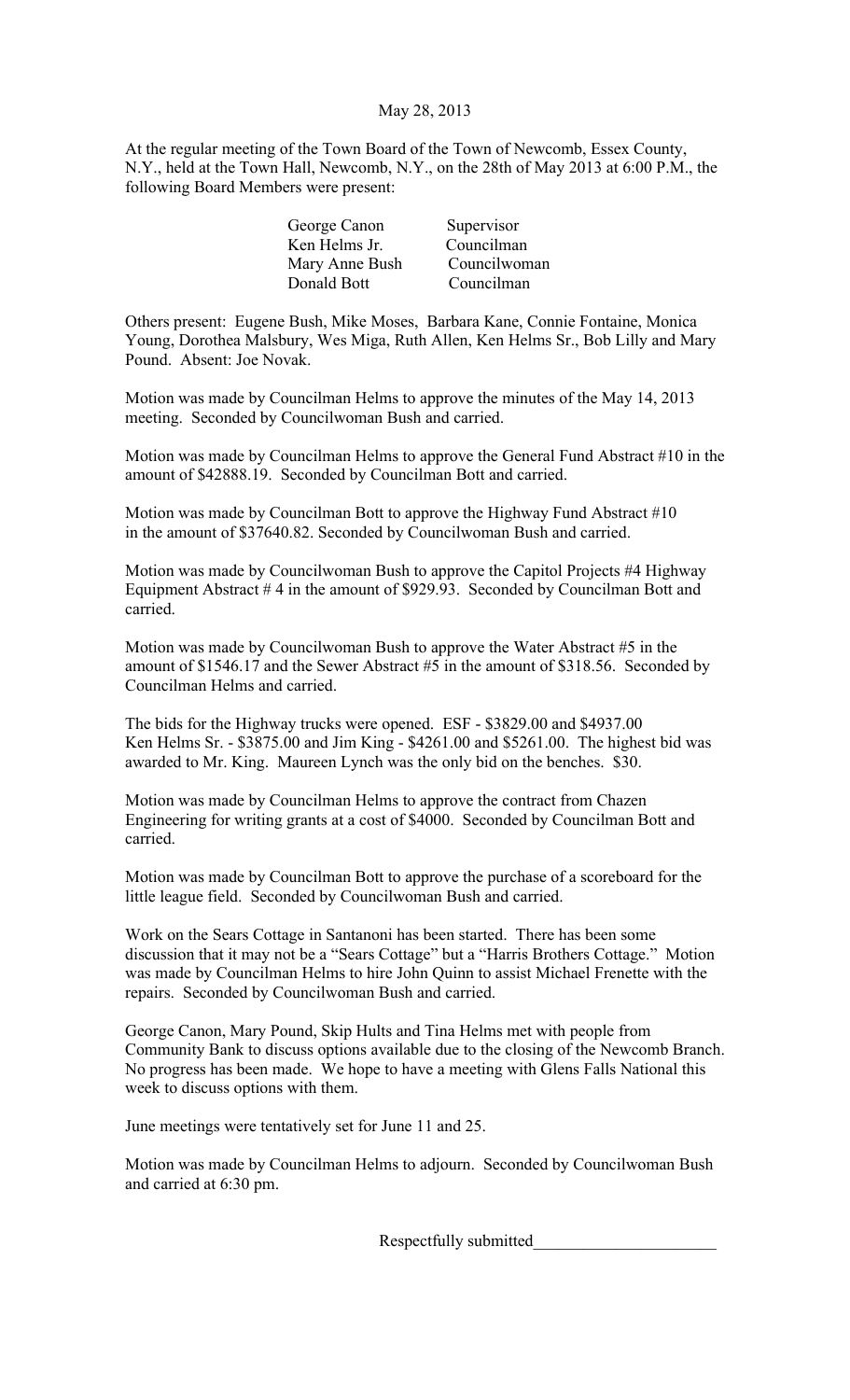## May 14, 2013

At the regular meeting of the Town Board of the Town of Newcomb, Essex County, N.Y., held at the Town Hall, Newcomb, N.Y., on the 14th of January 2013 at 6:00 P.M., the following Board Members were present:

| George Canon   | Supervisor   |
|----------------|--------------|
| Mary Anne Bush | Councilwoman |
| Donald Bott    | Councilman   |
| Ken Helms      | Councilman   |
| Joe Novak      | Councilman   |
|                |              |

Others present: Mark Yandon, Eugene Bush, Mike Moses, Barb Kane, Connie Fontaine, Paul Hai, Lauren Hai, Rowen Hai and Mary Pound.

Motion was made by Councilman Bott to approve the minutes of the April 26, 2013 meeting. Seconded by Councilwoman Bush and carried.

Motion was made by Councilman Helms to approve the General Fund Abstract #9 in the amount of \$21882.43. Seconded by Councilwoman Bush and carried.

Motion was made by Councilman Bott to approve the Highway Fund Abstract #9 in the amount of \$6400.09. Seconded by Councilwoman Bush and carried.

Motion was made by Councilman Novak to approve the Capitol Projects #3 Buildings Abstract #5 in the amount of \$1105.44. Seconded by Councilman Helms and carried.

Motion was made by Councilman Novak to approve the Capitol Projects #4 Highway Equipment Abstract #5 in the amount of \$5680.00. Seconded by Councilwoman Bush and carried.

Motion was made by Councilman Novak to authorize the Agreement to spend Highway Funds. Seconded by Councilwoman Bush and carried.

The Town Board received employment applications from Larissa Roy, Brandon Poulton, Kevin Yandon, Hillary Bureau, and Shelby Poulton.

Motion was made by Councilman Bott to declare surplus and advertise for sealed bids, the 7 benches from the Golf Course and the two 2004 Ford Pickups. The minimum bid for the trucks is \$3500. There is no minimum bid on the benches. Seconded by Councilman Helms and carried.

The Town needs to review the Conservation Easement on the TNC Town purchase. We need to check the land and see if the trail is still on the property and if so we need to get it blocked.

Motion was made by Councilwoman Bush to support the Upper Hudson Recreation Hub resolution and discussion of the classification process. Seconded by Councilman Novak and carried. The property needs to be classified as "Wild Forest." There will be a hearing in Newcomb on June 17, 2013.

Motion was made by Councilman Bott to transfer \$150000. from Capitol Projects #4 Highway Equipment to the Highway Fund Appropriated Balance and \$300000. from Capitol Projects #3 Buildings to the General Fund Appropriated Balance. Seconded by Councilman Novak and carried.

There was discussion on the approval of building a car port structure at the Golf Course for the extra golf carts.

There was discussion on work that needs to be done at Santanoni. Michael Frenette will need a helper and the Sears Cottage is in need of repair.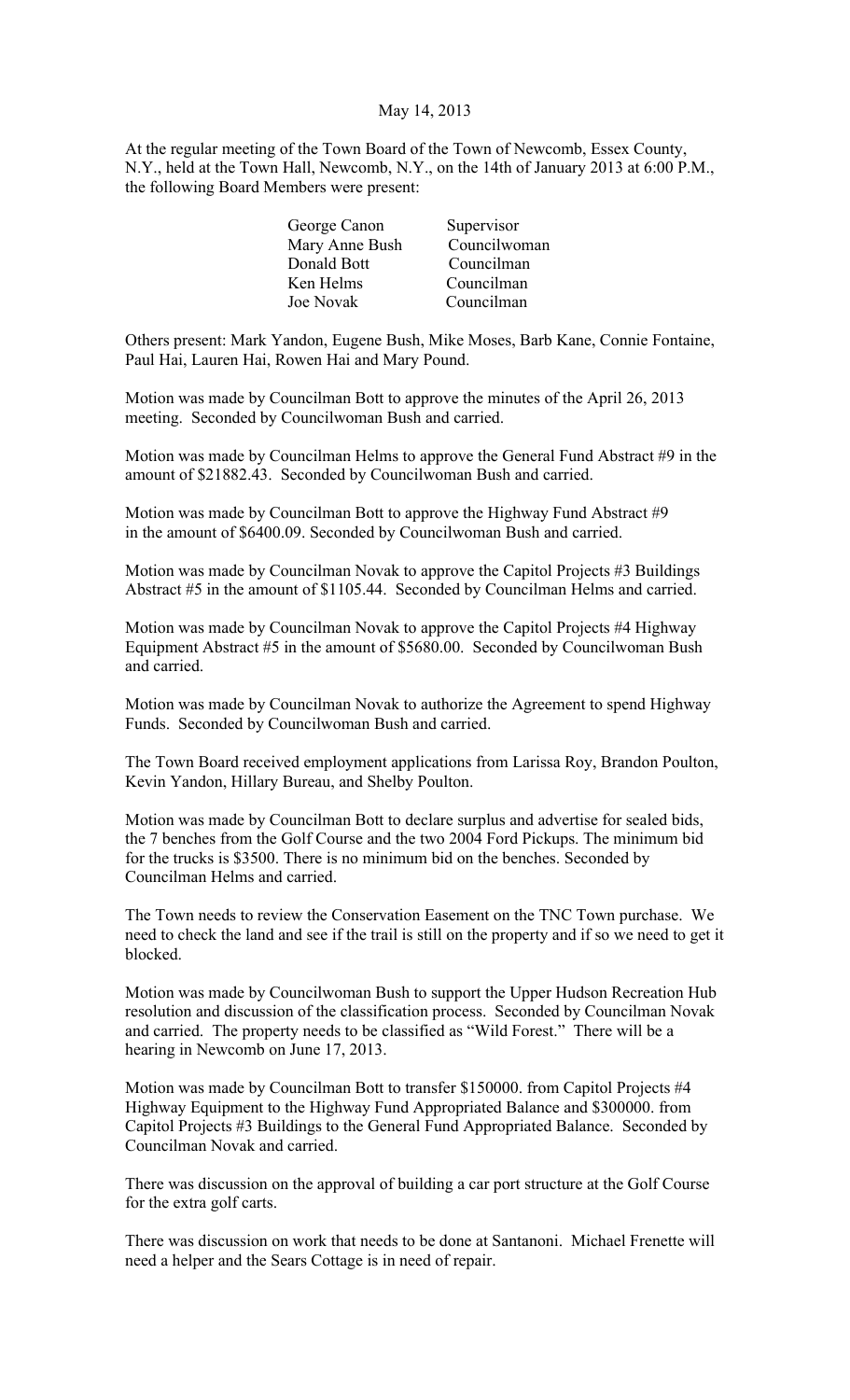The Town received a letter from Jeanne Garrand regarding the cemetery. The fence is in need of repair and the weeds seem to be overtaking the grass. Maintenance Supervisor Eugene Bush will address these items.

Motion was made by Councilman Bott to pay the penalty of \$6000. from the DEC notice of compliance terms on the oil spill and other violations. Seconded by Councilman Novak and carried.

Motion was made by Councilwoman Bush to approve attendance to the AATV meeting June 2 and 3. Seconded by Councilman Helms and carried.

There is a million dollar refurbishing project for the Masten House. They are looking for local contracting help for the project.

There will be a Golf Clinic at the golf course on May 26, 2013 at 10:00 am. There will be a short game instruction and a tee box instruction.

Connie Fontaine asked the Town Board to consider purchasing a scoreboard for the little league field.

The hours at the Historical Building and the Landfill will change on Memorial Day.

Motion was made by Councilman Novak to adjourn. Seconded by Councilwoman Bush and carried at 7:30 pm.

Respectfully Submitted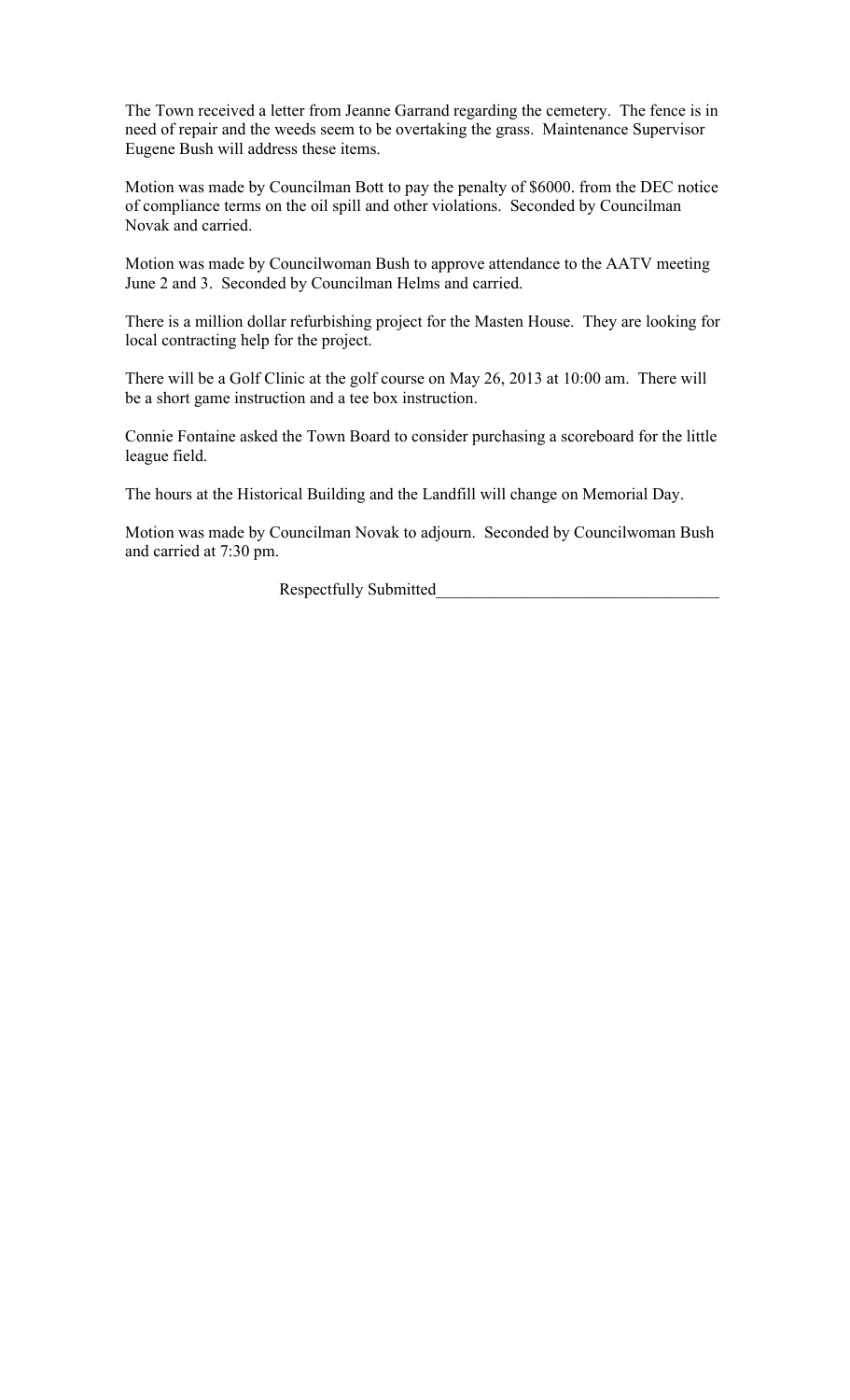## April 26, 2013

At the regular meeting of the Town Board of the Town of Newcomb, Essex County, N.Y., held at the Town Hall, Newcomb, N.Y., on the 26th of April 2013 at 6:00 P.M., the following Board Members were present:

| George Canon   | Supervisor   |
|----------------|--------------|
| Ken Helms Jr.  | Councilman   |
| Mary Anne Bush | Councilwoman |
| Donald Bott    | Councilman   |
| Joe Novak      | Councilman   |

Others present: Eugene Bush, Mark Yandon, Mike Moses, Bob Yandon, Wes Miga, Paul Hai, Tom Martin (DEC), Dirk Bryant (TNC) and Mary Pound.

Motion was made by Councilman Helms to approve the minutes of the April 16, 2013 meeting. Seconded by Councilman Novak and carried.

Tom Martin from DEC and Dirk Bryant from TNC updated the Town on what will take place after October 1, 2013 when the public will have access to the Gooley Club properties. There will be a meeting at the school on May 18, for the Polaris and Gooley Club members with TNC.

Motion was made by Councilman Helms to approve the General Fund Abstract #8 in the amount of \$9529.09. Seconded by Councilman Bott and carried.

Motion was made by Councilman Novak to approve the Highway Fund Abstract #8 in the amount of \$32011.12. Seconded by Councilman Bott and carried.

Motion was made by Councilwoman Bush to approve the Water Abstract #4 in the amount of \$1854.86 and the Sewer Abstract #4 in the amount of \$578.81. Seconded by Councilman Helms and carried.

Motion was made by Councilman Helms to approve the Capitol Projects #4 Highway Equipment Abstract #4 in the amount of \$65078.00. Seconded by Councilman Bott and carried.

Lee Pollock from the Town's insurance agency informed the Town that all insurance companies are now requiring periodical inspections of playground equipment. This should be done biweekly or monthly.

Motion was made by Councilman Helms for a Resolution for the authorization to sign Upper Hudson Recreation Hub Memo of Understanding. Seconded by Councilman Bott and carried.

Motion was made by Councilman Novak to approve the Chazen Proposal for grant writing and project implementation services. Seconded by Councilman Helms and carried.

Motion was made by Councilman Helms to approve the purchase of two new John Deere tractors from Falls Farm and Garden at state contract price of \$21129.84. Seconded by Councilwoman Bush and carried.

The Town Board received an employment request from Eric Bureau for work with the maintenance crew.

Motion was made by Councilman Novak to approve the attendance of Mike Moses to the New York State Building Officials Conference in September. Seconded by Councilwoman Bush and carried.

Verizon is working on the building permit for the Town. There is still no time frame on the construction at this time.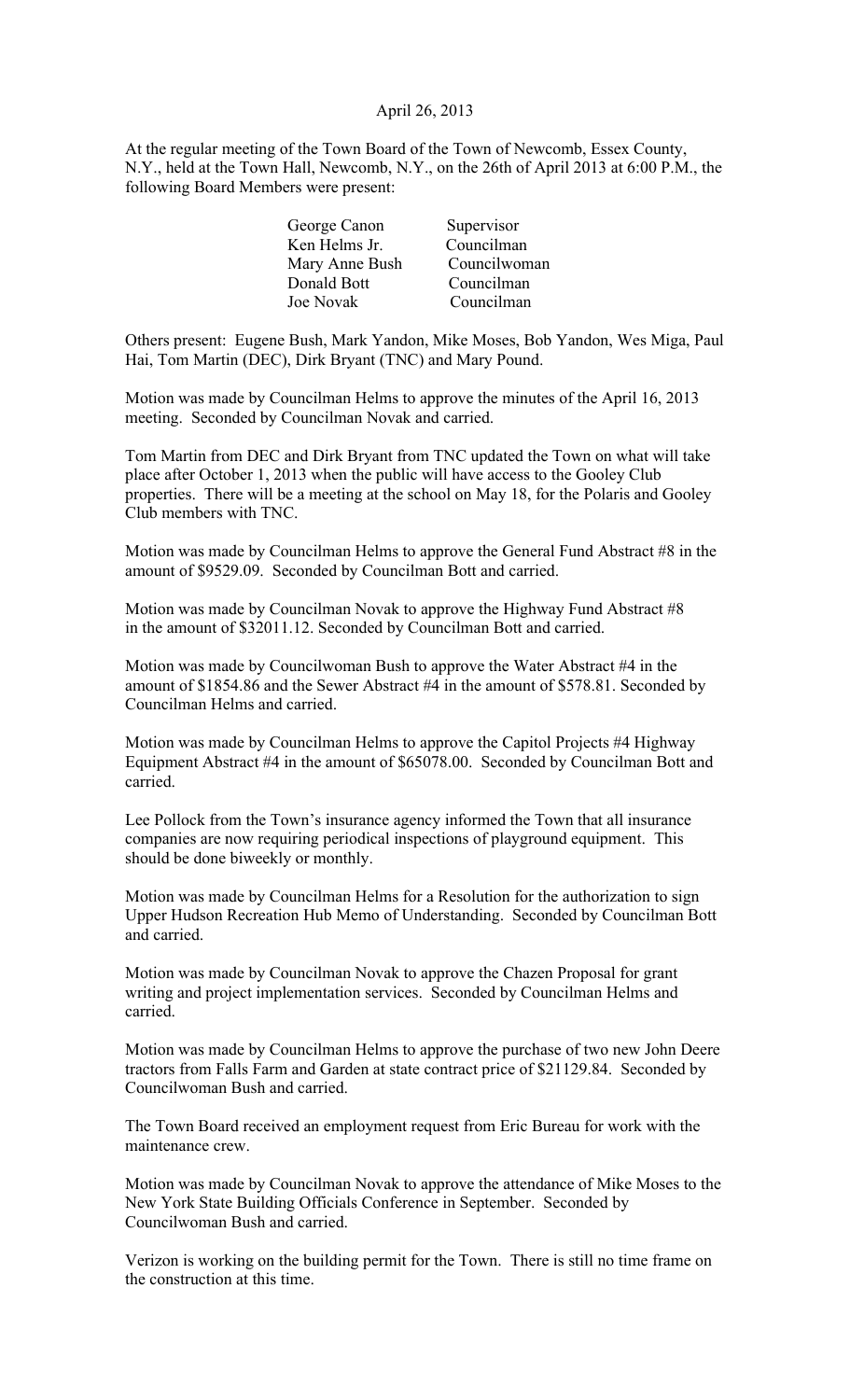The Town has received a proposal from AES Northeast for the groundwater evaluation for test wells for the water district. The Town is not ready to sign the proposal yet. We need to find some sources of funding for this project.

Reel Construction will be doing the repairs on Route 28N. They have asked to use the Industrial Park for their staging area.

May meetings were tentatively set for May 14 and May 28.

Motion was made by Councilman Novak to adjourn. Seconded by Councilman Helms and carried at 7:30 pm.

Respectfully submitted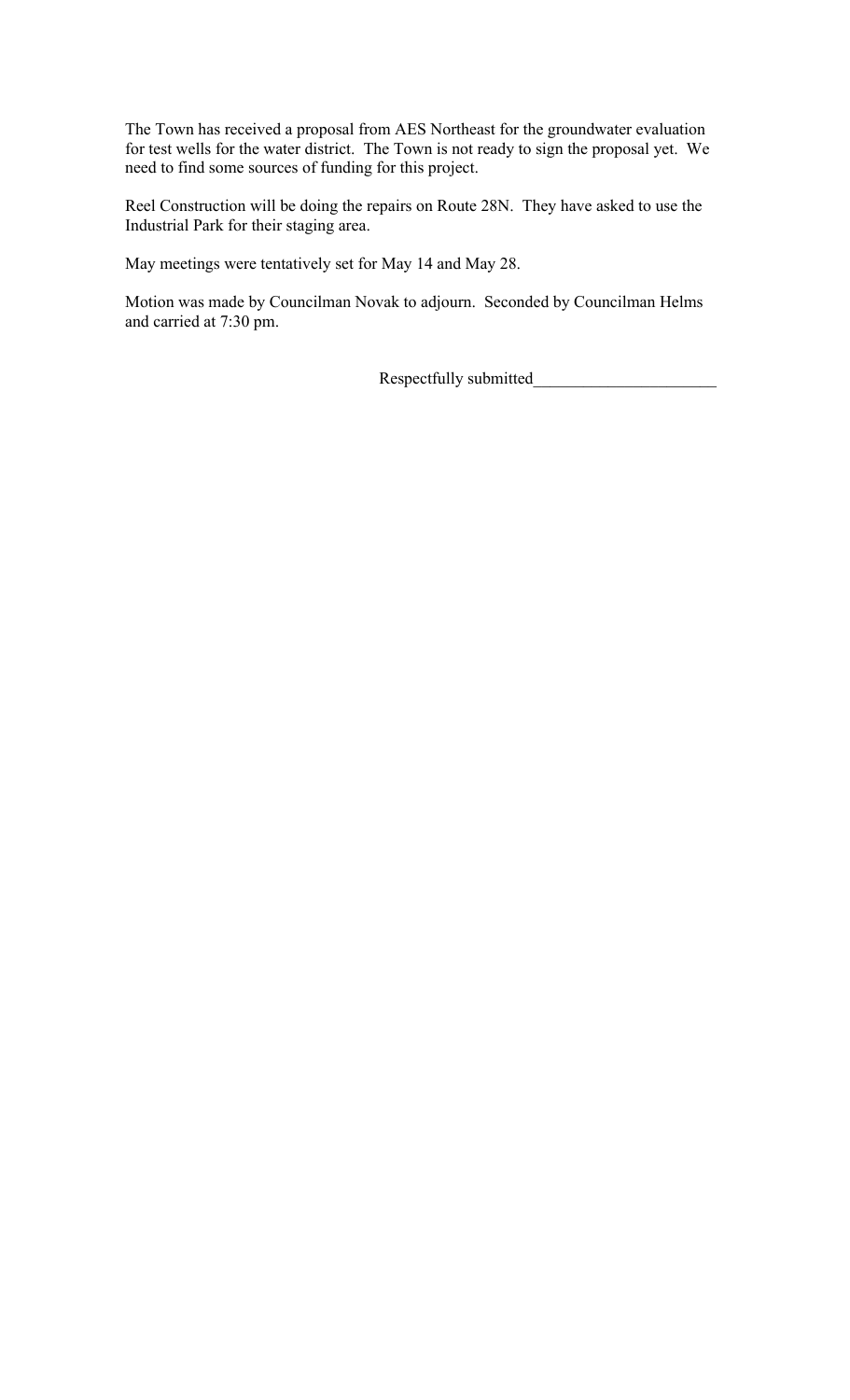## April 16, 2013

At the regular meeting of the Town Board of the Town of Newcomb, Essex County, N.Y., held at the Town Hall, Newcomb, N.Y., on the 16th of April 2013 at 6:00 P..M., the following Board Members were present:

| George Canon   | Supervisor   |
|----------------|--------------|
| Ken Helms Jr.  | Councilman   |
| Mary Anne Bush | Councilwoman |
| Donald Bott    | Councilman   |
| Joe Novak      | Councilman   |
|                |              |

Others present: Eugene Bush, Mark Yandon, Mike Moses, Wes Miga, Barb Kane, Mark Miner and Mary Pound.

Motion was made by Councilman Helms to approve the minutes of the March 26, 2013 meeting. Seconded by Councilwoman Bush and carried.

Motion was made by Councilman Novak to approve the General Fund Abstract #7 in the amount of \$65851.37. Seconded by Councilman Helms and carried.

Motion was made by Councilman Helms to approve the Highway Fund Abstract #7 in the amount of \$22800.16. Seconded by Councilman Novak and carried.

Motion was made by Councilwoman Bush to approve the Capitol Projects #3 Buildings Abstract #3 in the amount of \$3529.11. Seconded by Councilman Novak and carried.

Motion was made by Councilwoman Bush to approve the Capitol Projects #4 Highway Equipment Abstract #3 in the amount of \$4880.00. Seconded by Councilman Novak and carried.

Motion was made by Councilman Bott to approve the Capitol Projects #11 Golf Course Abstract #3 in the amount of \$7400.00. Seconded by Councilman Helms and carried.

The Town Board accepts with regret and thanks a letter of resignation from Maureen Lynch, from her position on the Zoning Board. Motion was made by Councilwoman Bush to appoint Mike Tracy to fill her position. Seconded by Councilman Novak and carried.

Community Bank will be closing the Newcomb Branch effective July 17. Supervisor Canon and School Superintendant Skip Hults will be meeting with Glens Falls National to see what they have to offer.

Motion was made by Councilman Novak to approve the attendance of Karen Darrah to the Tax Collector Conference in Albany June 9-12. Seconded by Councilwoman Bush and carried.

The Golf Course maintenance crew will be starting work on April 15.

Motion was made by Councilman Bott to approve the contract with Adirondack Landfill Services, LLC for post closure monitoring services at a cost of \$2505. Seconded by Councilwoman Bush and carried.

NYSDEC Natural Resource people were here for a meeting. The Nature Conservancy has set aside \$500000. to be used in the communities affected by the Chain Lakes land purchase. \$100000. is available and we need to come up with some ideas on how to spend that money here in Newcomb.

Motion was made by Councilman Bott to approve the purchase of a rotary blade grinder at a cost of \$1089.00 for the Golf Course and maintenance shop. Seconded by Councilman Helms and carried.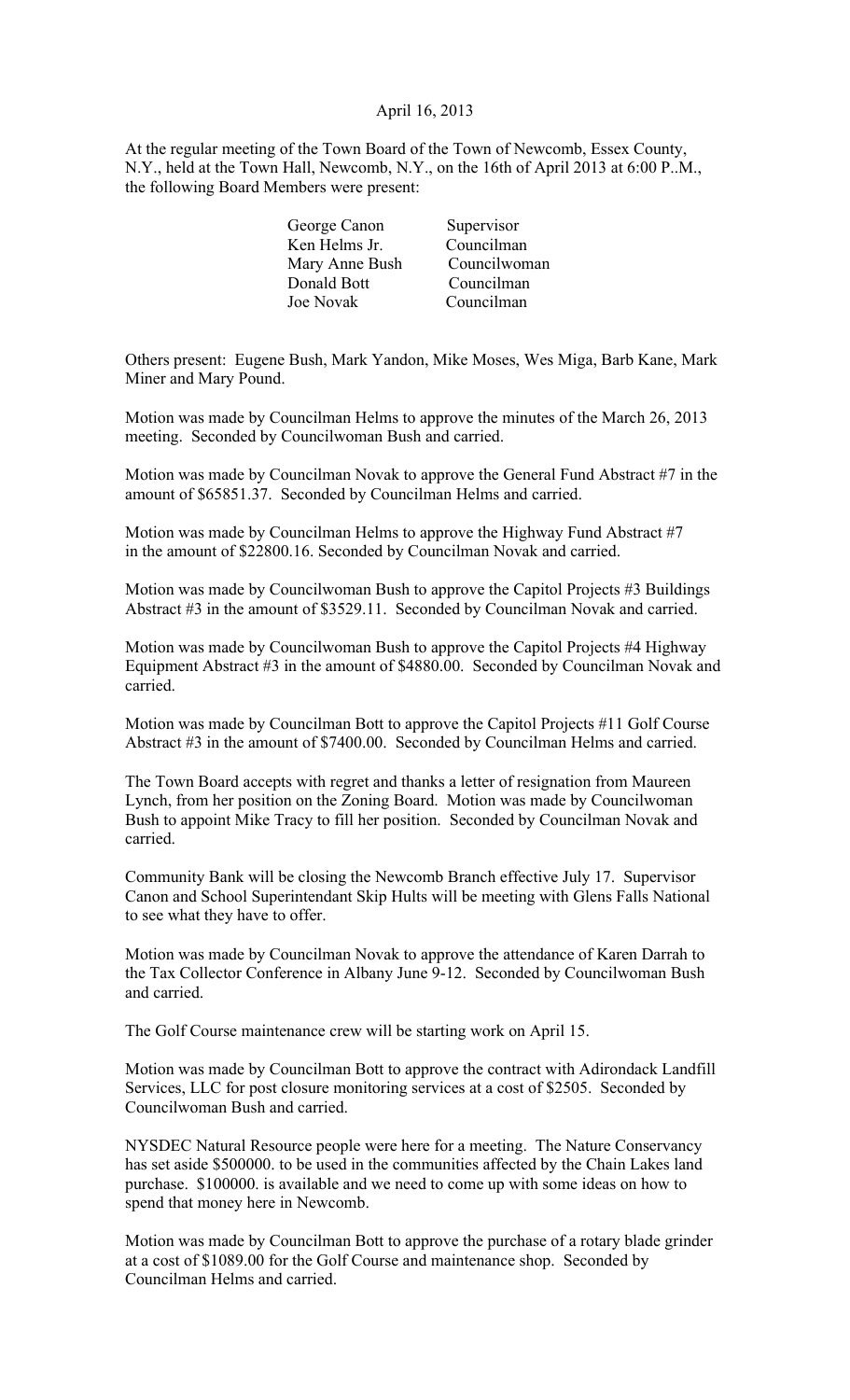Motion was made by Councilman Helms to approve the purchase of carpet for the basement of the medical center. Seconded by Councilman Bott and carried.

There was discussion on the purchase of new tables for the Golf Course Clubhouse.

NYSDEC and The Nature Conservancy will be at the Town Board meeting on April 26, 2013. They will be discussing the options the public will have from the land purchase.

The Town has received the names of the three interns that will be working at Santanoni this summer. There was discussion on the purchase of some new twin mattresses for the Gate House. The Managers Cottage is in need of repair.

Bob Lilly talked with Trampolene to get clarification on the costs for the website and the Town logo. Motion was made by Councilman Novak to approve the contract with Trampolene. Seconded by Councilman Helms and carried.

The next meeting for the Route 28N corridor will be May 9.

Motion was made by Councilman Novak to adjourn. Seconded by Councilwoman Bush and carried at 7:00 pm.

Respectfully submitted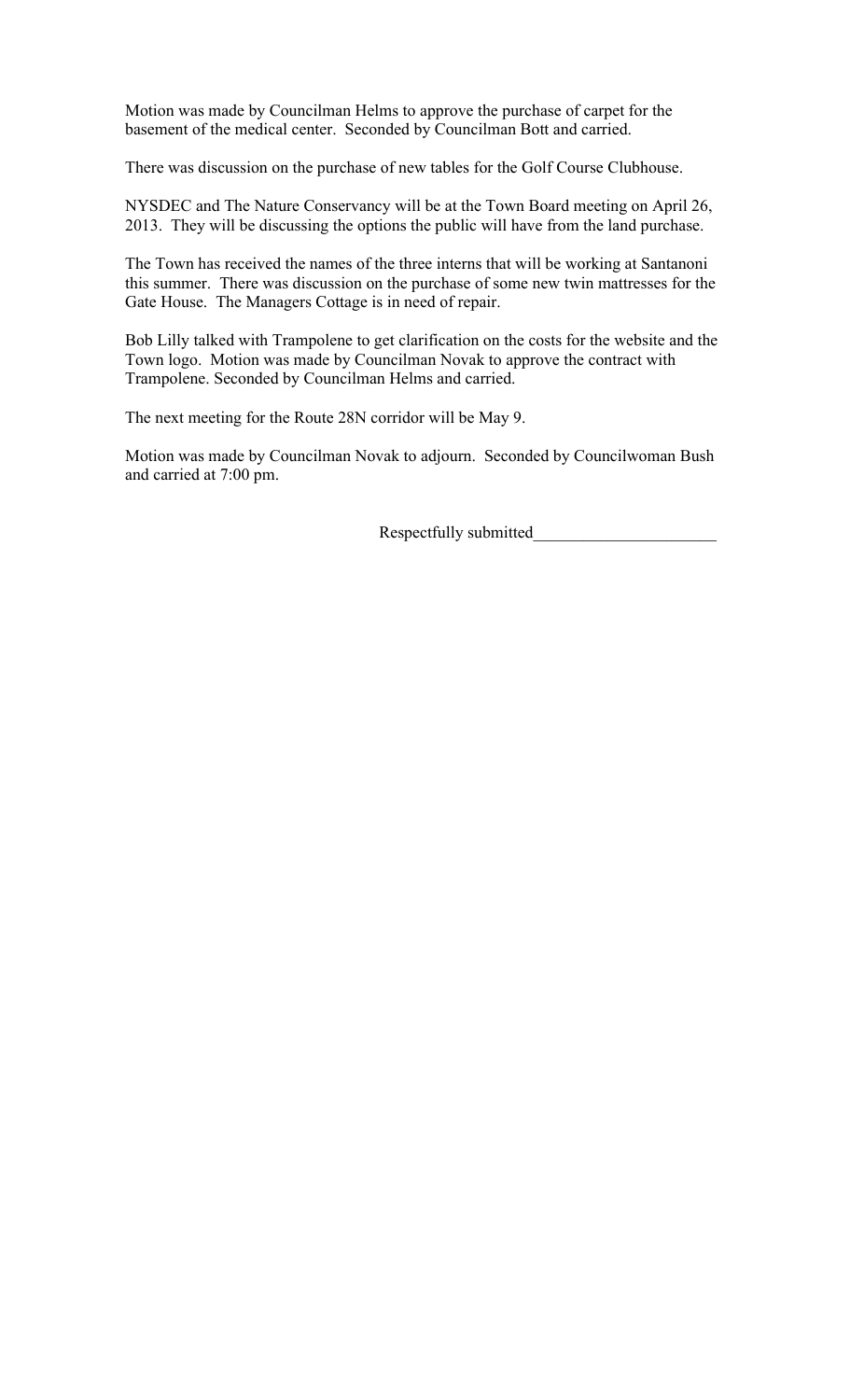## March 26,2013

At the regular meeting of the Town Board of the Town of Newcomb, Essex County, N.Y., held at the Town Hall, Newcomb, N.Y., on the 26th of March 2013 at 6:00 P.M., the following Board Members were present:

| George Canon   | Supervisor   |
|----------------|--------------|
| Mary Anne Bush | Councilwoman |
| Donald Bott    | Councilman   |
| Ken Helms      | Councilman   |
| Joe Novak      | Councilman   |
|                |              |

Others present: Matt Klipple, Rod Boula, Etown Hosp., Mark Yandon, Eugene Bush, Mike Moses, Connie Fontaine, Wes Miga, Lorraine Miga, Bob Lilly, Paul Hai, Donna Draper and Mary Pound.

Motion was made by Councilman Novak to approve the minutes of the March 12, 2013 meeting. Seconded by Councilman Bott and carried.

Motion was made by Councilman Helms to approve the General Fund Abstract #6 in the amount of \$41110.01. Seconded by Councilman Bott and carried.

Motion was made by Councilman Novak to approve the Highway Fund Abstract #6 in the amount of \$69669.60. Seconded by Councilman Bott and carried.

Motion was made by Councilman Helms to approve the Water Abstract #3 in the amount of \$1379.41 and the Sewer Abstract #3 in the amount of \$437.40. Seconded by Councilman Novak and carried.

Matt Klippel and Paul Hai have completed their work on the Route 28N video and were present to show the finished project to the Board. Those present felt that it should be very effective in helping our drive to get Route 28N repaired.

 Rod Boula from the Elizabethtown Hospital was here for his annual visit to talk about the hospital and the updates and changes that have been made there. They have four physicians on staff and are recruiting for two more. They currently have four clinics, Willsboro, Westport, Elizabethtown and Wilmington.

Winebrook Water district report showed that the first quarter trihalomethane level was high but the new solarbee mixing unit in the water tower is working and levels should show this in the future.

The Town received word from Verizon that the APA permit has been approved for the cell tower. The next step will be the actual construction of the tower, but we have no time frame from Verizon on this.

There will be a meeting here in Newcomb on May 14, at 1:30 pm with Sam Zhou, Frank Bonafide, and Bob Rice from DOT to discuss Route 28N.

The Volunteer dinner has been set for April 27, 2013 at the Long Lake Diner.

There was further discussion on the proposal from Trampoline for the branding and website. Motion was made by Councilwoman Bush to purchase the Town Branding designs at a cost of \$4500. Seconded by Councilman Novak and carried. The website proposal will be delayed until we can get more information from them on the increased cost proposal.

Lorraine Miga asked the Board if it would be possible to run a water line to the Winebrook community garden. Eugene Bush, maintenance supervisor agreed to take care of this request.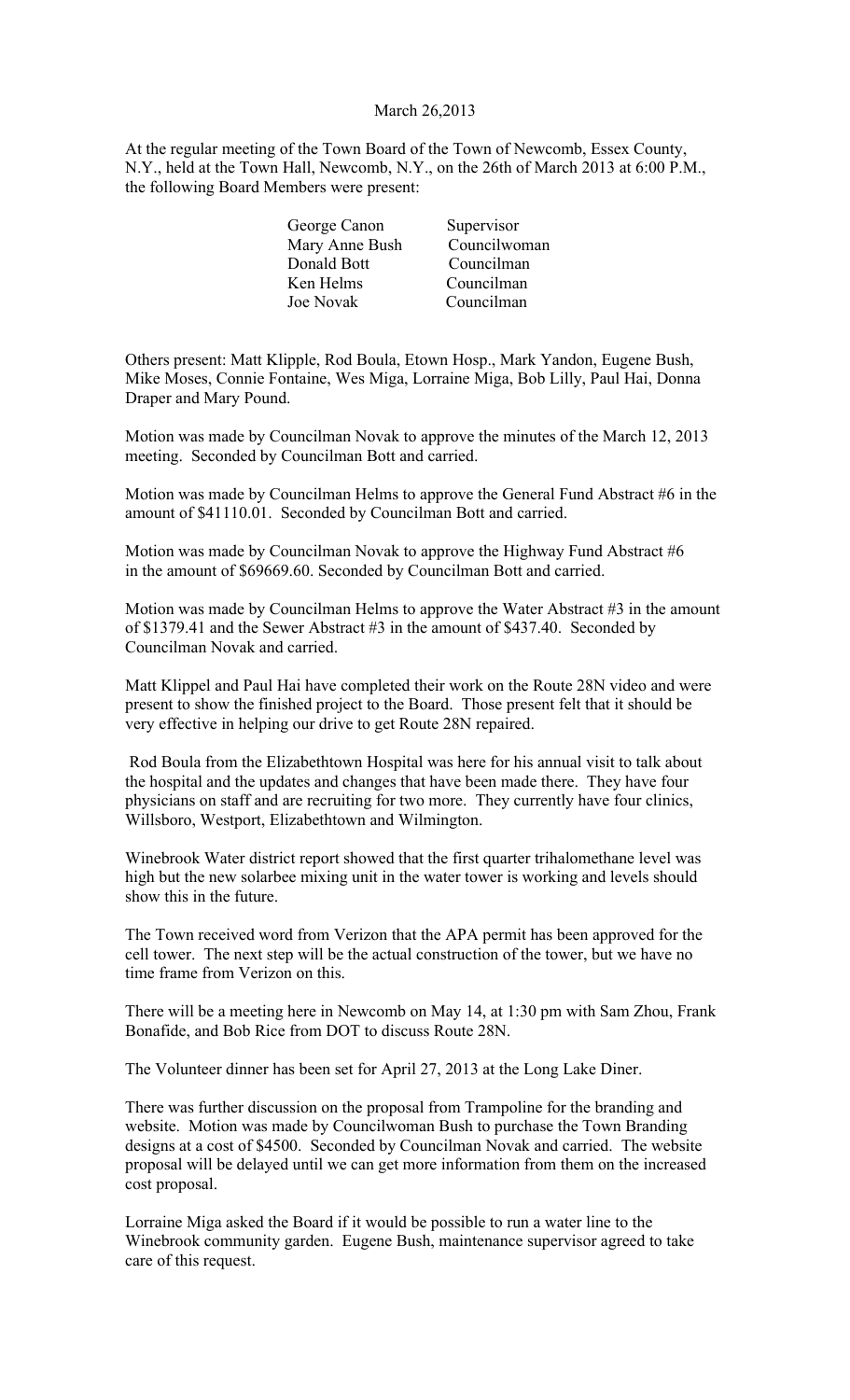Councilman Novak thanked Eugene Bush for his excellent grooming of the snowmobile trails. He said that he had many comments on the trails. He also thanked Bob Lilly, Wes Miga and Paul Hai for all their work on Route 28N.

April meetings were tentatively set for April 16<sup>th</sup> and 26.

Motion was made by Councilman Novak to adjourn. Seconded by Councilwoman Bush and carried at 7:25 pm.

Respectfully Submitted\_\_\_\_\_\_\_\_\_\_\_\_\_\_\_\_\_\_\_\_\_\_\_\_\_\_\_\_\_\_\_\_\_\_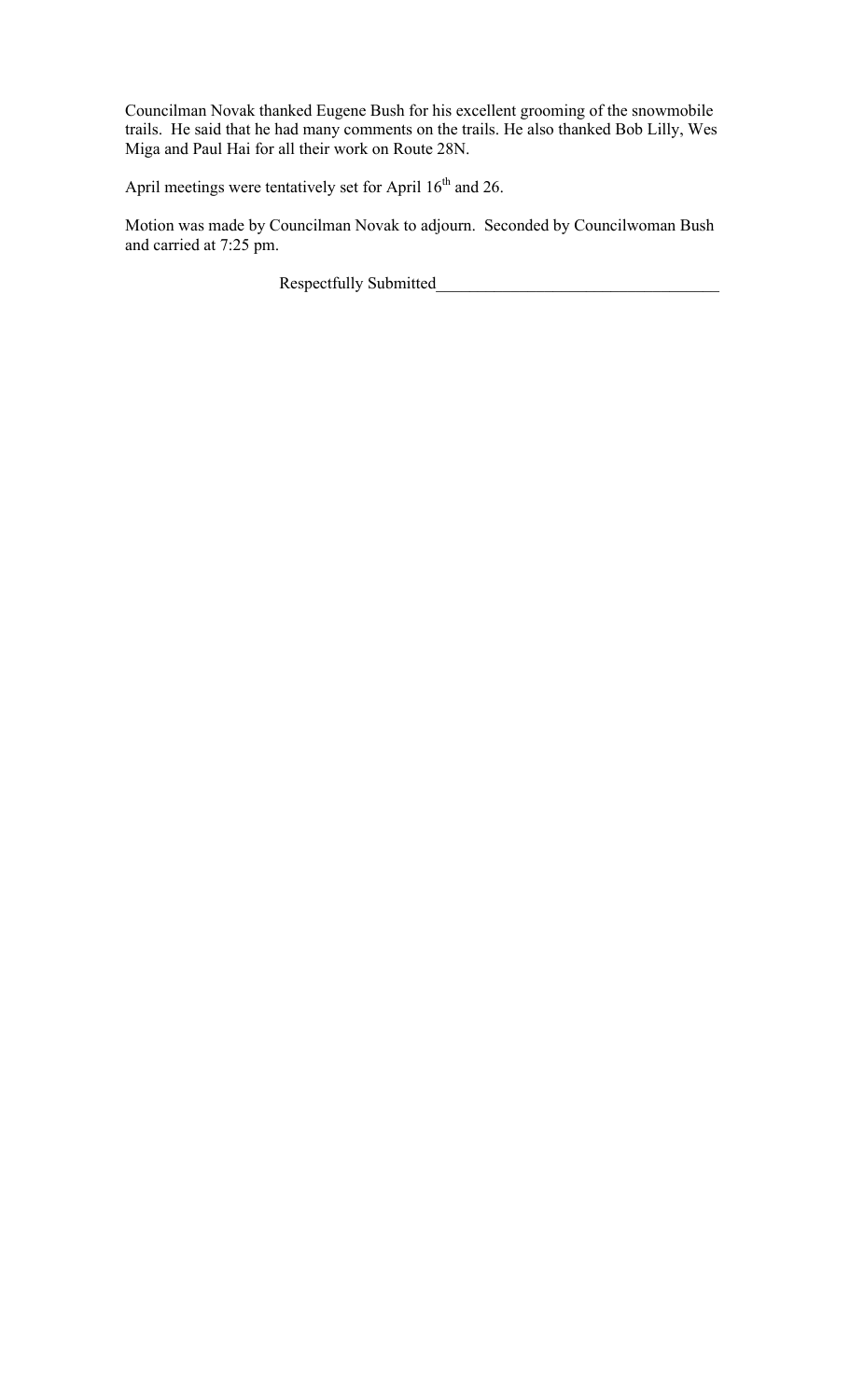## March 12, 2013

At the regular meeting of the Town Board of the Town of Newcomb, Essex County, N.Y., held at the Town Hall, Newcomb, N.Y., on the 12th of March 2013 at 6:00 P. M., the following Board Members were present:

| George Canon   | Supervisor   |
|----------------|--------------|
| Mary Anne Bush | Councilwoman |
| Donald Bott    | Councilman   |
| Joe Novak      | Councilman   |
| Ken Helms      | Councilman   |
|                |              |

Others present: Mark Yandon, Eugene Bush, Monica Young, Mike Moses, Connie Fontaine, Paul Hai, Lauren Hai, Rowan Hai, Wes Miga, Robin Weiss and Mary Pound.

Motion was made by Councilman Helms to approve the minutes of the February 26, 2013 meeting. Seconded by Councilwoman Bush and carried.

Motion was made by Councilman Novak to approve the General Fund Abstract #5 in the amount of \$37575.48. Seconded by Councilman Bott and carried.

Motion was made by Councilman Bott to approve the Highway Fund Abstract #5 in the amount of \$14705.24. Seconded by Councilman Novak and carried.

Motion was made by Councilman Helms to approve the Capitol Projects #3 Buildings Abstract #1 in the amount of \$1774.87. Seconded by Councilwoman Bush and carried.

Motion was made by Councilman Novak to approve the Capitol Projects #4 Highway Equipment Abstract #2 in the amount of \$49192.80. Seconded by Councilwoman Bush and carried.

The DEC Commissioner Joe Martens will be at the Santanoni Gatehouse on March 17, at 10:30 am for a press conference and cross country ski trip. The Town Council and Supervisor Canon have been invited to join the Commissioner.

The Town has received an employment application from Kaitlyn Lawrence to work with the maintenance crew before the Youth Program starts.

Nina Caruso, a former Santanoni intern, is doing a thesis on Santanoni and will be doing interviews with Newcomb residents this Thursday, Friday and Saturday.

 There will be a 5 Town Recreation Plan meeting at the SUNY ESF Adirondack Ecological Center on March 20 beginning at 8:30 am. Each Town is encouraged to include three representatives. The object of this meeting is to focus on recreational opportunities and to develop improvements to increase visitation.

The Adirondack Park Local Government Day is scheduled for April 24-25. Members of the Town Council, Planning Board, Zoning Board, and Code Enforcement are all encouraged to attend.

Code Enforcement officer, Mike Moses thanked the Town Board for his opportunity to attend the Northern Adirondack Code Officers training.

 Wes Miga and Paul Hai reported on the Planning Board meeting March 7. Chazen Company and Trampolene Group attended the meeting. Trampolene Group had a proposal for the website and a new Town logo for the Town to consider. Paul Cummings from Chazen Company will be assisting the Town with Grant funding.

The Board needs to start plans for the Volunteer Dinner.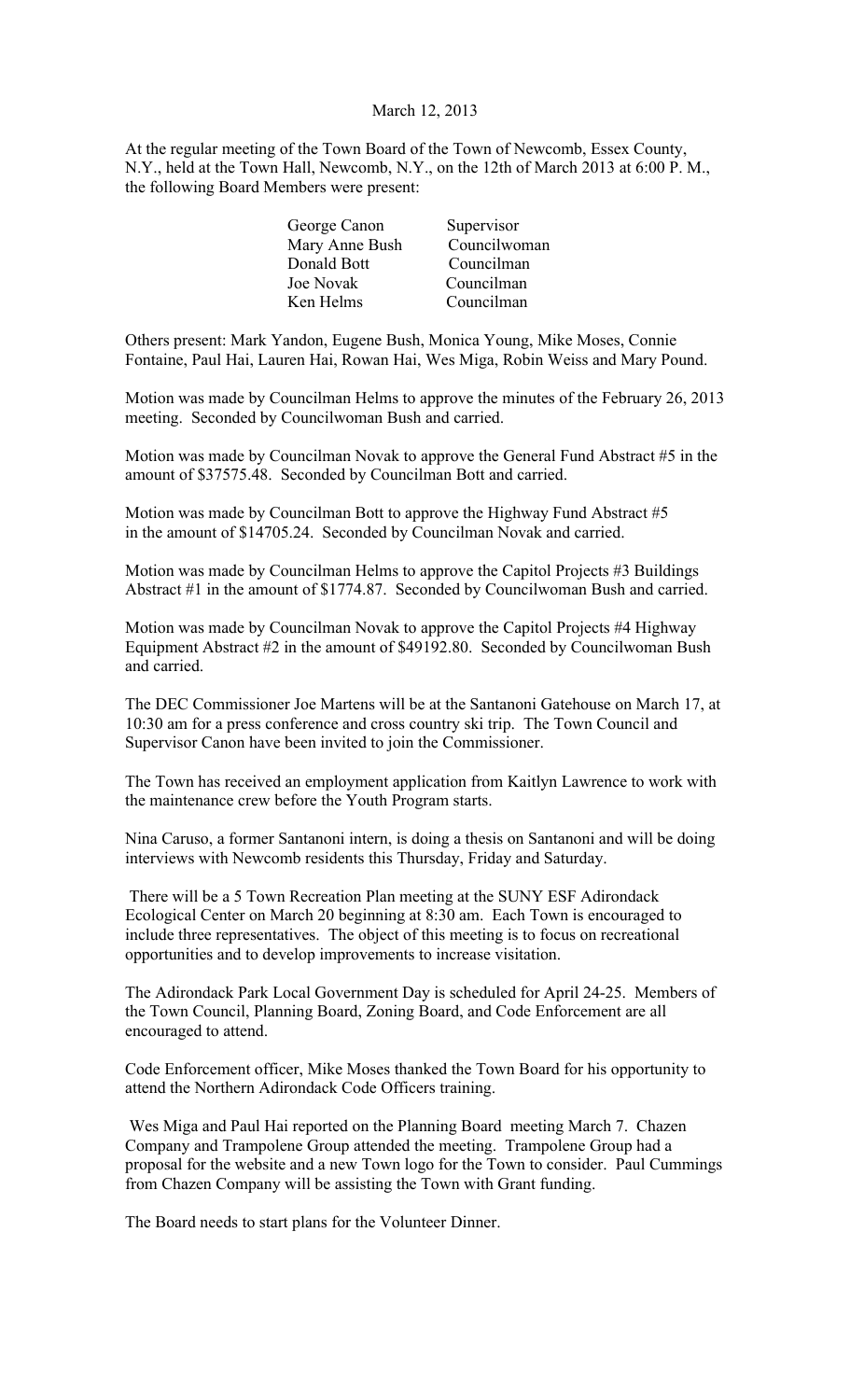Motion was made by Councilwoman Bush to adjourn. Seconded by Councilman Novak and carried at 7:05 pm.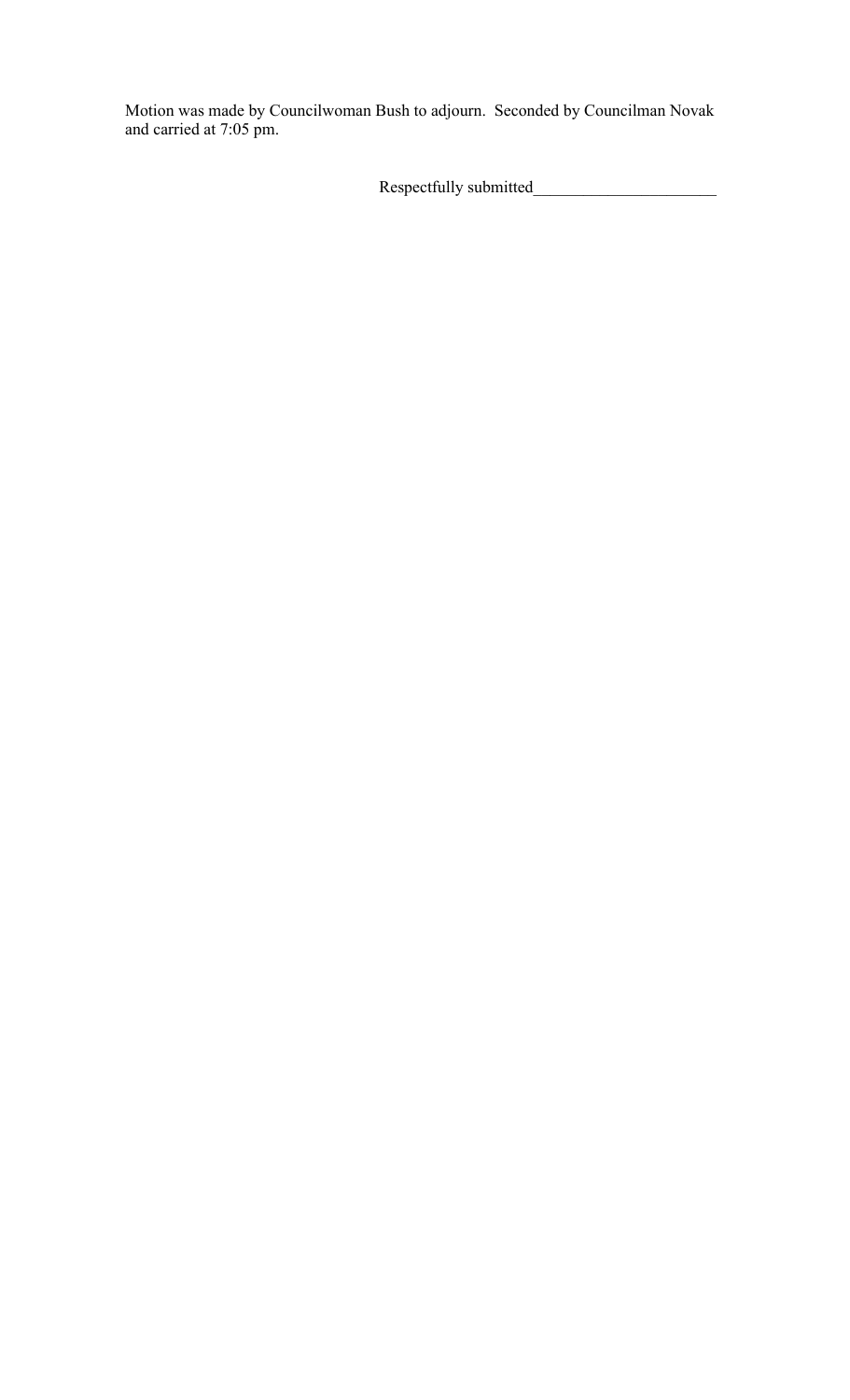## February 26, 2013

At the regular meeting of the Town Board of the Town of Newcomb, Essex County, N.Y., held at the Town Hall, Newcomb, N.Y., on the 26th of February 2013 at 6:00 P.M., the following Board Members were present:

| George Canon  | Supervisor |
|---------------|------------|
| Ken Helms Jr. | Councilman |
| Donald Bott   | Councilman |
| Joe Novak     | Councilman |

Others present: Mike Moses, Connie Fontaine, Sue Mills, Bob Lilly, Wes Miga, Paul Hai and Mary Pound. Absent: Mary Bush

Motion was made by Councilman Helms to approve the minutes of the February 12, 2013 meeting. Seconded by Councilman Novak and carried.

Motion was made by Councilman Novak to approve the General Fund Abstract #4 in the amount of \$42614.65. Seconded by Councilman Bott and carried.

Motion was made by Councilman Bott to approve the Highway Fund Abstract #4 in the amount of \$50047.21. Seconded by Councilman Helms and carried.

Motion was made by Councilman Novak to approve the Water Abstract in the amount of \$521.23 and the Sewer Abstract in the amount of \$75848.08. Seconded by Councilman Bott and carried.

The Town received employment applications from Val Marconi and Sharon Sutphen.

Motion was made by Councilman Bott to approve the transportation request from the Tahawus Club. Seconded by Councilman Novak and carried.

Paul Hai from ESF and Zoe Smith of Adirondack Program Wildlife Conservation Society have requested financial support for a special project focused on historic interpretation at the Upper Works. Motion was made by Councilman Novak to provide \$1100 for two weeks of work. Seconded by Councilman Bott and carried.

Bob Lilly, Wes Miga and Paul Hai reported on the Economic Council meeting, Association of Towns training and the Route 28N. Bob Lilly reported that the petition drive for the repair of Route 28N resulted in correspondence from Dan Stec, Betty Little, and Sam Ahou, Acting Regional Director of Region 1. The answer has been basically the same from all, that there is no money available at this time. Bob Lilly feels that we need to keep up the pressure on DOT and hopefully get some action. He also feels that we need to keep up the momentum with the Route 28N enhancements. We need to hire a architect for the Welcome Center building and do marketing and branding. The Town web site needs to be professionally designed and maintained. The Trampolene Company will be at the next planning board meeting to discuss these items. Chazen Company will also help with next steps and grant applications.

Wes Miga thanked the board for approving attendance to the Association of Towns training in New York City. The classes were on consolidated funding and economic development which fits exactly with current items.

Motion was made by Supervisor Canon for a Town Board Resolution in support of the "Rebuild Route 28N" project. This resolution was unanimously seconded.

Paul Hai supported all the topics by Bob Lilly and Wes Miga. In addition he would like to ask the board to move the approved funds from the Manhattan Project to the Cuomo Road Project. Hopefully this will attract additional attention to the necessary repairs for Rt 28N.

Sue Mills brought up her concerns about the Wayside building and the trailer on the property. She is concerned about the safety of both buildings.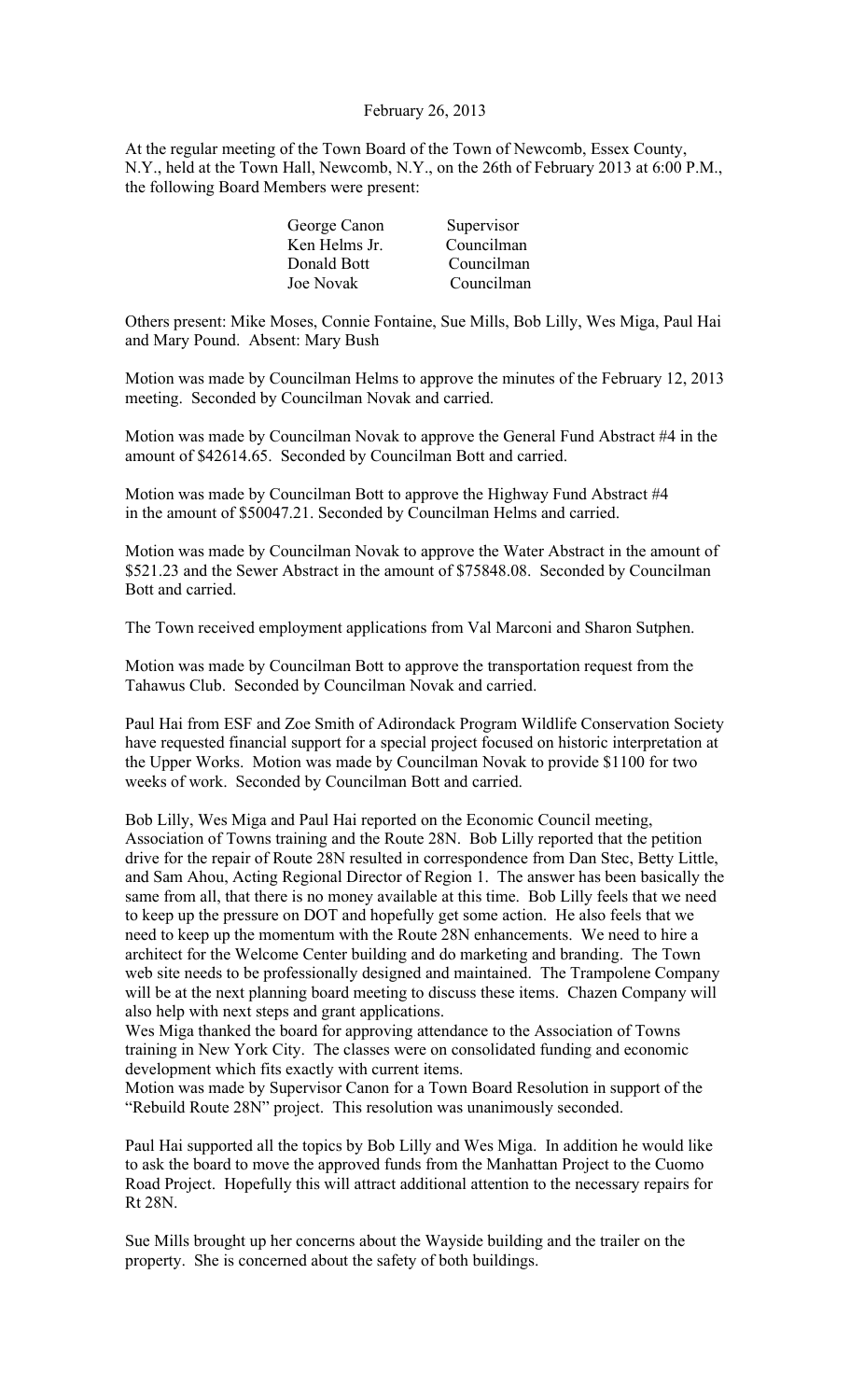March meetings were tentatively set for March 12, and March 26.

Motion was made by Councilman Novak to adjourn. Seconded by Councilman Helms and carried at 7:30 pm.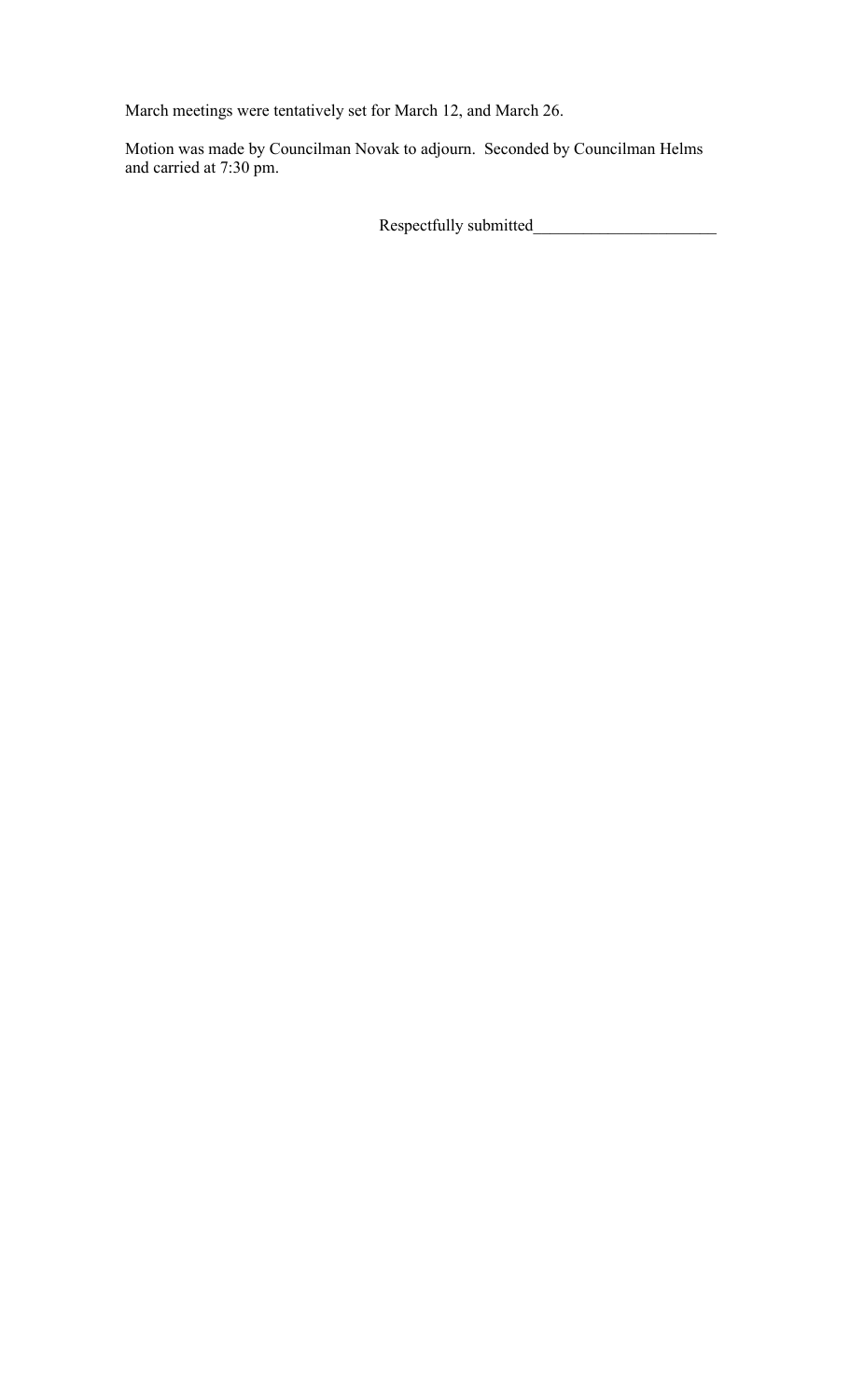# February 12, 2013

At the regular meeting of the Town Board of the Town of Newcomb, Essex County, N.Y., held at the Town Hall, Newcomb, N.Y., on the 13th of February 2013 at 6:00 P.M., the following Board Members were present:

| Supervisor   |
|--------------|
| Councilman   |
| Councilwoman |
| Councilman   |
| Councilman   |
|              |

Others present: Mark Yandon, Eugene Bush, Lowell Stringer, Paul Hai, Mike Moses, and Mary Pound.

Motion was made by Councilman Helms to approve the minutes of the January 29, 2013 meeting. Seconded by Councilwoman Bush and carried.

Motion was made by Councilman Novak to approve the General Fund Abstract #3 in the amount of \$87592.00. Seconded by Councilman Bott and carried.

Motion was made by Councilwoman Bush to approve the Highway Fund Abstract #3 in the amount of \$19874.59. Seconded by Councilman Novak and carried.

Motion was made by Councilman Helms to approve the Capitol Projects #4 Highway Equipment Abstract #1 in the amount of \$153070.37. Seconded by Councilwoman Bush and carried.

Paul Hai gave a presentation on his "Manhattan Project" proposal. The goal of this project would be to record conversations with community members for preserving and contributing to historical record and the promotion and marketing of the Town. They are seeking initial funding from the Town of \$2500. for phase one of the project. Motion was made by Councilman Novak to approve the funding of this project. Seconded by Councilwoman Bush and carried.

The Adirondack Park Institute is interested in moving their office back to Newcomb. They have advertised for an office person to work 16 hours per week at \$12.50 per hour. Dan Fitts will be here March 1, to meet with Supervisor Canon and determine the location of the office.

On February 21, there will be a meeting in Plattsburgh for the Citizens Advisory Committee. Motion was made by Councilwoman Bush to approve the attendance of any Planning Board, Zoning, and Code Officers interested in attending. Seconded by Councilman Helms and carried.

Trampoline Company will attend the next Planning Board meeting, March 6, to give a presentation for website construction.

The Sewer plant is still having some problems with the dousing pump. It is still freezing. Supervisor Canon will call AES.

 Motion was made by Councilwoman Bush to adjourn. Seconded by Councilman Novak and carried at 6:45 pm.

y

Respectfully submitted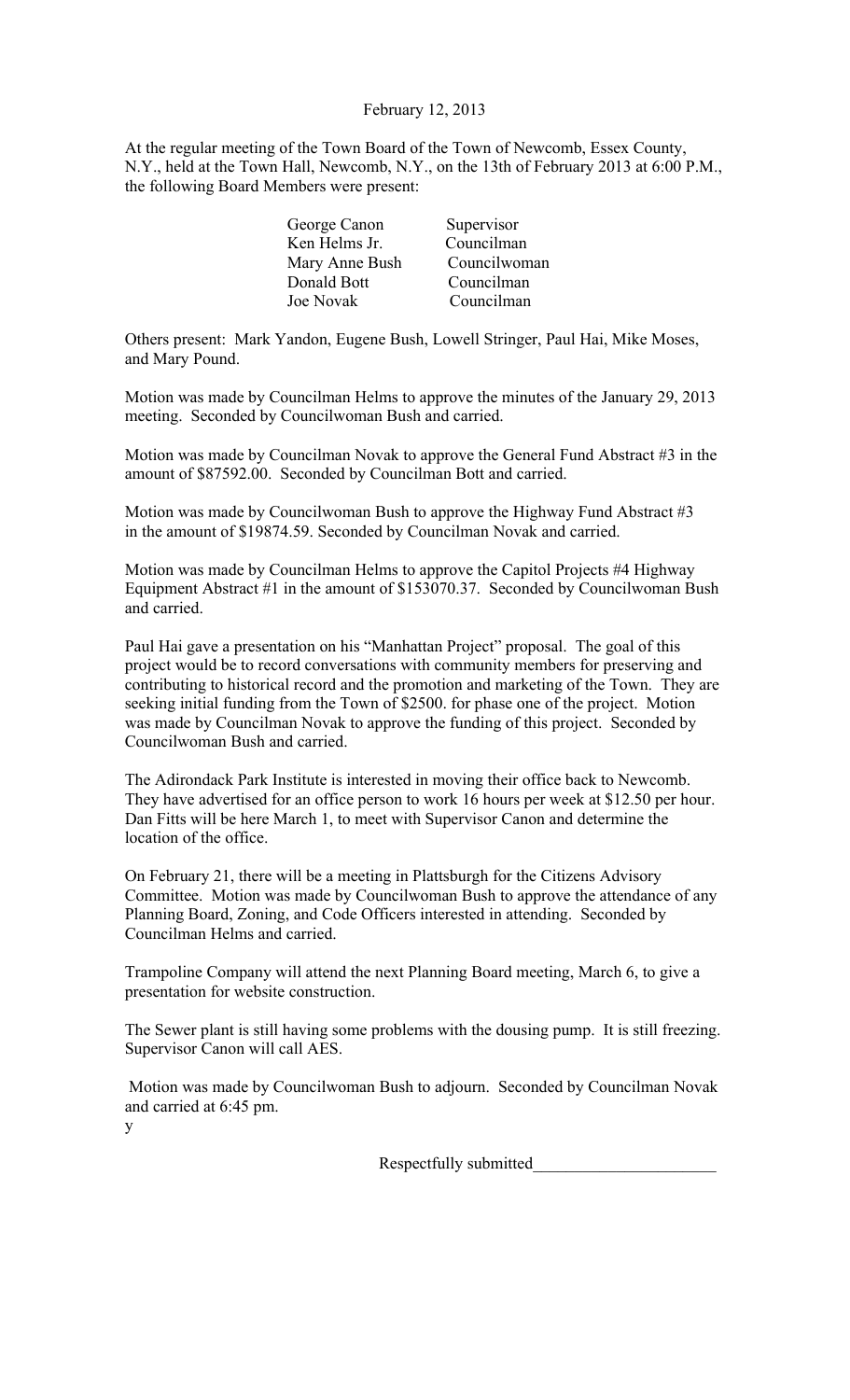## January 29, 2013

At the regular meeting of the Town Board of the Town of Newcomb, Essex County, N.Y., held at the Town Hall, Newcomb, N.Y., on the 29th of January 2013 at 6:00 P.M., the following Board Members were present:

| George Canon   | Supervisor   |
|----------------|--------------|
| Mary Anne Bush | Councilwoman |
| Donald Bott    | Councilman   |
| Ken Helms      | Councilman   |
| Joe Novak      | Councilman   |
|                |              |

Others present: Mark Yandon, Eugene Bush, Mike Moses, George Sarkisian, Lowell Stringer, Monica Young, Connie Fontaine and Mary Pound.

Motion was made by Councilman Helms to approve the minutes of the January 15, 2013 meeting. Seconded by Councilwoman Bush and carried.

Motion was made by Councilman Novak to approve the General Fund Abstract #2 in the amount of \$37546.97. Seconded by Councilman Helms and carried.

Motion was made by Councilman Novak to approve the Highway Fund Abstract #2 in the amount of \$47237.33. Seconded by Councilman Bott and carried.

Motion was made by Councilwoman Bush to approve the Water Abstract #1 in the amount of \$7476.99 and the Sewer Abstract #1 in the amount of \$305.91. Seconded by Councilman Helms and carried.

Motion was made by Councilman Bott to approve the Capitol Projects #11 Golf Course Abstract #2 in the amount of \$7400.00. Seconded by Councilman Novak and carried.

Motion was made by Councilman Novak to approve the renewal of the beer and wine license at the Golf Course Clubhouse. Seconded by Councilman Bott and carried.

The Town received a report from New York State Office of Real Property listing the State owned forest land and their values. The State has decreased the value of this land by \$2.6 million.

The News Enterprise did an article on the Open Meetings Law. The Town of Newcomb needs to improve on getting the Town Board meeting information on the web site in a timely manner.

George Sarkisian asked the Town Board to support a Resolution in support of firearms overge Burnstan asked and Town Board to support a resonance in support of from Councilman Helms to make the motion to support this Resolution. Seconded unanimously by all present. There is also an online petition put together by Senator Kathy Marchione to get the State amendment repealed.

February meetings were tentatively set for February 12<sup>th</sup> and 26<sup>th</sup>.

Motion was made by Councilman Novak to adjourn. Seconded by Councilman Helms and carried at 7:30 pm.

Respectfully Submitted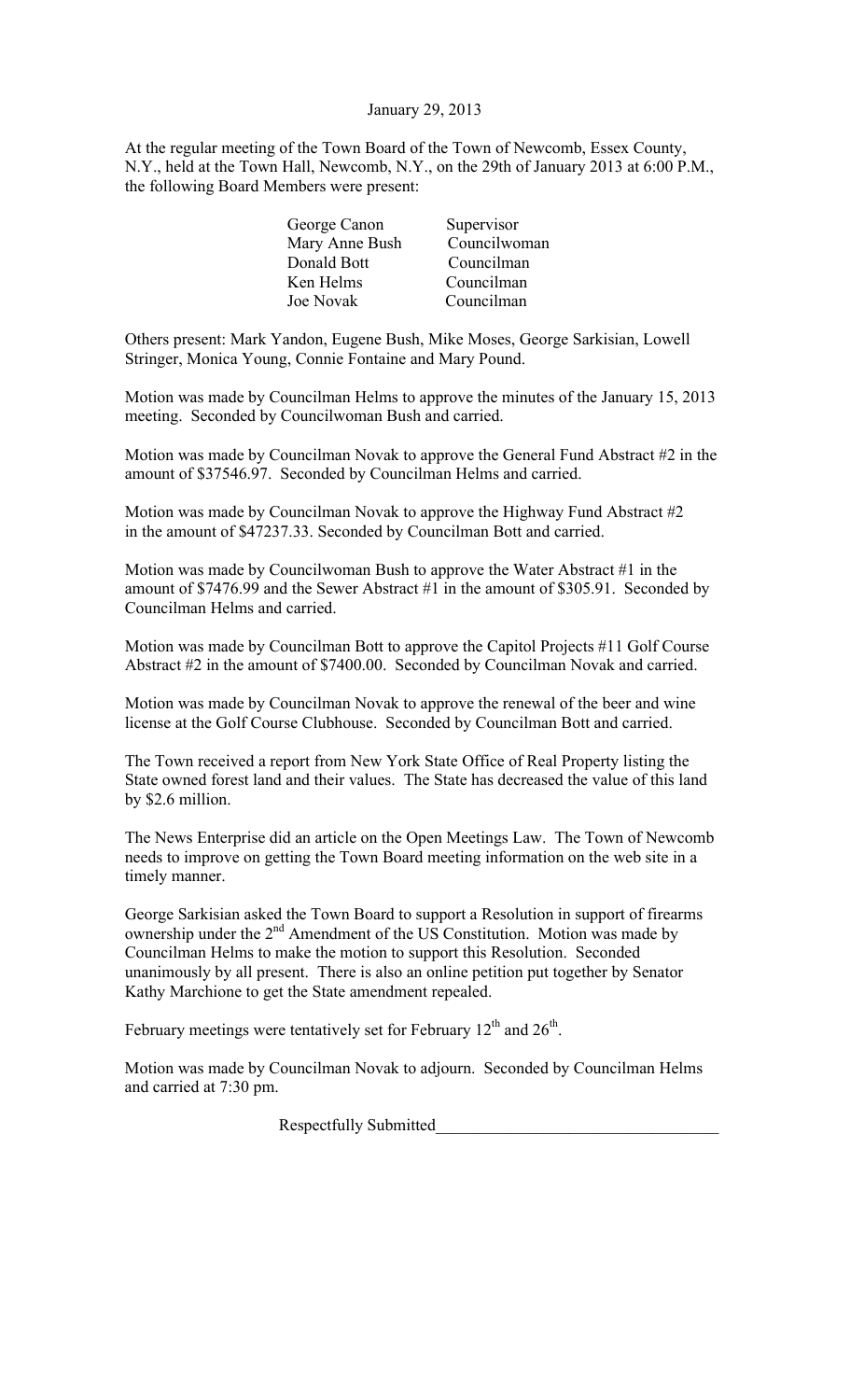#### January 15, 2013

At the regular meeting of the Town Board of the Town of Newcomb, Essex County, N.Y., held at the Town Hall, Newcomb, N.Y., on the  $15<sup>th</sup>$  of January, 2013 at 6:00 P.M., the following Board Members were present:

| George Canon   | Supervisor   |
|----------------|--------------|
| Ken Helms Jr.  | Councilman   |
| Mary Anne Bush | Councilwoman |
| Donald Bott    | Councilman   |
| Joe Novak      | Councilman   |
|                |              |

Others present: Eugene Bush, Mark Yandon, Mike Moses, and Mary Pound.

Motion was made by Councilman Helms to approve the minutes of the December 20, 2012 and January 1, 2013 organizational meeting. Seconded by Councilman Bott and carried.

Motion was made by Councilman Novak to approve the General Fund Abstract #1 in the amount of \$70015.28. Seconded by Councilman Helms and carried.

Motion was made by Councilwoman Bush to approve the Highway Fund Abstract #1 in the amount of \$33505.85. Seconded by Councilman Novak and carried.

Motion was made by Councilman Bott to approve the Capitol Projects #11 Golf Course Abstract # 1 in the amount of \$8589.00. Seconded by Councilman Helms and carried.

The Board received an employment application from Ann Marie O'Donnell for substitute work at the skating rink. Joe Darrah is also available to work at the landfill.

Motion was made by Councilwoman Bush to authorize Supervisor Canon to sign the Essex County Snow and Ice contract. Seconded by Councilman Novak and carried.

Motion was made by Councilman Novak to appoint Councilwoman Bush as the official representative of the Town Board to the Youth Bureau. Seconded by Councilman Bott and carried. Motion was made by Councilman Bott for a Resolution to authorize the expenditure of at least \$1000. for youth services. Seconded by Councilman Novak and carried.

Motion was made by Councilwoman Bush to authorize Supervisor Canon to sign the Shared Services agreement with the Town of Indian Lake. Seconded by Councilman Helms and carried.

Motion was made by Councilman Novak to approve the prepayment of the town fireworks to North Star Fireworks. Seconded by Councilwoman Bush and carried.

Bob Lilly from the Town Planning Board has provided copies of a letter that he would like Town residents to copy and send to Assemblyman Stec, Senator Betty Little and the DOT Regional Director regarding the repair of Route 28N. There is also a petition available for signing at locations around Town. We are hoping that this initiative will help get the needed repairs for the road.

Motion was made by Councilman Bott to approve the Town's support of the Adirondack Lake Center for the Arts with a donation of \$2900. Seconded by Councilman Helms and carried.

Motion was made by Councilman Helms to approve the attendance of Code Officer Michael Moses to the Northern Adirondack Code Enforcement Officials conference March 2013. Seconded by Councilwoman Bush and carried.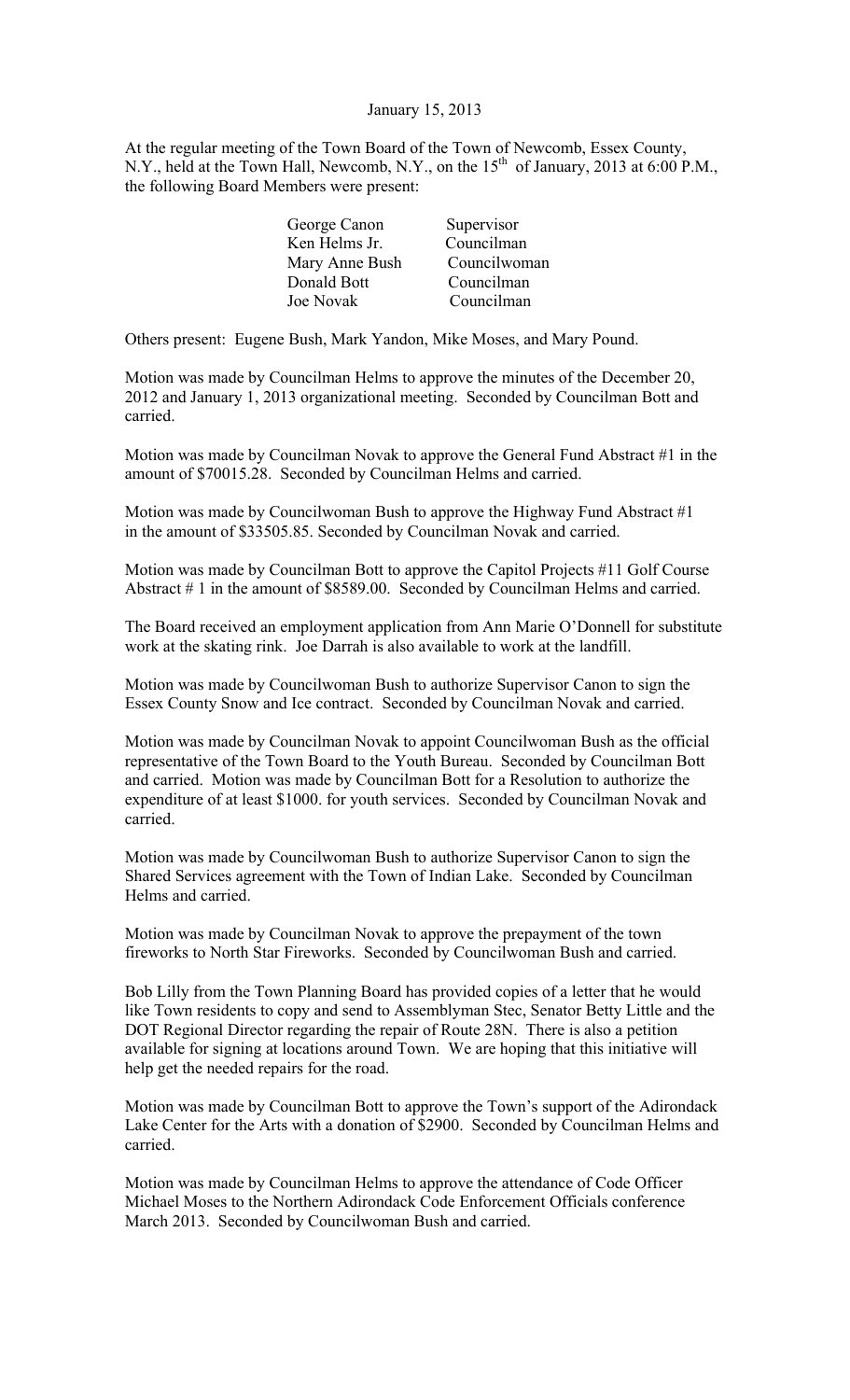Motion was made by Councilman Helms to approve the per diam meal rate of \$319.50 for the Association of Towns meeting in NY City in February. Seconded by Councilman Bott and carried.

Motion was made by Councilwoman Bush to approve the bus transportation contract with Upstate Transit for the trip to NY City. Seconded by Councilman Novak and carried.

Motion was made by Councilman Novak to adjourn. Seconded by Councilman Helms and carried at 6:40 pm.

Respectfully submitted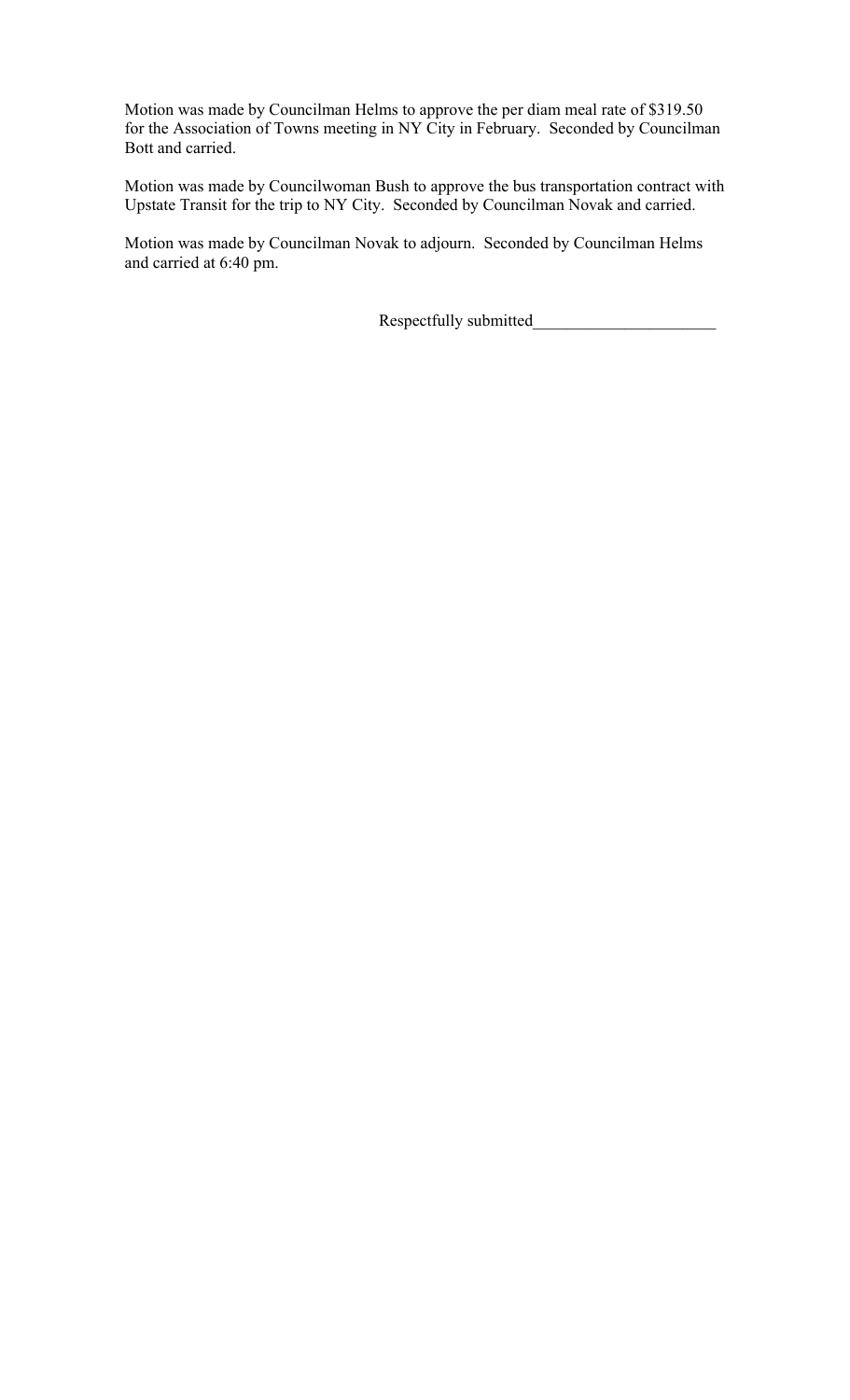### January 1, 2013

At the Organizational meeting of the Town Board of the Town of Newcomb, Essex County, N.Y., held at the Town Hall, Newcomb, N.Y., on the first day of January 2013 at 10:00 A.M., the following Board Members were present:

| Councilwoman |
|--------------|
|              |

Others present: Mark Yandon, Hway Supt., Eugene Bush, Lowell Stringer and Mary Pound, Town Clerk.

Meeting was called to order by Supervisor Canon at 10:00 A.M.

Motion was made by Councilman Helms for a Resolution adopting Elected Officials salaries for 2013.

| <b>OFFICE</b>          | <b>OFFICIAL</b>            | <b>SALARY</b> |
|------------------------|----------------------------|---------------|
| <b>Town Supervisor</b> | George Canon               | \$41600.00    |
| Town Clerk             | Mary Pound                 | \$15648.00    |
| Councilman             | Ken Helms, Don Bott,       |               |
|                        | Joe Novak, Mary Bush       | \$8580.00     |
| Town Assessors         | Lowell Stringer (Chairman) |               |
|                        | J. Thornton, E. VanAuken   | \$12000.00    |
| Tax Collector          | Karen Darrah               | \$9958.00     |
| Supt. of Highways      | Mark Yandon                | \$70876.00    |
| <b>Town Justice</b>    | <b>Andrew Stengrevics</b>  | \$8580.00     |

This Resolution was duly seconded by Councilman Novak and adopted by role call vote as follows: Supervisor Canon – Aye, Councilwoman Bush – Aye, Councilman Helms – Aye, Councilman Bott – Aye, and Councilman Novak– Aye.

Motion was made by Councilman Helms for a Resolution appointing officials and setting 2013 salaries:

| <b>POSITION</b>                | <b>OFFICIAL</b>    | <b>SALARY</b> |
|--------------------------------|--------------------|---------------|
| Clerk to Supervisor            | Mary Pound         | \$45656.00    |
| Chairman Bd. Of Assessors      | Lowell Stringer    | \$6000.00     |
| <b>Budget Officer</b>          | George Canon       | \$18600.00    |
| Deputy Town Clerk              | Elizabeth Stickney | \$3120.00     |
| Town Historian                 | Virginia Hall      | \$1576.00     |
| Reg. Of Vital Statistics       | Mary Pound         | \$100.00      |
| <b>Registered Nurse</b>        | <b>Faith Helms</b> | \$29.80       |
| Health Officer                 | Kevin Bolan        | $-0-$         |
| Physician Assistant            | Kevin Bolan        | \$51350.00    |
|                                | Denise Bolan       | $-0-$         |
| Clerk, Health Center           | Jolene Hlavaty     | \$19.35       |
|                                | Jennifer Fifield   | \$15.05       |
| Clerk, Highway                 | Melissa Yandon     | \$13546.00    |
| Clerk, Youth Commission        |                    |               |
| Planning Bd. & Zoning, Justice | Jennifer Fifield   | \$5352.00     |
| Janitor, Town Hall, Sr. Center | Karen Darrah       | \$16.20       |
| Janitor, Medical Center        | Jody Allen         | \$16.20       |
| Building & Safety Insp.        | Michael Moses      | \$22.85       |
| Zoning Tech                    |                    | \$14.00/hr    |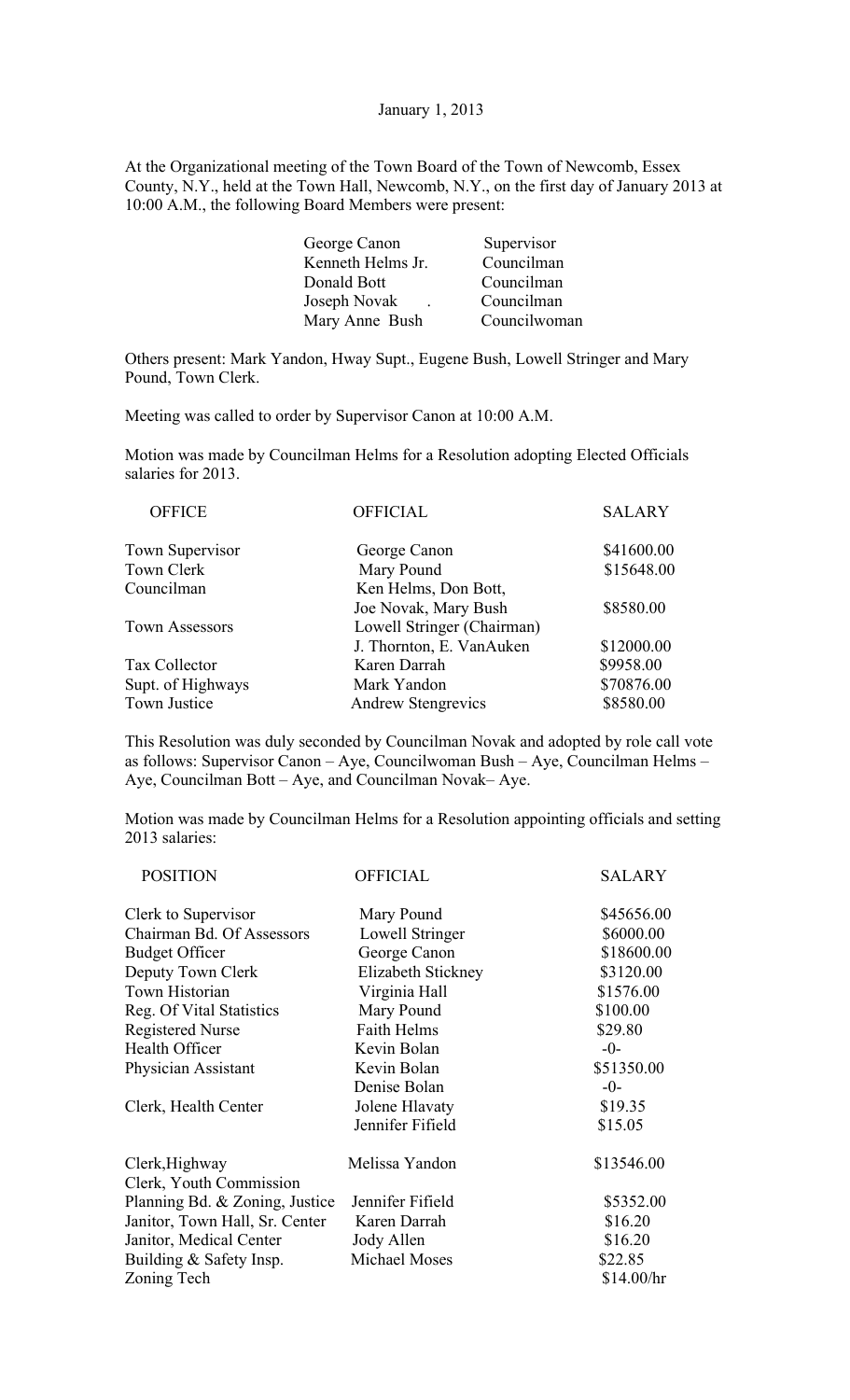| General Mechanic                                     | Eugene Bush                                               | \$26.50                           |
|------------------------------------------------------|-----------------------------------------------------------|-----------------------------------|
| <b>Maintenance Person</b>                            | <b>Nelson Turcotte</b>                                    |                                   |
|                                                      | <b>Charles Canon</b>                                      | \$25.50<br>\$9800.00              |
| Water Supt.                                          | Ray Bush                                                  |                                   |
| Sewer Supt<br>Assist. Sewer                          | <b>Tracy Smith</b>                                        | $$225.00$ per month<br>\$22.00/hr |
|                                                      | <b>Garrett Phelps</b><br>Lorinda Marconi                  |                                   |
| Animal Control Officer<br><b>Landfill Attendants</b> | Chris Schmid                                              | \$1200.00<br>\$13.90 / hr         |
| <b>Recreation Attendants</b>                         | Mechelle Roy, Larissa Roy,                                |                                   |
|                                                      | Eric Peter, Robin Weiss                                   |                                   |
|                                                      |                                                           |                                   |
|                                                      | Mark Miller, Laurie Miller,<br>Melissa Yandon, Mandy Bush |                                   |
|                                                      |                                                           |                                   |
|                                                      | R. Bailey, Shelby Poulton, Jonas                          |                                   |
|                                                      | June, Janice Levesque, etc.                               | \$13.20/hr                        |
| <b>Medical Bus Driver</b>                            | Linda Stringer, Gene Poulin,                              |                                   |
|                                                      | Christine Bush, Bob Ward,                                 | \$15.45/hr                        |
|                                                      | Bill LaClair, Marlene Bott,                               |                                   |
|                                                      | Mechelle Roy, Pam Siers                                   |                                   |
| Senior Center Driver                                 | Bob Ward,                                                 | \$17.70/hr                        |
|                                                      | <b>Mitch Moses</b>                                        | \$12.00/hr                        |
| Laborer – Parttime                                   |                                                           | Min. Wage                         |
| Assess. Bd. Of Review                                | Robert Hampson, Stan LaLonde                              | \$350.00                          |
|                                                      | Robert Dwyer (Chairman)                                   | \$400.00                          |
| <b>BTI</b> Program                                   | Eric VanAuken                                             | \$15.40/hr                        |
|                                                      | John Columbus                                             | \$15.85/hr                        |
|                                                      | Douglas Alitz                                             | \$15.40/hr                        |
|                                                      | Edna VanAuken                                             | \$26.15/hr                        |
| Golf Course Manager                                  | <b>Charles Canon</b>                                      | \$25.50/hr                        |
| Golf Course Grounds                                  | N. Fifield, Gene Poulin                                   | \$16.75                           |
| Clubhouse Supv.                                      | Linda Stringer                                            | \$12.50/hr                        |
| Clubhouse Att.                                       | Bob Yandon,                                               |                                   |
|                                                      | V. Hall, J. Bush, Vi Fifield                              | \$11.25/hr                        |
| Historical Bldg.                                     | Lana Fennessy, Joyce Cunningham,                          |                                   |
|                                                      | Sally Rockwood, Virginia Hall,                            | \$11.10/hr                        |
| Town Website                                         | Lorinda Minke                                             | \$50./mo                          |

This Resolution was duly seconded by Councilman Novak and carried.

Town Clerk, Mary Pound appointed Betty Stickney as Deputy Town Clerk. Her primary duties shall be preparing the warrants.

Highway Supt., Mark Yandon appointed Melissa Yandon as Deputy Highway Supt.

Motion was made by Councilwoman Bush to appoint the following Youth Commission Members: Dorothy Moses, Denise Bolan, Nancy Tracy, Melissa Yandon, Clark Hults and alternate, Karin Cook. Seconded by Councilman Helms and carried.

Motion was made by Councilwoman Bush that George Canon be designated as a delegate for the Town of Newcomb at the Association of Towns meeting in New York City on February 16-20 and that Donald Bott be designated as an alternate delegate. Seconded by Councilman Helms and carried.

Motion was made by Councilman Novak to set mileage for Town Business at the Federal rate of .56.5 cents per mile, Official newspaper, Glens Falls Post Star, Offical Depository of Funds, Community Bank, Town Attorney, Per Diam, Asst. Historian, Lana Fennessy